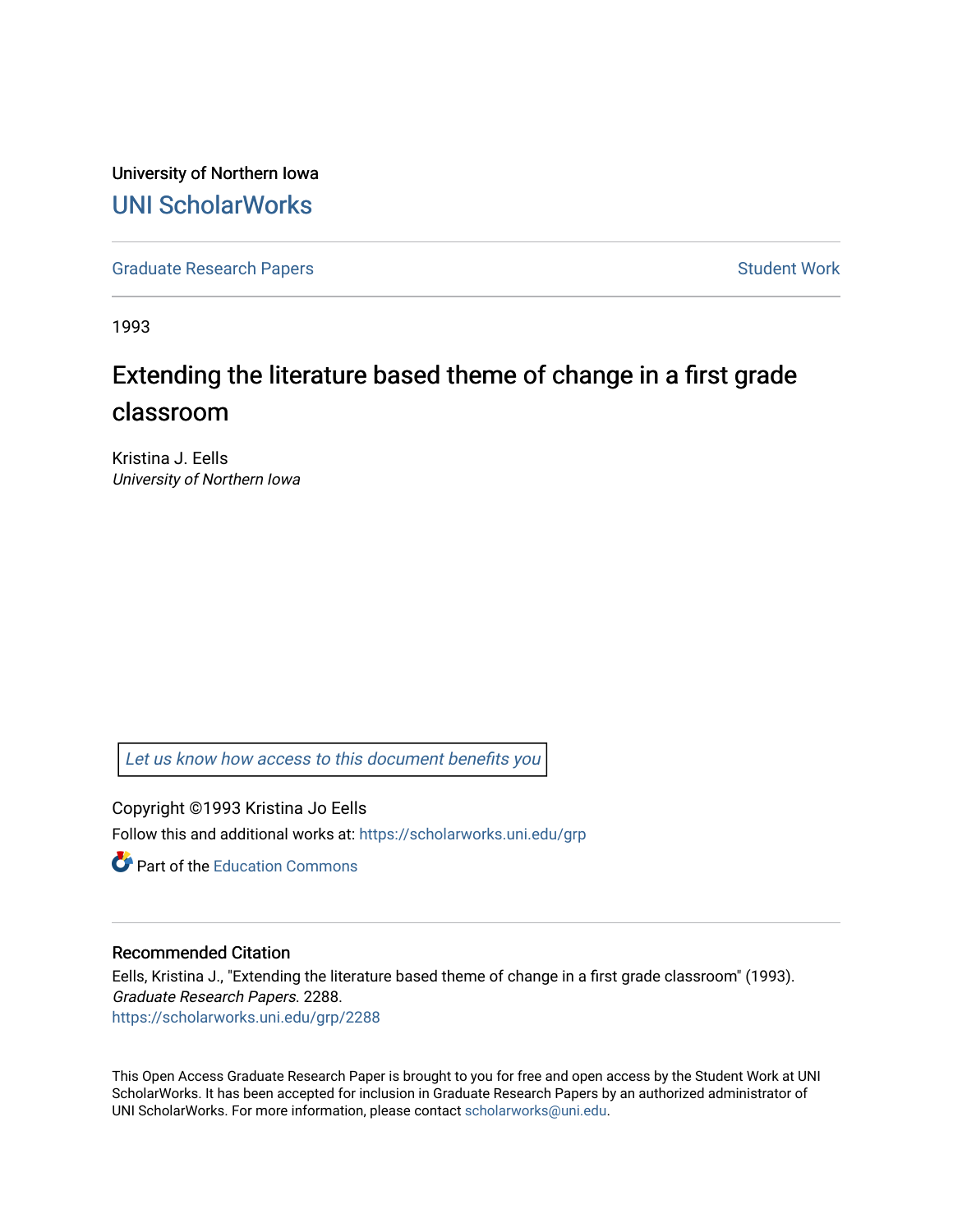## Extending the literature based theme of change in a first grade classroom

## **Abstract**

In the school at which Regie Routman taught, a literature based reading program was begun as a way to prevent reading failure of at-risk students. (Routman 1988). In this program children read and interacted with trade books. The students' interest in these stories was so high and their motivation so strong, they quickly learned to read the books. This approach is being used in regular education classrooms all around the world. A major influence to literature based reading programs has been Don Holdaway of New Zealand. He developed ideas to facilitate literacy using literature as the basis of instruction (Holdaway 1979).

This open access graduate research paper is available at UNI ScholarWorks: <https://scholarworks.uni.edu/grp/2288>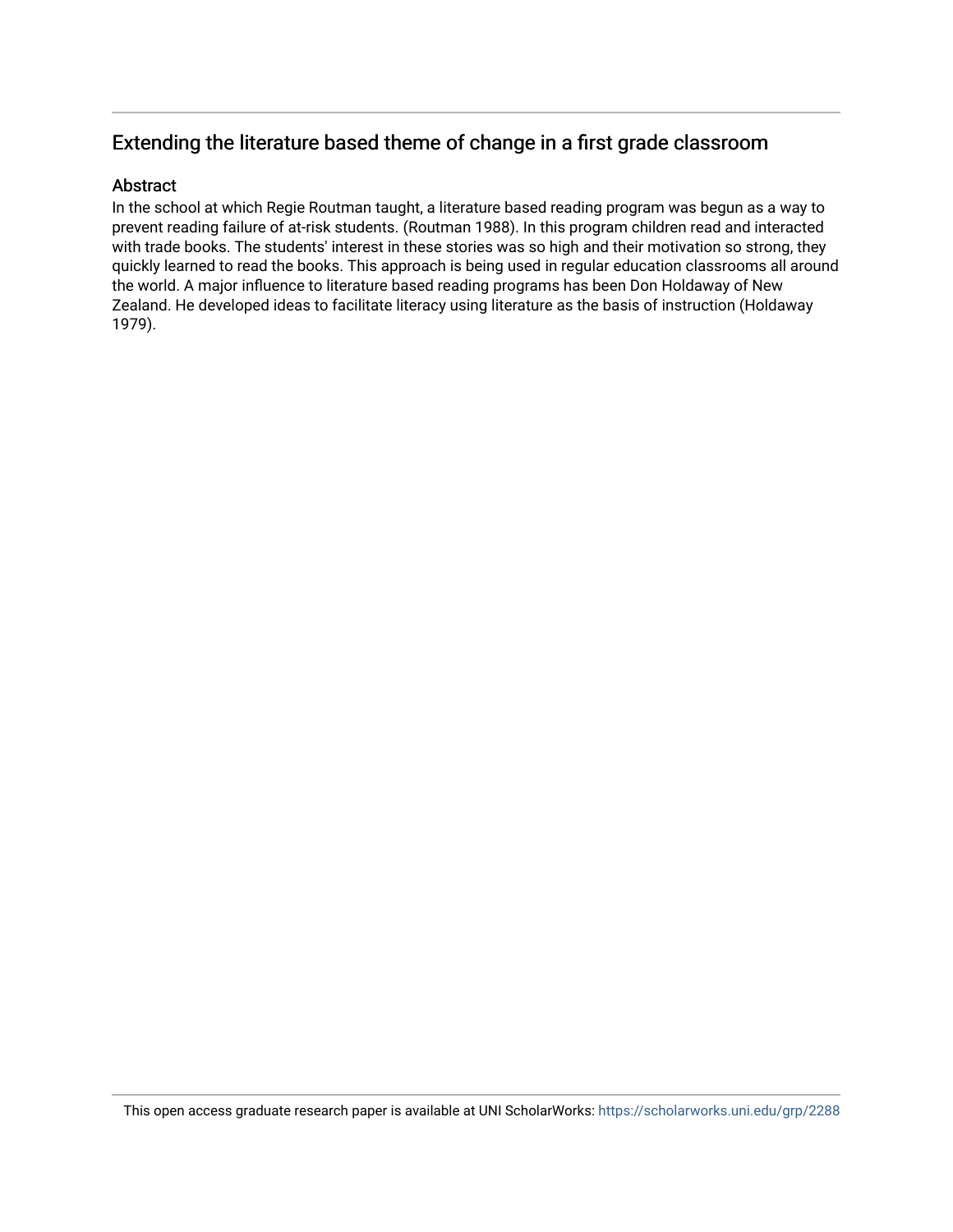## EXTENDING THE LITERATURE BASED-THEME OF CHANGE IN A FIRST GRADE CLASSROOM

A Graduate Project Submitted to the Department of Curriculum and Instruction In Partial Fulfillment of the Requirements for the Degree Master of Arts in Education UNIVERSITY OF NORTHERN IOWA

> by Kristina J. Eells August 1993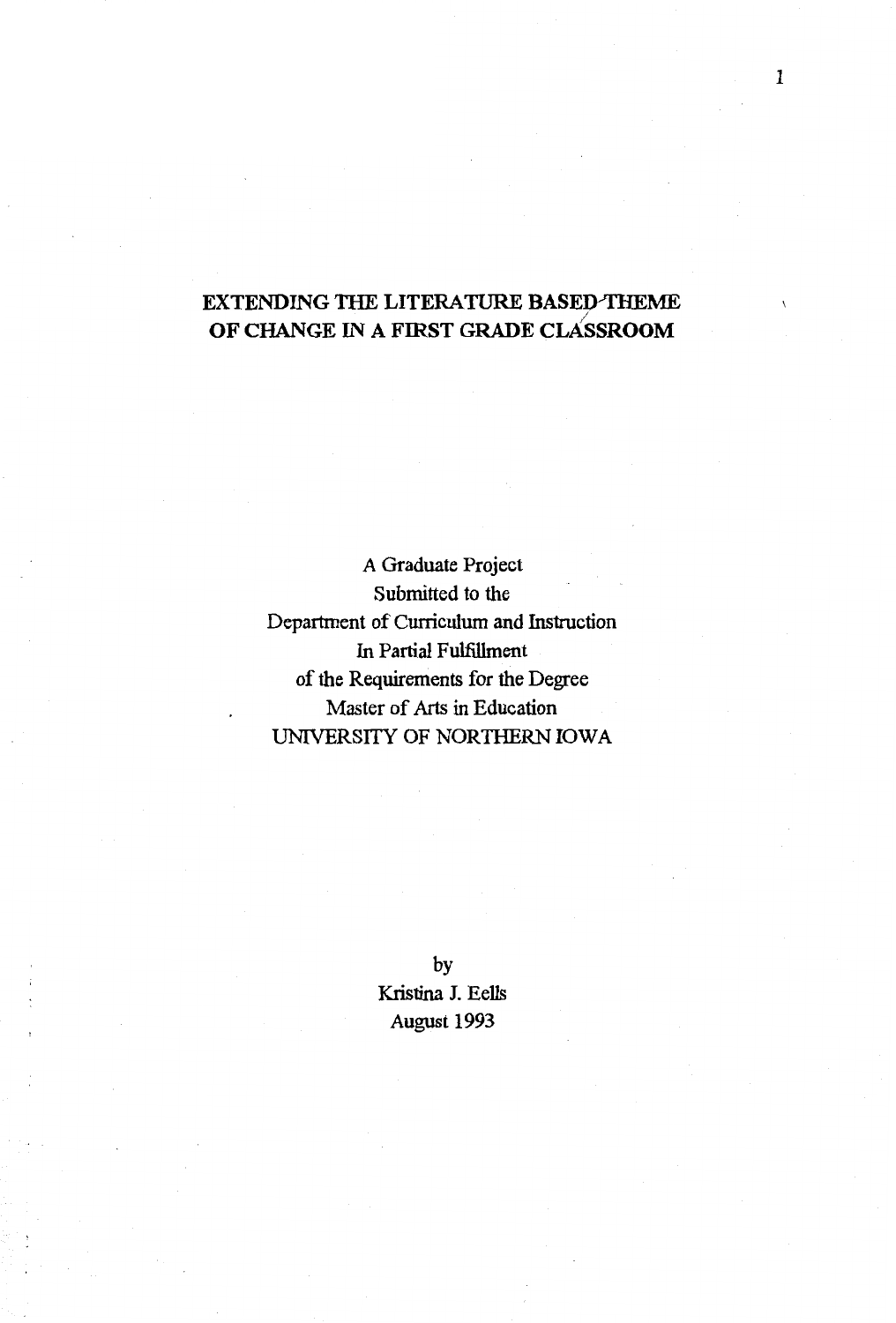This Research Paper by: Kristina Jo Eells

Entitled: Extending The Literature Based Theme of Change In A First Grade Classroom

has been approved as meeting the research paper requirement for the

Degree of Master of Arts in Education.

Peggy Ishler

 $\frac{7}{2}$ <br>Date Approved

Director of Research Paper

Jeanne McLain Harms<br>
Faculty Adviser<br>
Constance J. Ulmer<br>
Faculty Reader<br>
Peggy Ishler

Graduate Faculty Adviser

Head, Department of Curriculum<br>and Instruction

 $7/2$  G  $9$ <br>Date Approved

2

 $\frac{7}{2} \times 6$  /  $9 \le$ <br>Date Approved

*\_.7/4.3./9* <sup>3</sup>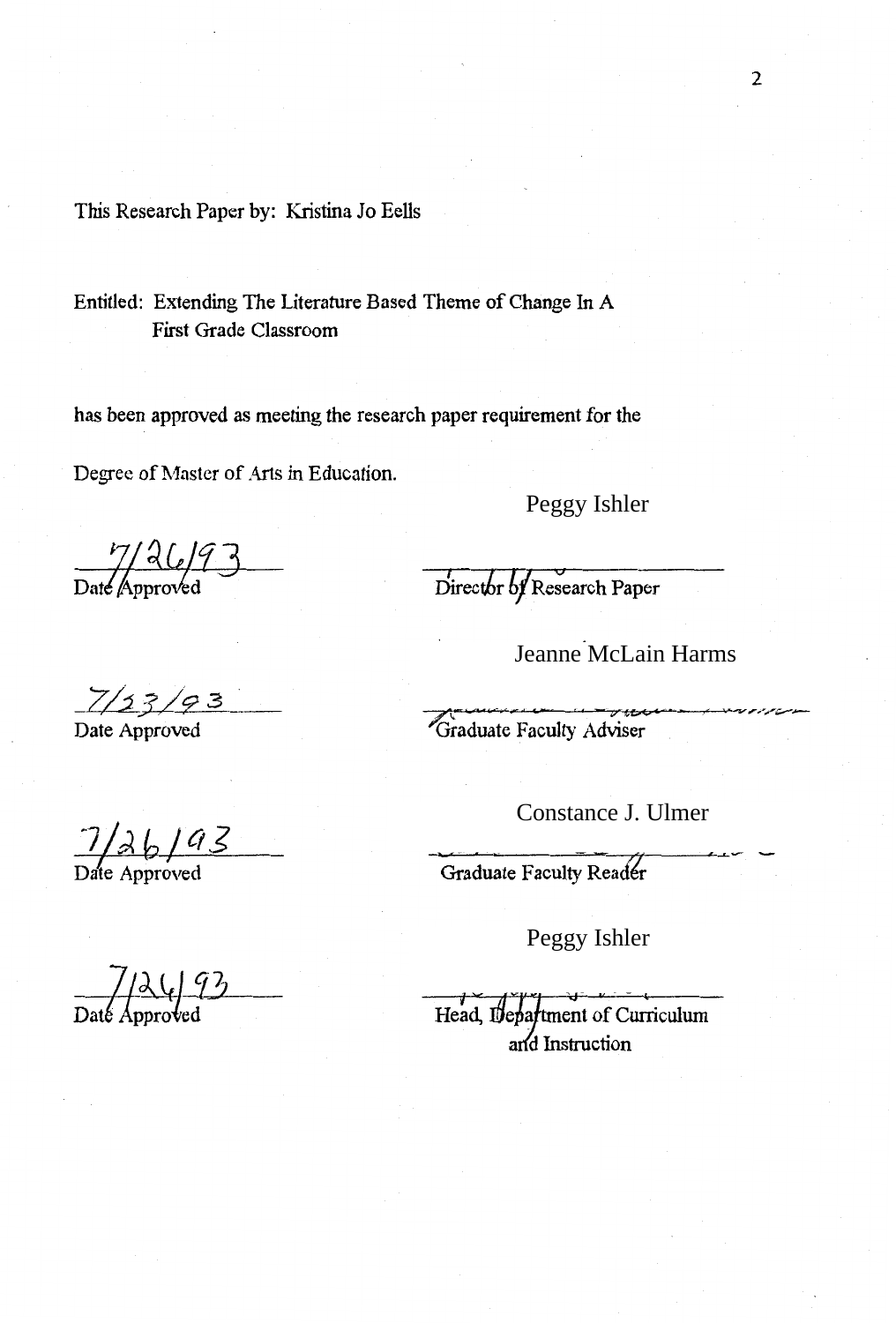## Table of Contents

| <b>Introduction</b>                                                 | 4      |
|---------------------------------------------------------------------|--------|
| <b>Purpose of Paper</b><br><b>Review of Professional Literature</b> | 5<br>5 |
|                                                                     |        |
| <b>Outline of Change Theme Unit Using</b>                           | 18     |
| A Literature Based Language Arts Program                            |        |
| <b>Extended Across the Curriculum</b>                               |        |
| Conclusion                                                          | 35     |
| References                                                          | 37     |
| Appendix                                                            | 39     |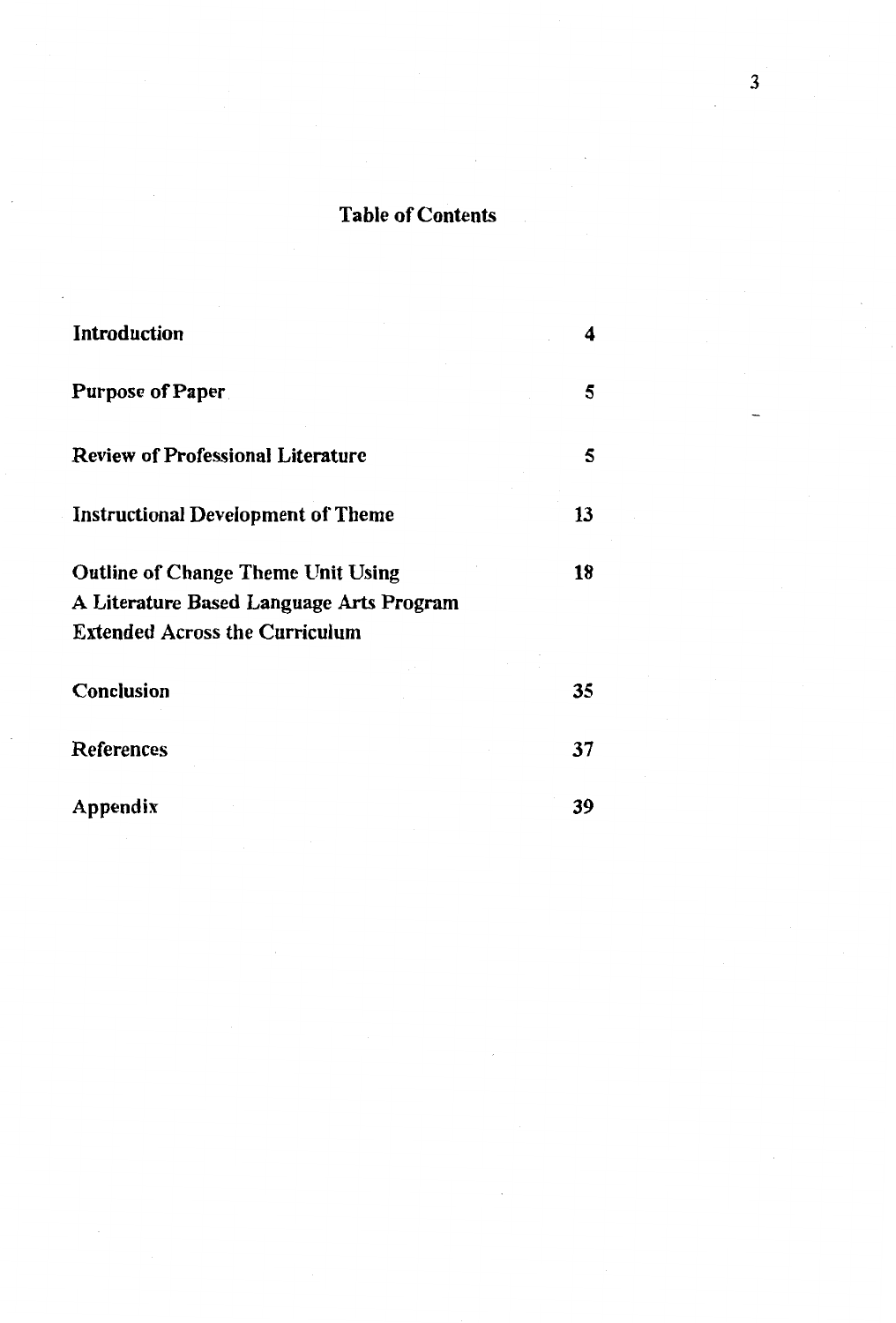In the school at which Regie Routman taught, a literature based reading program was begun as a way to prevent reading failure of at-risk students. (Routman 1988). In this program children read and interacted with trade books. The students' interest in these stories was so high and their motivation so strong, they quickly learned to read the books. This approach is being used in regular education classrooms all around the world. A major influence to literature based reading programs has been Don Holdaway of New Zealand. He developed ideas to facilitate literacy using literature as the basis of instruction (Holdaway 1979).

Unlike the basals, there is not one way to teach with literature (Goodman 1986). Given the school system and administrative support, the degree to which literature plays a part in the educational program can differ. Some schools use literature as a way to enrich the basal series. After reading a story in the basal, the story's theme is extended through the reading of other literature. Also, certain elements of literature based reading programs such as Holdaway's Shared Book Experience, whole class readings of poems, and sustained silent reading are used to enrich the basal series. Lastly, some schools have become totally literature based and use no basal series. Teachers might organize the whole or a large part of the instructional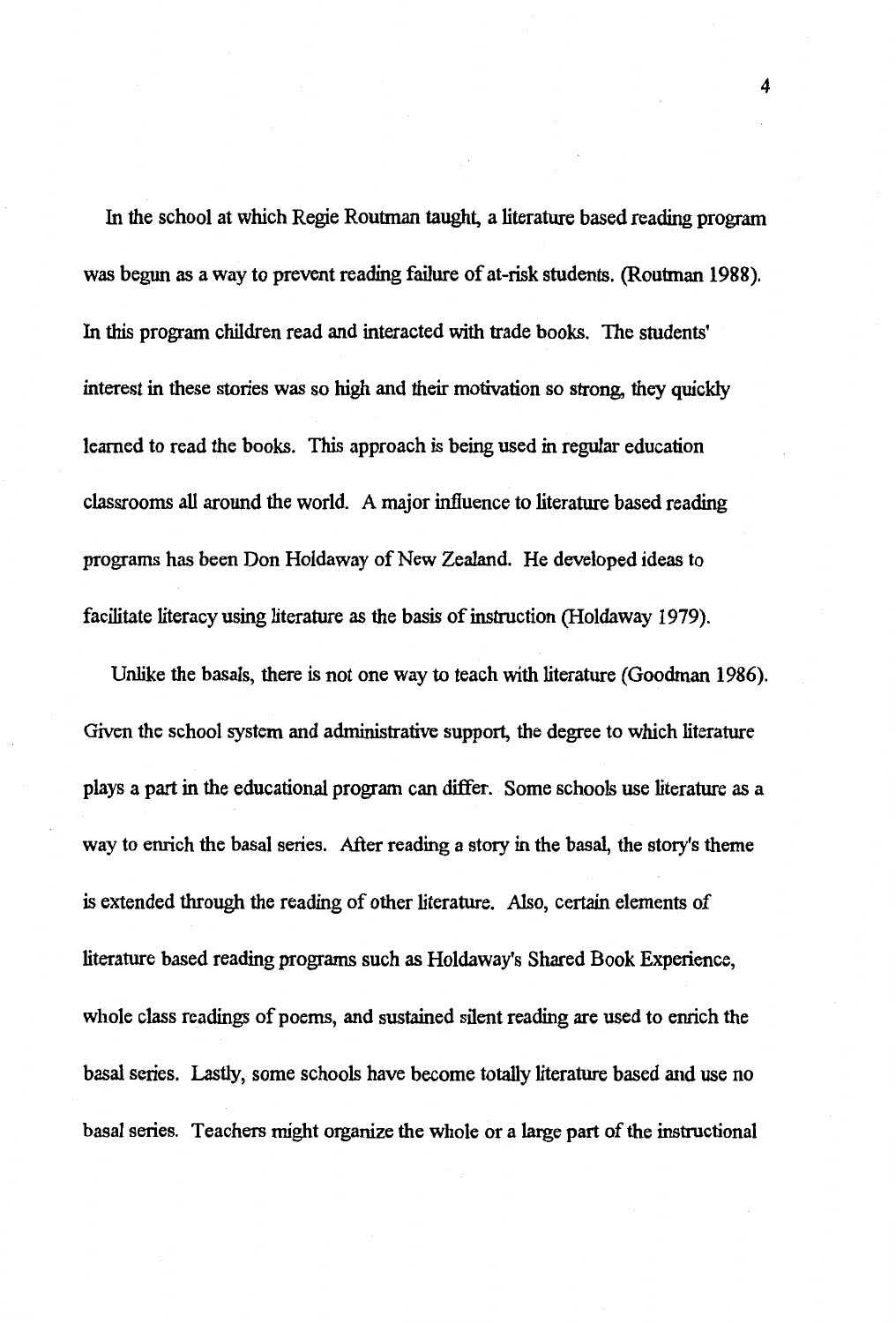program around a theme, and literature that supports the theme is used to teach language skills and other concepts (Goodman 1986).

## Purpose of Paper

The purpose of this paper is to demonstrate how the theme of change can be extended into the language arts program of a first grade classroom using a literature based approach. The paper is organized into two major sections. The first section, Review of Professional Literature, entails research findings in support of literature based reading programs. Included after these findings will be the reasons why literature holds so much value to the reader and to the reading process.

The second major section, Instructional Development of the Theme, will describe the steps taken in creating the theme, change. The content of this theme will be presented, as will references to some of the literary works and related activities.

## Review of Professional Literature

The use of literature for teaching literacy is grounded in research and based on natural learning. The country with the highest literacy rate, New Zealand, has been teaching with literature for over twenty years (Routman 1988). Educators who use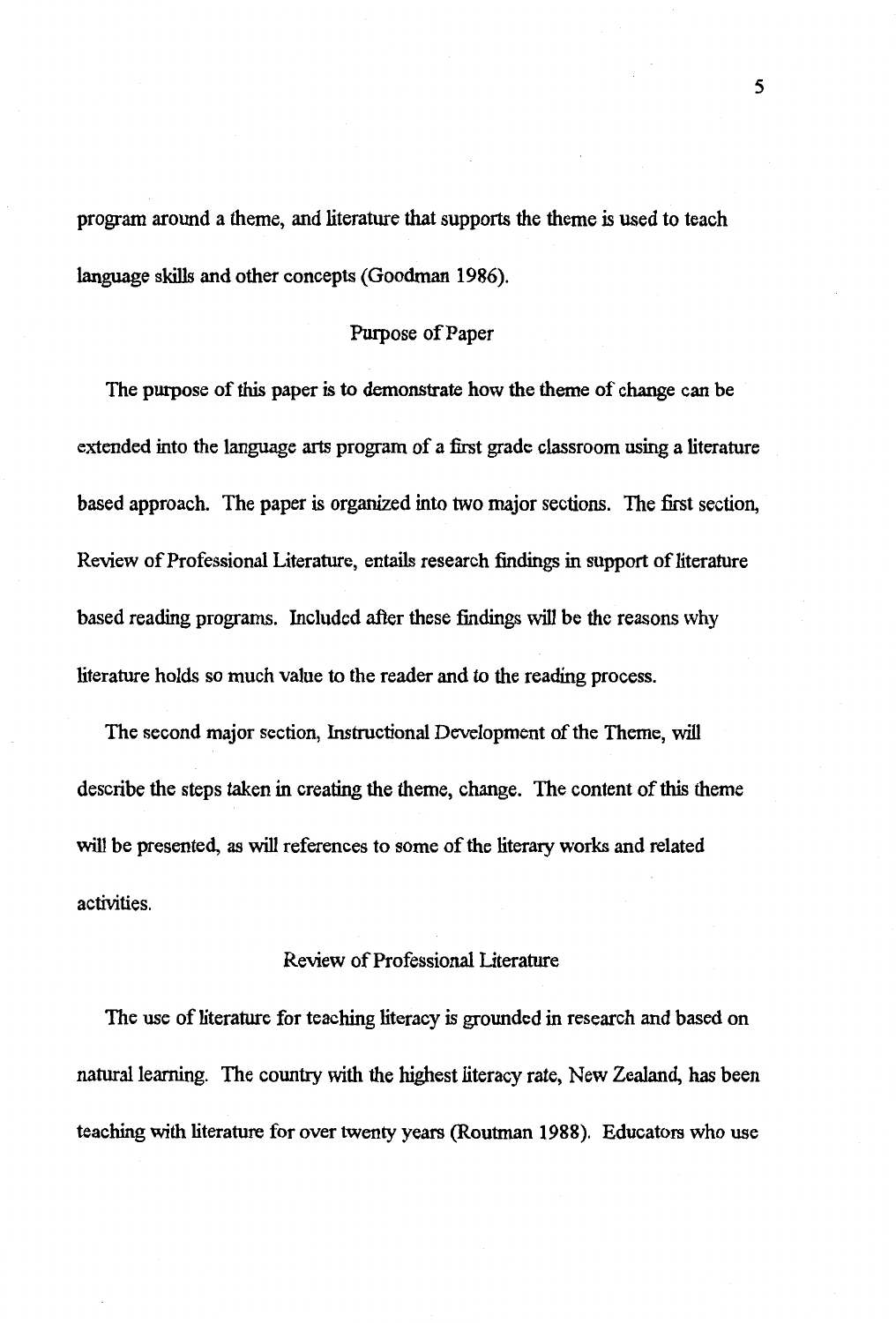literature based reading instruction to challenge the basal method of instruction show high levels of success with all types of students, even students that are disabled or lack interest in reading (Tunnell & Jacobs 1989).

Eldredge and Butterfield (1986) discovered in their study of fifty Utah classrooms that those classrooms which included some variation of a literature based program produced students with high academic achievement and positive feelings toward reading itself. Their achievement level and attitude towards reading were significantly higher than those students that had been instructed with traditional methods.

The Ohio Reading Recovery Program also has proven to be a wonderful intervention for children identified as possibly being at-risk of failing at reading. Reading trade books and then interacting with them is at the core of this program, and there is a good success rate among the first graders served. One impressive statistic is that ninety percent of the students served catch up to the average of their class and never need remediation again (Boehnlein 1987).

What is literature? Routman (1988) describes literature as including the following genre: picture books for older and younger readers, traditional tales such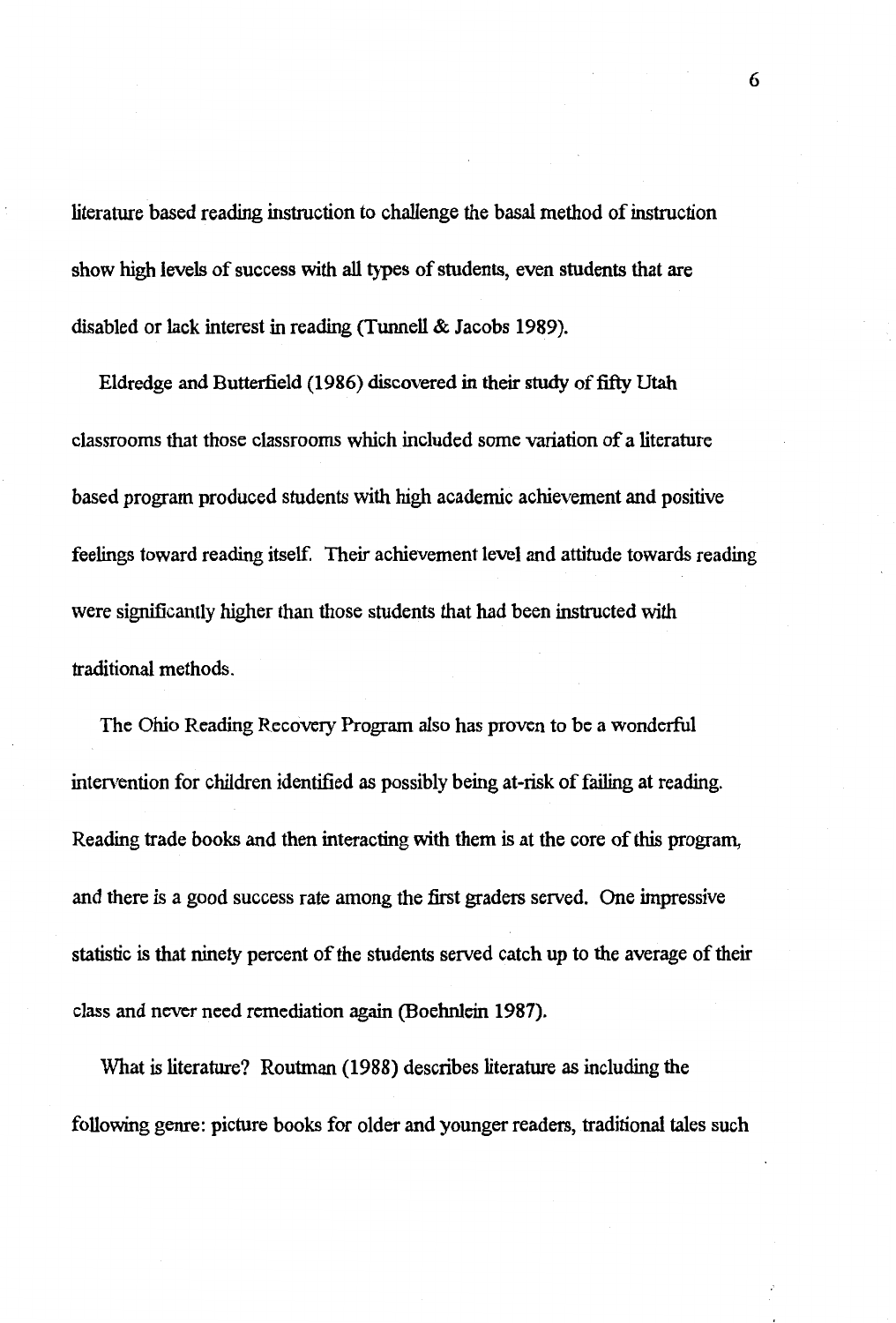as folk tales, fables, myths, fantasy, science fiction, contemporary realistic fiction, historical fiction, poetry, nonfiction informational books, and biographies. Lukens (1986) sees genre as being a type of literature in which the members share a common set of characteristics. She also believes it is helpful for educators to know about the different genres. One reason this is important is that it helps teachers to be aware that there is more literature to offer children than just traditional stories and nursery rhymes. Also, the literary elements function differently in different genre. Lastly, educators should be sensitive to the variety of literature that is available to children so that children may experience the richness of it all.

One of the reasons instruction may be based upon literature is because this type of literature holds so much value to the child. When discussing the values of literature to the child, one may refer to Charlotte Huck, a long-time advocate of literature-based reading programs. Huck (1986, 1992) believes that literature can develop compassion by educating the heart as well as the mind. This is becoming increasingly important in today's technological society where it sometimes seems facts are more important than feelings. Huck also believes that literature helps entertain new ideas, stretches the imagination, and helps develop a sense of what is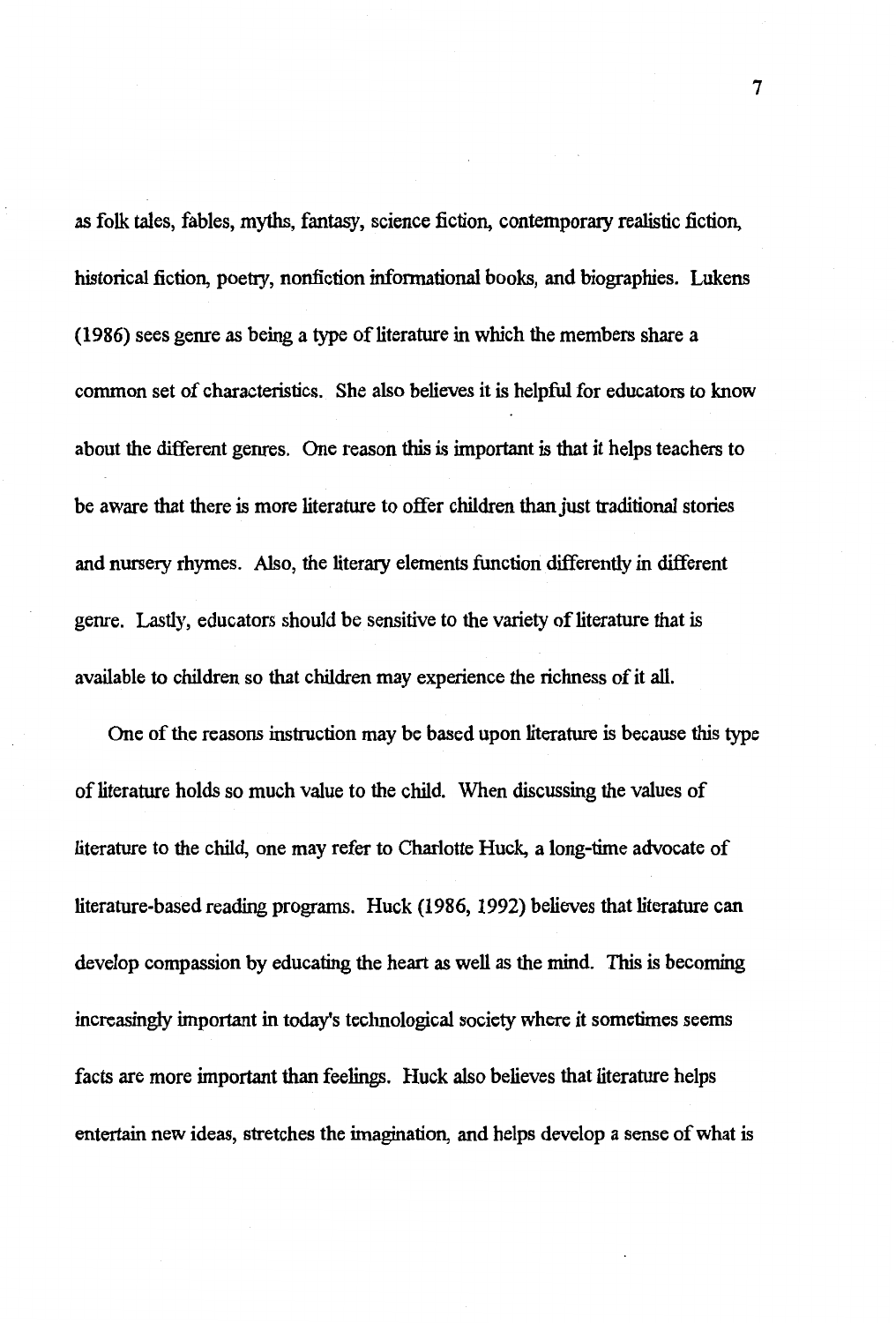true and just and beautiful. Cox and Many (1992) also discuss how children may experience what they term an "aesthetic response" to literature. When reading, children may respond to literature by describing what they saw in their mind's eye, by questioning, hypothesizing, and finally, by making generalizations about the world, based on what was read. Students may also feel a oneness or connection to a certain character or experience. Through the literature experience, students draw on their own life and literary experiences to create their own personal meanings when reading.

There are many advantages in using literature to facilitate the reading process. Regie Routman (1988) has written how literature allows meaning to dominate the reading process, how literature promotes positive self-concepts in beginning readers, and promotes language development and fluent reading. Literature also. exposes students to a variety of story structures, themes, and author's styles. Finally, the use of literature concentrates on the development of readers rather than the development of skills.

Lastly, literature experiences with the variety and richness of "real" reading material seems to motivate children to not only learn how to read, but to also want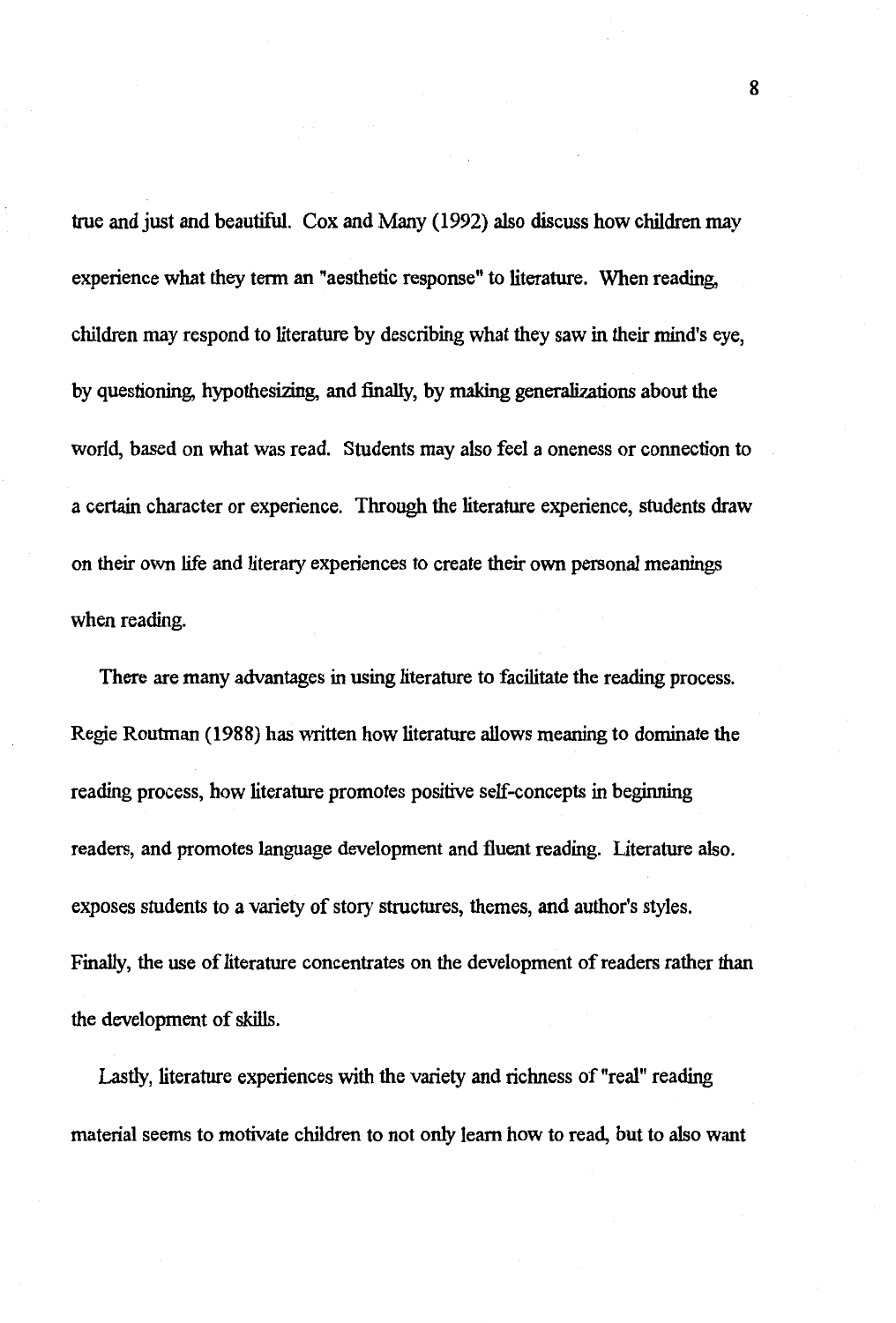to read (Tunnell and Jacobs 1989). The more children want to read, the more they will read, and the better readers they'll become because children learn to read by reading (Smith 1983).

Before the theme of change is presented, rationale should be given as to why thematic teaching is beneficial to the instructional program. First of all, themes provide a focus for organizing and planning activities (Tompkins 1990). Ideas flow more easily when the focus is on a theme, rather than on specific curriculum areas. Thematic teaching is also used to enable educators to better individualize instruction. Students can be successful at various levels because they are learning from a wide variety of related experiences. Finally, parent involvement may be increased if parents are made aware of the classroom theme. Parents, like students and teachers, may find it easier to focus on one theme, rather than the different curriculum areas. Therefore, better discussion could take place at home, and parents may be more apt to share their jobs, hobbies, and interests in the classroom. Change as a Theme-Based Literature Approach

There are primarily two reasons why the concept of change was chosen as the theme upon which learning would take place. First of all, first grade students are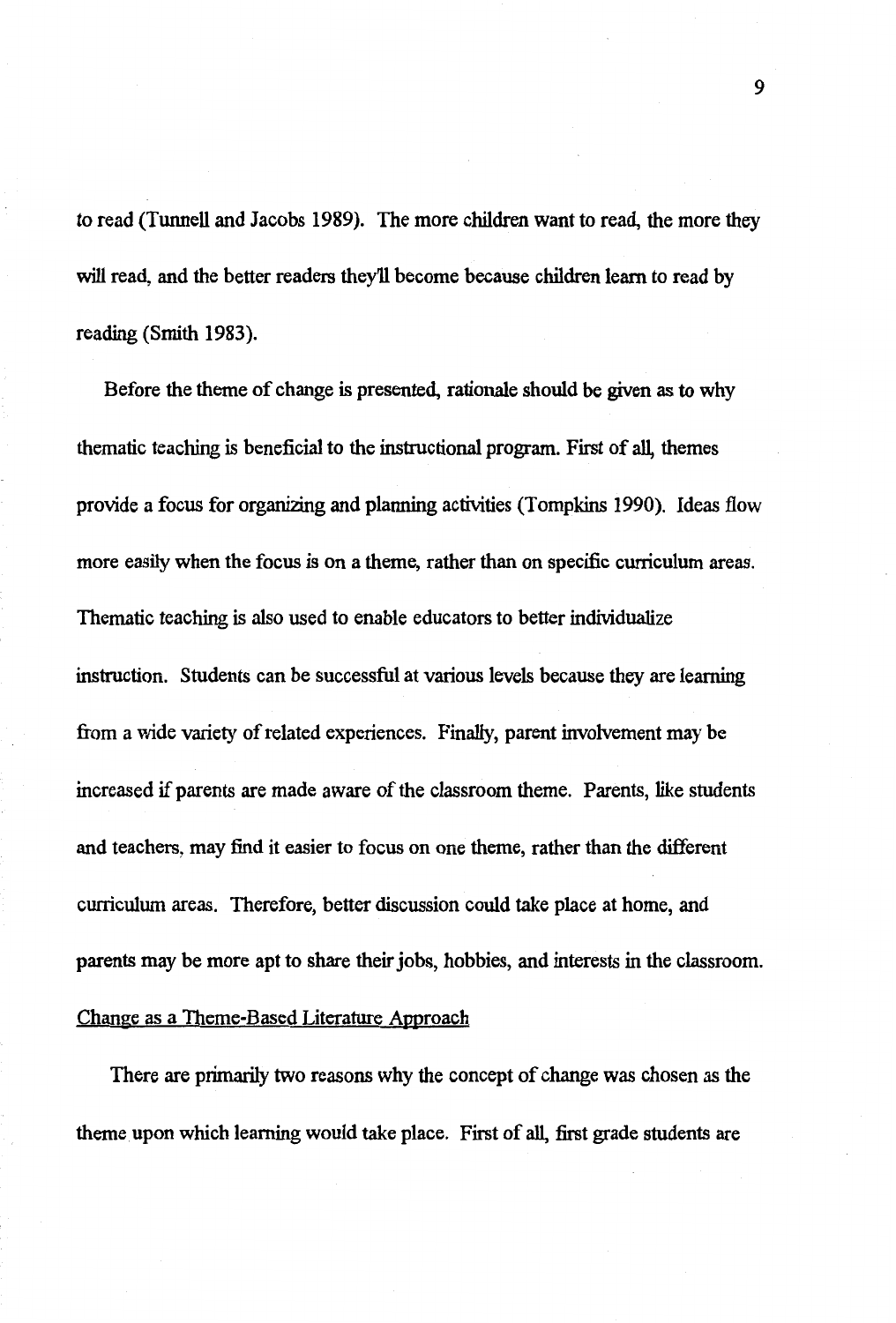very observant of their physical and personal surroundings, and change is something they can relate to. Most children notice the changes that occur in their outdoor environment and all children have experienced growth so a change in themselves has been experienced. Although only six or seven years old, many first grade students have also experienced other personal changes such as moving their household, changing schools, birth of a sibling, and divorce. But, even though many students have experienced or will experience one or more of the above changes, and can somewhat relate to it, many students need assistance in adapting to and understanding these changes.

Utilizing literature as a means of learning and understanding change is an excellent way to address these issues. Through books, children are offered the opportunity to develop insights and understandings they never had before (Huck 1986). Students are given a chance to see themselves in the characters of the stories read. Rudine Sims Bishop (1992) performed an interview with Patricia McKissack, an African American author, in Language Arts journal. McKissack relates that she was always an avid reader, but what troubled her was that she never saw herself in the books she read. That is one of the reasons she chooses to write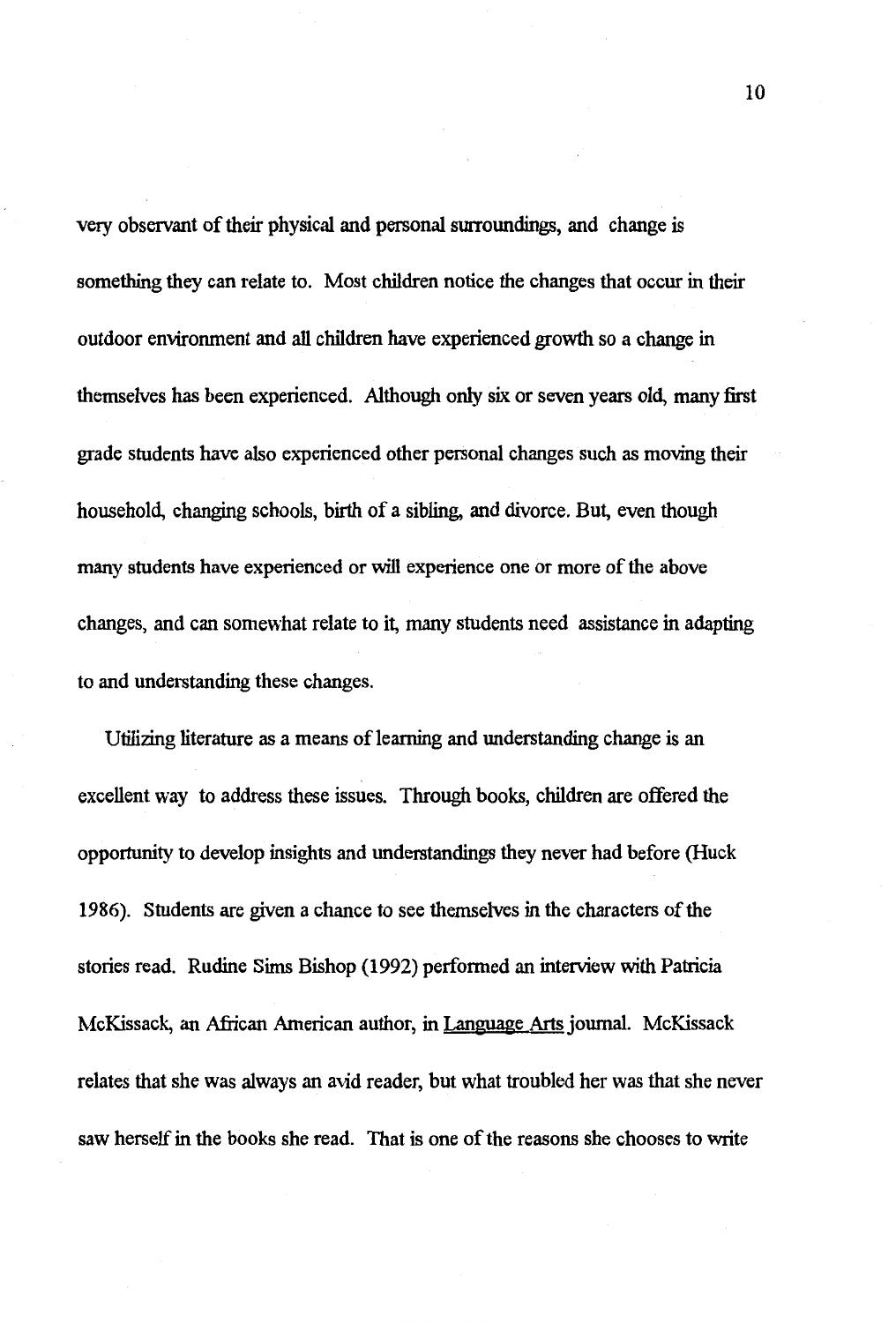the books she does; so that young African American children can see themselves in the clever, intelligent characters McKissack uses in her stories. In order for every student to have a voice in what they are reading, they need to feel a connection to the character or to the events that take place. Students are also given the opportunity to feel compassion for others in situations of change.

The second reason this theme was chosen was because it is a theme that after experiencing it in the classroom, first graders will be able to apply it to their everyday lives. In Chapter 12 of Regie Routman's book, Invitations: Changing as Teachers and Learners K-12. she has a wonderful section concerning misconceptions about thematic units. Within this section, Routman writes of the difference between correlation of activities and integration of activities. Many thematic units that teachers employ are nothing more than suggested activities centered about a focus or topic. The units do incorporate some elements of math, social studies, art, etc., but there is often little or no development of important ideas. This is what Routman considers correlation, not integration. With integration, the relationships among the different subject areas are meaningful and natural. Students discover that the concepts taught are important to them. With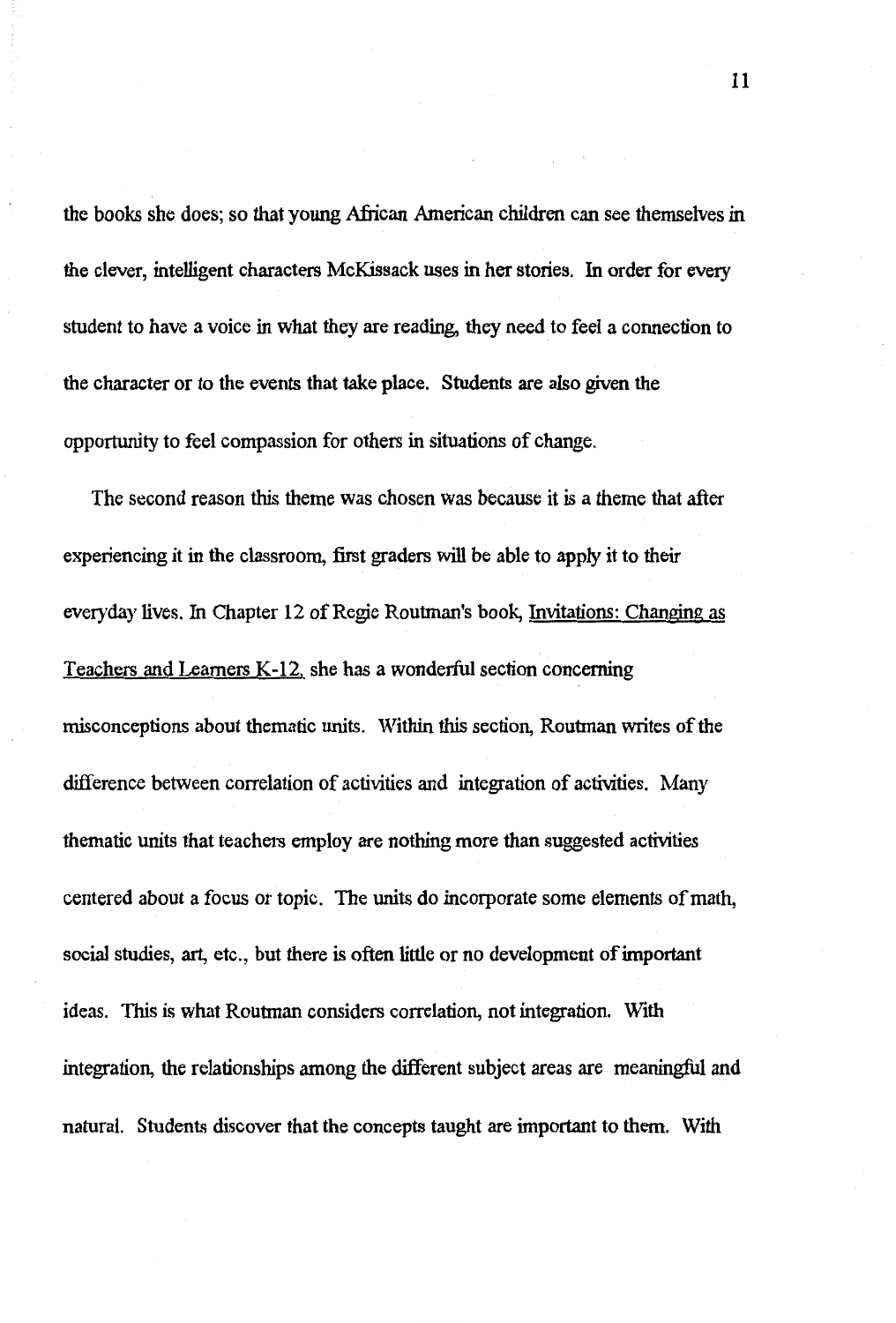correlation, the concepts seem forced or unnatural, and there is no important concept development.

Routman believes a good example of a theme that exemplifies a correlational-type theme unit is the unit, Bears. This unit has been created and completed in various ways, and the students usually complete fun, creative projects, but most Bear units lack substance because the activities perfonned are not based on major concepts. Routman believes teachers need to begin asking themselves if all the hard work that goes into preparing theme units are worth what the students are actually learning. When preparing theme units, consideration needs to be given to such things as developing attitudes, oral language, perspectives to be covered, opportunities for social interaction, and the interrelationships of important concepts. As long as themes are somehow connected to the children's lives, and make meaningful connections to the cuniculum, any theme can work, even Bears! Thus, this explains why the theme - change - is a meaningful theme for children. What they learn from this theme can easily be applied to their lives inside and outside of the classroom.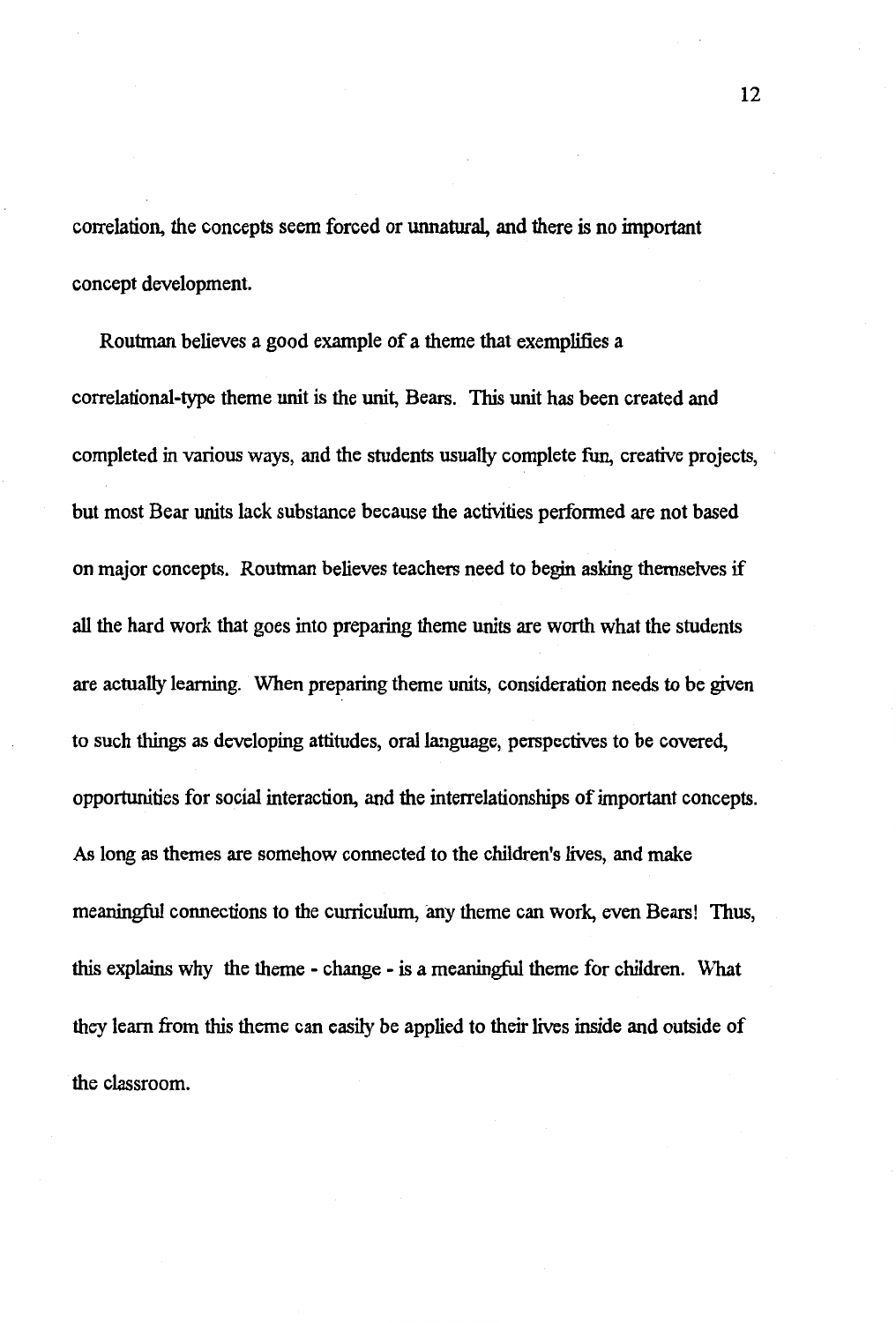## Instructional Development of Theme

When creating this theme, the idea of trying to include all the changes a first grade-aged child might experience was overwhelming. It was thus decided to break the theme down into specific, age-appropriate changes. These changes were then grouped into three strands. The three strands are Changes in Ourselves, Changes in our Families, and Changes in our Environment. Within each of these strands, were some major ideas to be explored through the use of literature and expressive activities (Harms and Lettow 1992). The first strand, Changes in Ourselves, includes the ideas of changes in physical growth, changes in abilities, and changes in school. The second strand, Changes in Our Families, includes the moving of a household, birth of a sibling, divorce, and a change in a parent's employment. The third strand, Changes in Our Environment, concerns changes in the animal world as winter approaches, such as storing food, hibernation, and camouflage. Changes in plant life includes leaves changing colors and hatvest.

When narrowing the theme down into specific ideas, such as divorce, or growth in abilities, it was decided to only include those changes that the majority of children I teach would experience. Death of a loved one is a major change in a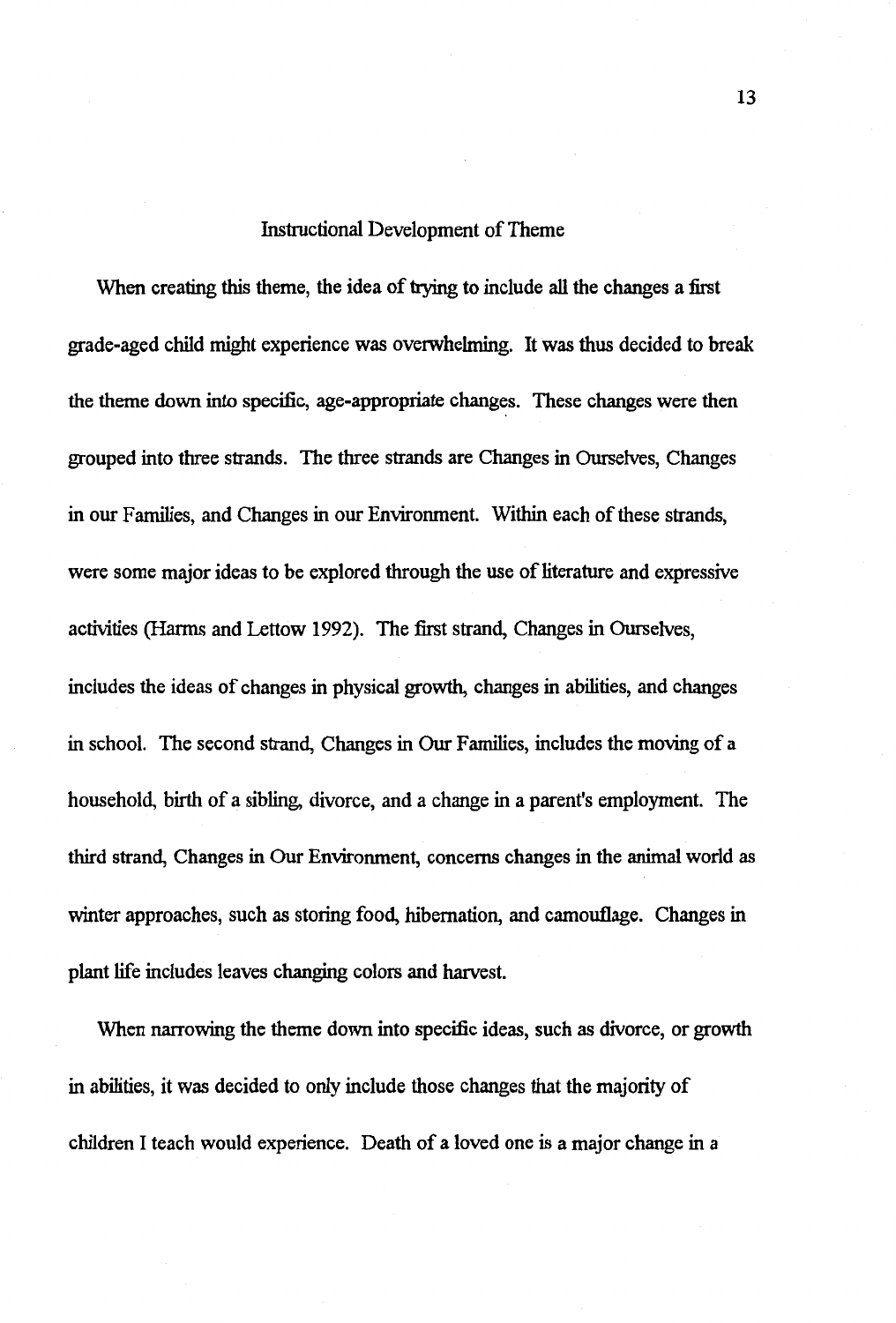child's life, but I intentionally omitted this because, fortunately, it's not a change that occurs frequently. And within the time that I utilized this theme, I wanted to teach to those changes that most frequently affect the students. Therefore, the aforementioned ideas were the changes this theme concentrated on.

## Timing of the Theme

Once it was understood why this theme would be appropriate for first graders, it was then decided that the theme would be implemented in the fall. This was done so because of the change of season, and also, the enormous change of beginning a new school year.

#### Selection of the Literature to Support the Theme

The next step in the process of developing this theme was the collection of literature to support the theme. This was done at the Youth Collection in the University of Northern Iowa Library, the Cedar Rapids Public Library, and the school at which I teach, Hoover Elementary School, with the aid of the school librarian. Because the theme is literature based, and expressive activities would be included as follow-ups to the reading of certain books, it was crucial that literature be chosen carefully. An effort was made to only include books that could clearly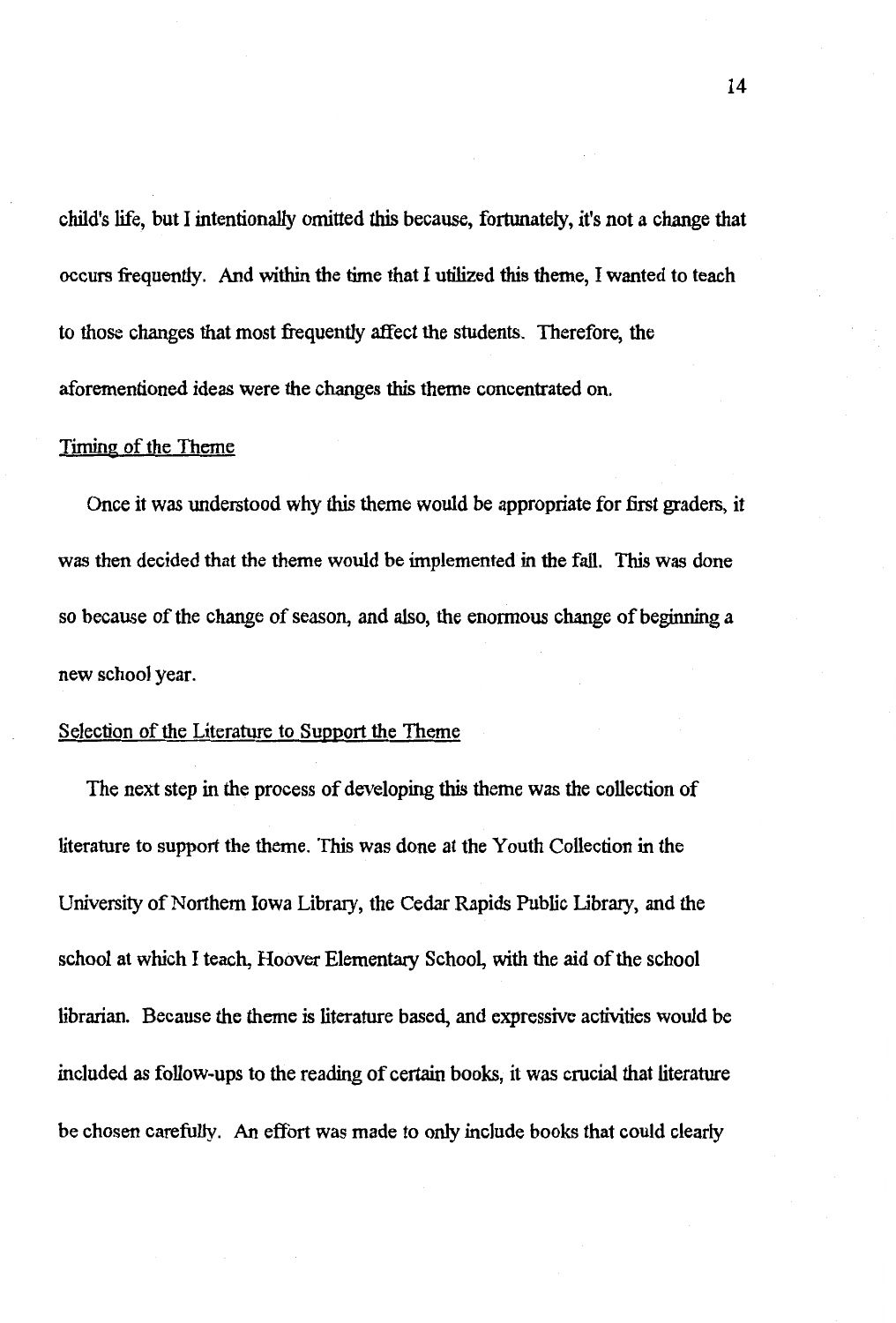be identified as a natural part of *this* theme. If there was not a clear connection between a book and the theme, then the major concepts of the theme would not be understood as well, and the loose connection would make the theme seem unnatural and contrived.

Another consideration was the inclusion of different genre so that the overall literature experience would be well-rounded. Aesops fable, The Grasshopper and the Ant, was included as a means of illustrating how animals get ready for a change of weather in the fall. The universal lesson of preparedness taught via the fable was an added dimension to the theme. Dabcovich's, Sleepy Bear, is a very easy fictional picture book that depicts a bear experiencing the hibernation process. And there are numerous nonfiction accounts of animal and plant changes in the fall, such as Caulfield's Leaves and Selsam's Hidden Animals. By reading different genre about one idea, a person does have a more well-rounded understanding of the concept being explored.

When choosing literature, effort was made to also include books that contained multi-cultural, non-sexist characters. In such a diverse society, it is only fair for both sexes, and all cultures to be represented. Literature can be a way to introduce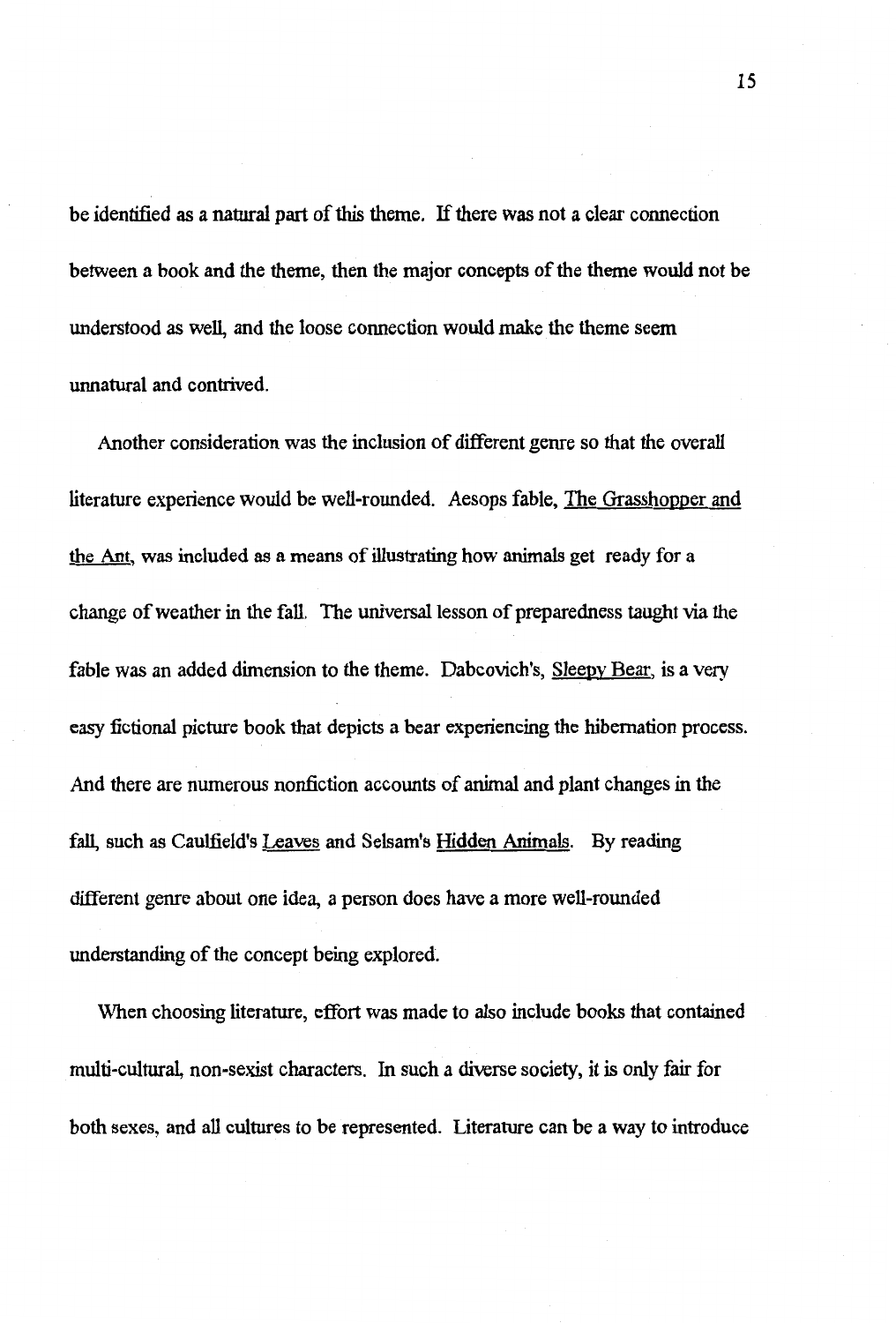young people to different ethnic groups if the children have never experienced different ethnic groups in their everyday lives. Thus, it is an author's responsibility to be accurate in the depictions of people so that stereotypes are not developed or reinforced.

One last consideration when choosing literature is to think of the school population in which the theme is to be taught. If there are minorities, then it is a must that books with minority characters be included. If there are handicapped children, such as at Hoover School, then books with handicapped characters are essential. For example, in this theme I chose to include Brian Wildsmith's The Little Wooduck, and also Maxine Rosenberg's My Friend Leslie, The *Story* of a Handicapped Girl. The school population should be a starting point when trying to include diversity of characters in a theme.

## Sustaining Centers and Theme-Specific Centers

Once the literature was chosen, it was time to develop centers. Centers can take two forms, sustaining or theme-specific. Sustaining centers are those that are always in the classroom. Examples would be a reading/listening center, poetry center, and an author/illustrator center. With each new theme of study, different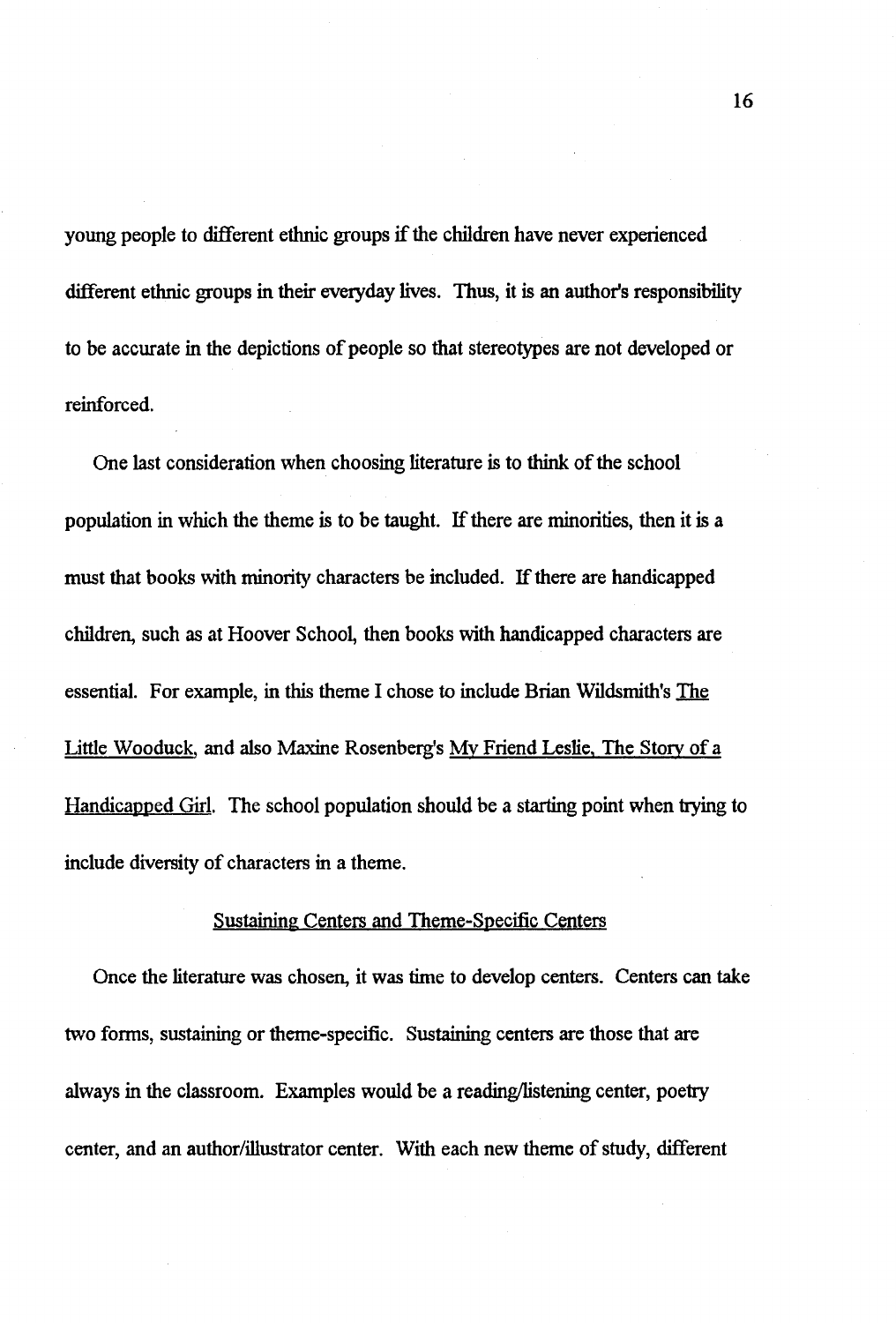activities are incorporated into those centers. There would always be a reading/listening center, but the books would change according to the theme. There would always be a poetry center, though the poetry would change according to the theme. The theme-specific centers would be those that are only in the classroom during the chosen theme. One center specific to the theme of Changes is Lost Teeth. At this center, children read or listen to Tom Birdseye's Airmail to the Moon, and Marc Brown's Arthur's Tooth. Then there would be expressive activities as follow-ups so that the child has a chance to interact \vi.th the book in a variety of ways. As an expressive activity, the child could write a letter to the tooth fairy, help to complete a classroom graph on how many teeth the students have lost, or dramatize the story with some friends. This interaction aides in further developing the child's comprehension of the story.

Harms and Lettow (1992) suggest many ways to share, or further interact with books. Some examples are using puppets or a flannelboard to retell a story, create a book jacket, or write a letter to the author or illustrator.

Routman (1988) feels that expressive activities, or what she tenns "literature extension activities" are very important to the language arts program. She sees a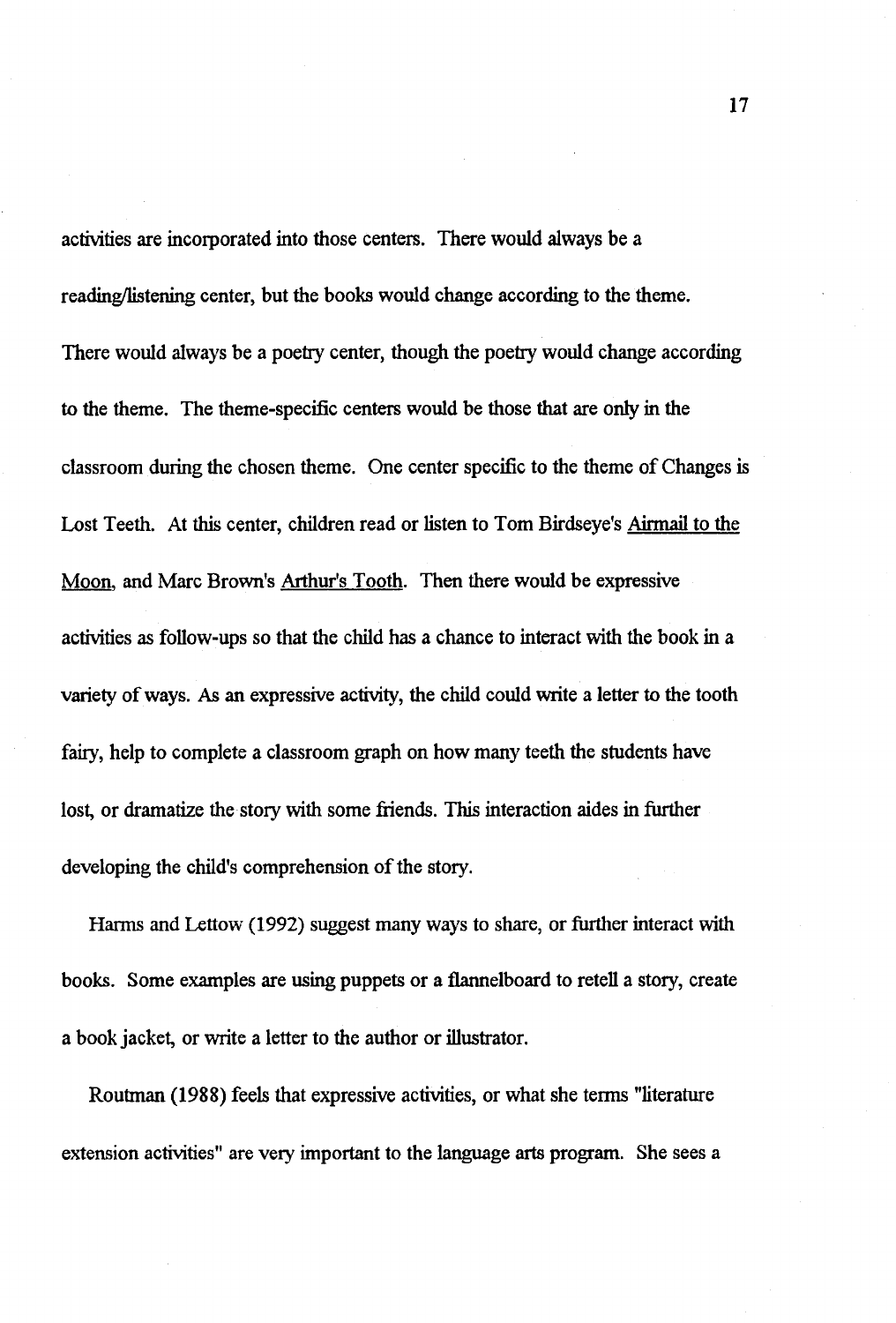" ... literature extension activity as any *meaningful* extension of a favorite book, especially if it requires the child to reexamine the text and the illustrations." (p.67). In her 1991 book, Invitations, Changing as Teachers and Learners K-12, she took her idea even further when discussing literature extension activities. She believes, "A worthwhile literature extension activity grows naturally out of the literature, encourages students to thoughtfully re-examine the text, and demonstrates something the reader has gained from the book." (p. 87).

'When developing the expressive activities, Routman cautions that teachers must always be reflecting about the purpose behind the idea, and that students, too, should be able to understand why they are doing a particular activity. And that finally, the overriding response to literature in the classroom should always focus on personal enjoyment, discussion, and activities that help connect the literature to the student's lives.

> Outline of Change Theme Unit Using A Literature Based Language Arts Program Extended Across the Curriculum

The following outline contains the content, centers, and books used in the theme unit of change. Mentioned first are the knowledge objectives, affective objectives,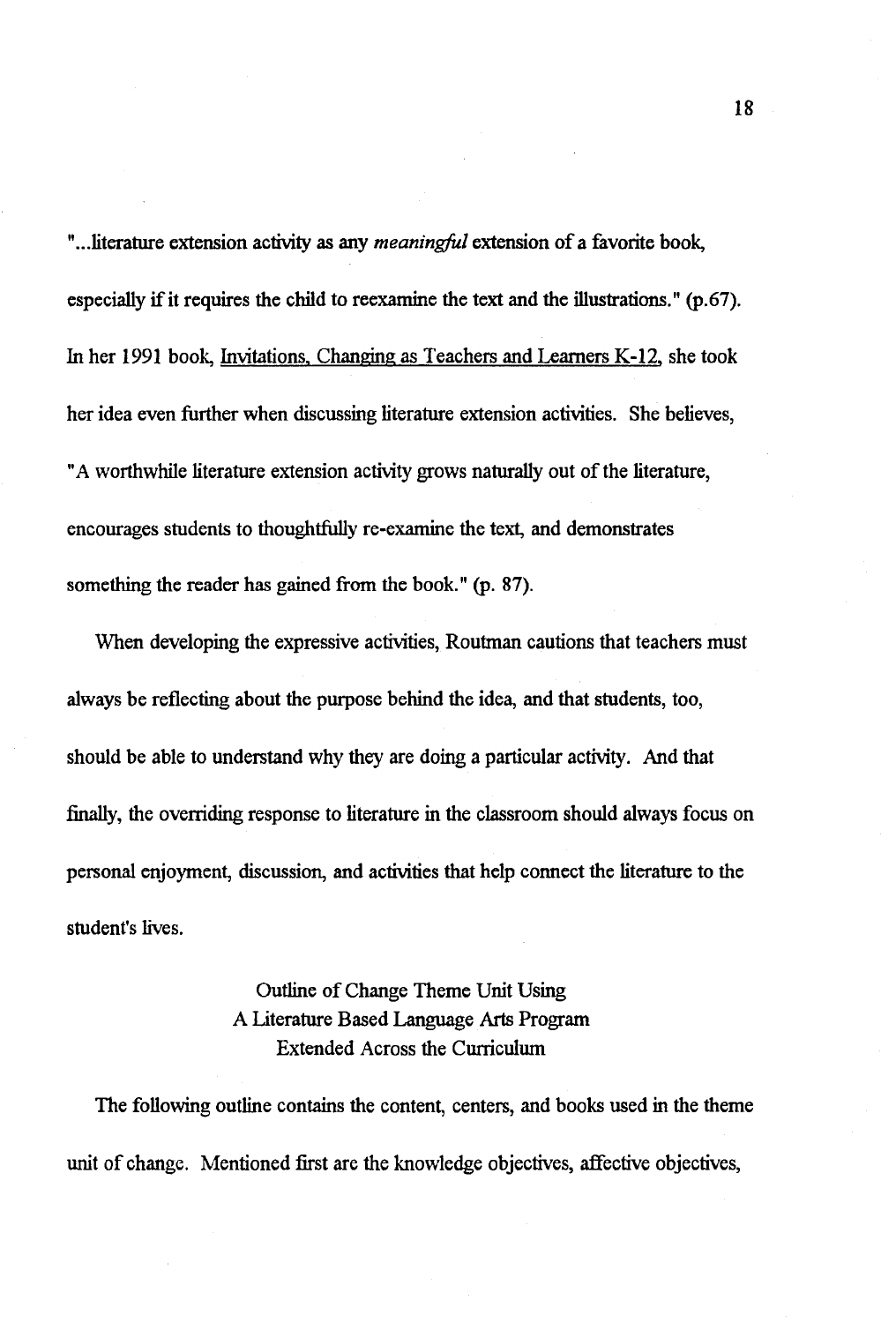and skill objectives the theme unit will cover. These objectives are the important

ideas that the students will hopefully understand and apply inside and outside the

classroom.

## *Changes-Grade One*

#### **Theme Unit Objectives**

#### Knowledge Objectives

Students will learn that change is ever present.

Students will learn that changes occur within ourselves, our families, and our environment.

Students will learn that changes can be alike and different.

- **Affective Objectives** 
	- Students will develop feelings of compassion and acceptance for others that are different.
	- Students will develop a better feel for what it is like to experience changes within ourselves, our families, and our environment.
	- Students will develop feelings of empathy for others that are going through a change or changes.

## **Skill Objectives**

Students will comprehend stories that are read aloud.

Students will compare and contrast characters, settings, and plots of stories that are read aloud.

Students will compose stories with or without words.

Students will work cooperatively with each other.

## **Strands of Theme**

#### **Changes in Ourselves**

Related Concepts

physical growth

development of physical and mental abilities

attending a new school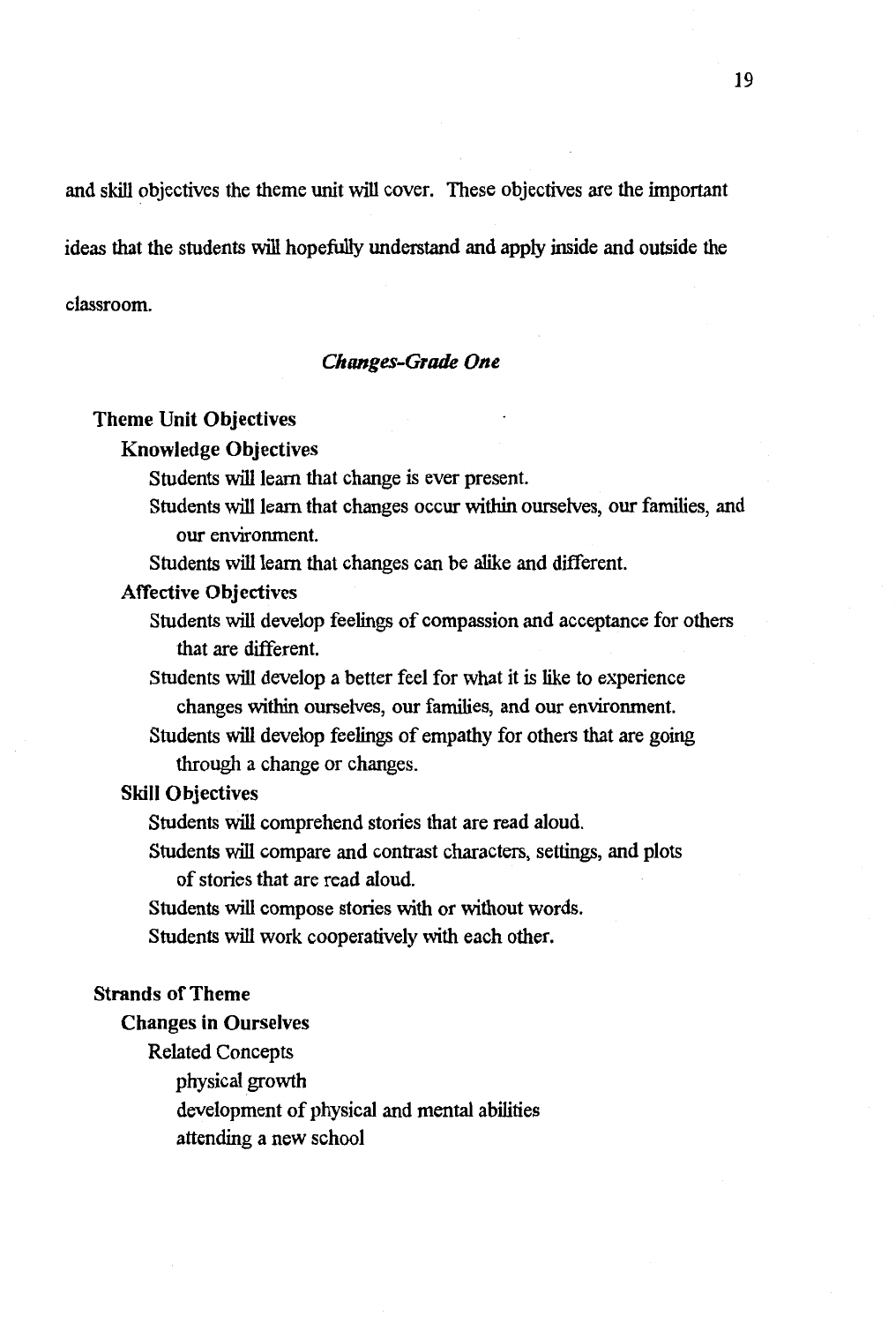Changes in our Families

Related Concepts birth of a sibling relocation of household change in parent's employment

divorce

## **Changes in our Environment**

Related Concepts

leaves changing color

animal migration

hibernation

camouflage

harvest

people and animals preparing for winter

## **Literary Elements**

Characterization Imagery Plot Organization Setting

## **SUSTAINING CENTERS**

## **Reading/Listening Center**

A. Changes in Ourselves and Related Concepts

1. Fiction

Cohen, Miriam. (1988). It's George. Illus. Lillian Hoban. NY: Greenwillow Books.

\_\_\_\_ . (1980). No Good In Art. mus. Lillian Hoban. NY: Greenwillow Books.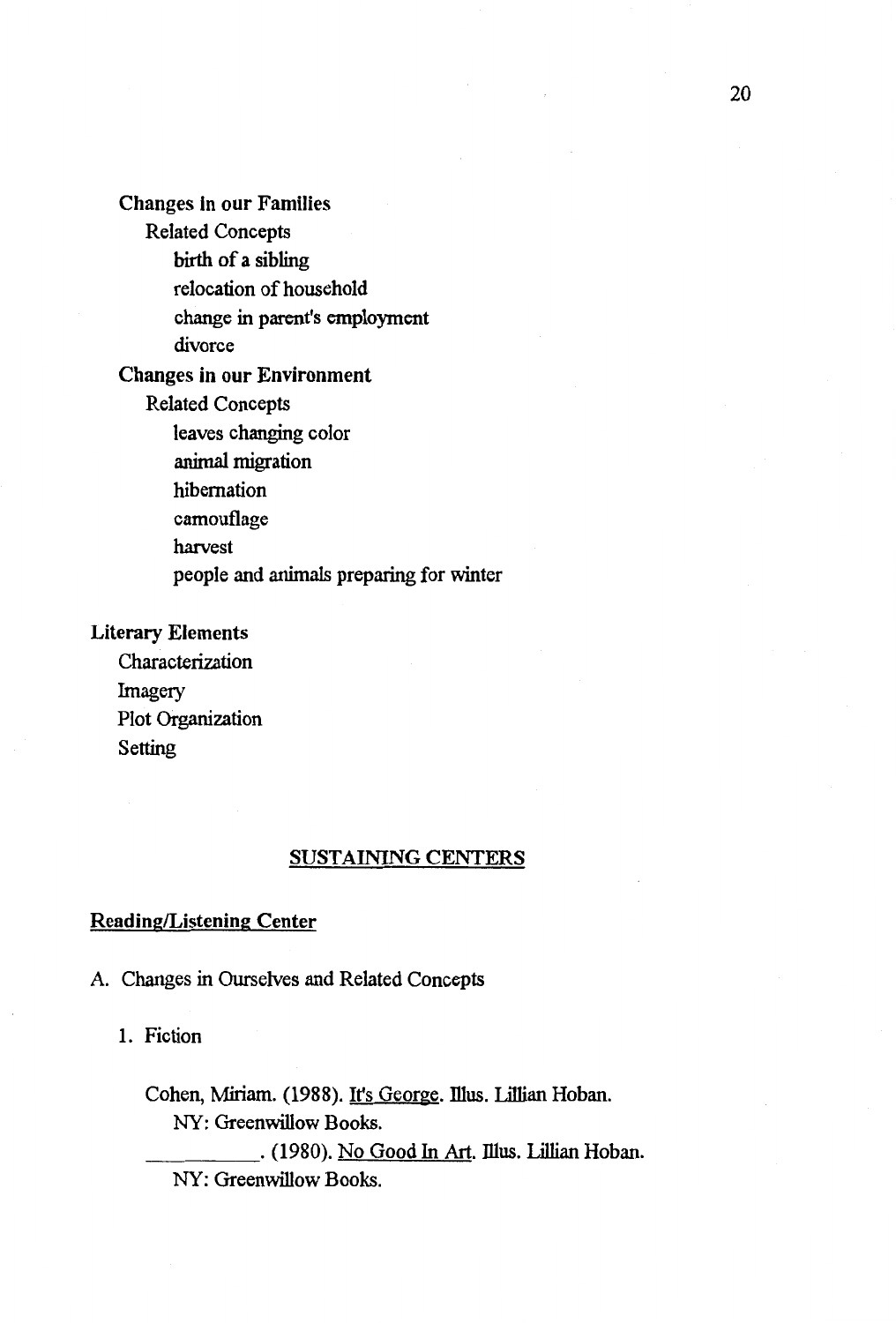\_\_\_\_\_ . (1989). See You in Second Grade. illus. Lillian Hoban. NY: Greenwillow Books.

\_\_\_\_ . (1977). When Will I Read? mus. Lillian Hoban. NY: Greenwillow Books.

. (1967). Will I Have a Friend? Illus. Lillian Hoban. NY: Greenwillow Books.

Cole, Joanna. (1989). The Magic School Bus. Inside the Human Body. Illus. Bruce Degen. NY: Scholastic.

Henkes, Kevin. (1991). Chrysanthemum. NY: Greenwillow Books. . (1989). Jessica. NY: Greenwillow Books.

Stevenson, James. (1987). Higher on the Door. NY: Greenwillow Books.

Tejima, Keizaburo. (1987). Fox's Dream. NY: Philomel.

Wildsmith, Brian. (1973). The Little Wood Duck. NY: Franklin Watts, Inc.

2. Nonfiction

Cole, Joanna. (1992). Your Insides. Illus. Paul Meisel. Putnam and Grosset.

- Kates, Bobbi Jane. (1992). We're Different, We're the Same. Illus. Joe Mathieu. NY: Random House.
- Rosenberg, Maxine B. (1983). My Friend Leslie, The Story of a Handicapped Child. Photo. George Ancona. NY: Lothrop, Lee and Shepard Books.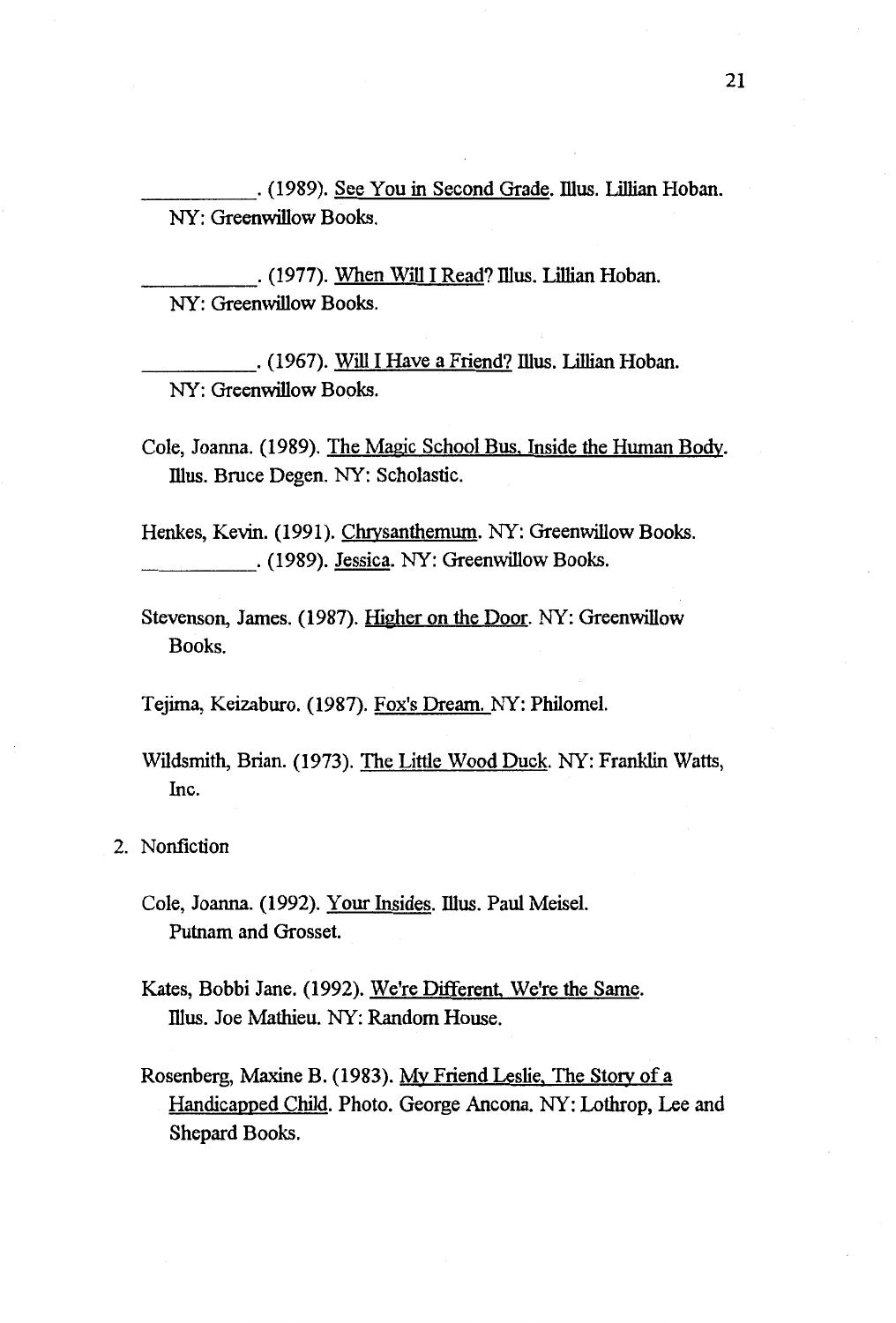Wells, Donna. (1990). Your Body: Treasure's Inside. Illus. Helen Endres. Chicago: Children's Press.

3. Folklore

Andersen, Hans Christian. (1965). The Ugly Duckling. Illus. Adrienne Adams. NY: Charles Scribner's Sons.

B. Changes in Our Families and Related Concepts

1. Fiction

Alda, Arlene. (1983). Matthew and his Dad. NY: Little Simon.

Alexander, Martha. (1971). Nobody Asked Me If I Wanted a Baby Sister. NY: Dial Press.

. (1979). When the New Baby Comes, I'm Moving Out. NY: Dial Press.

- Berenstain, Stan and Jan. (1984). The Berenstain Bears and Mama's New Job. NY: Random House.
- Berger, Terry. A New Baby. Photo. Heinz Kluetmeier. Milwaukee: Advanced Learning Concepts, Inc..

Birdseye, Tom. (1991). Waiting for Baby. Illus. Loreen Leedy. NY: Holiday House.

- Blaine, Marge. (1975). The Terrible Thing That Happened at our House. Illus. John C. Wallner. NY: Parent's Magazine Press.
- Brown, Laurene Krasny & Brown, Marc. (1986). Dinosaur Divorce: A Guide For Changing Families. Boston: Little Brown & Co.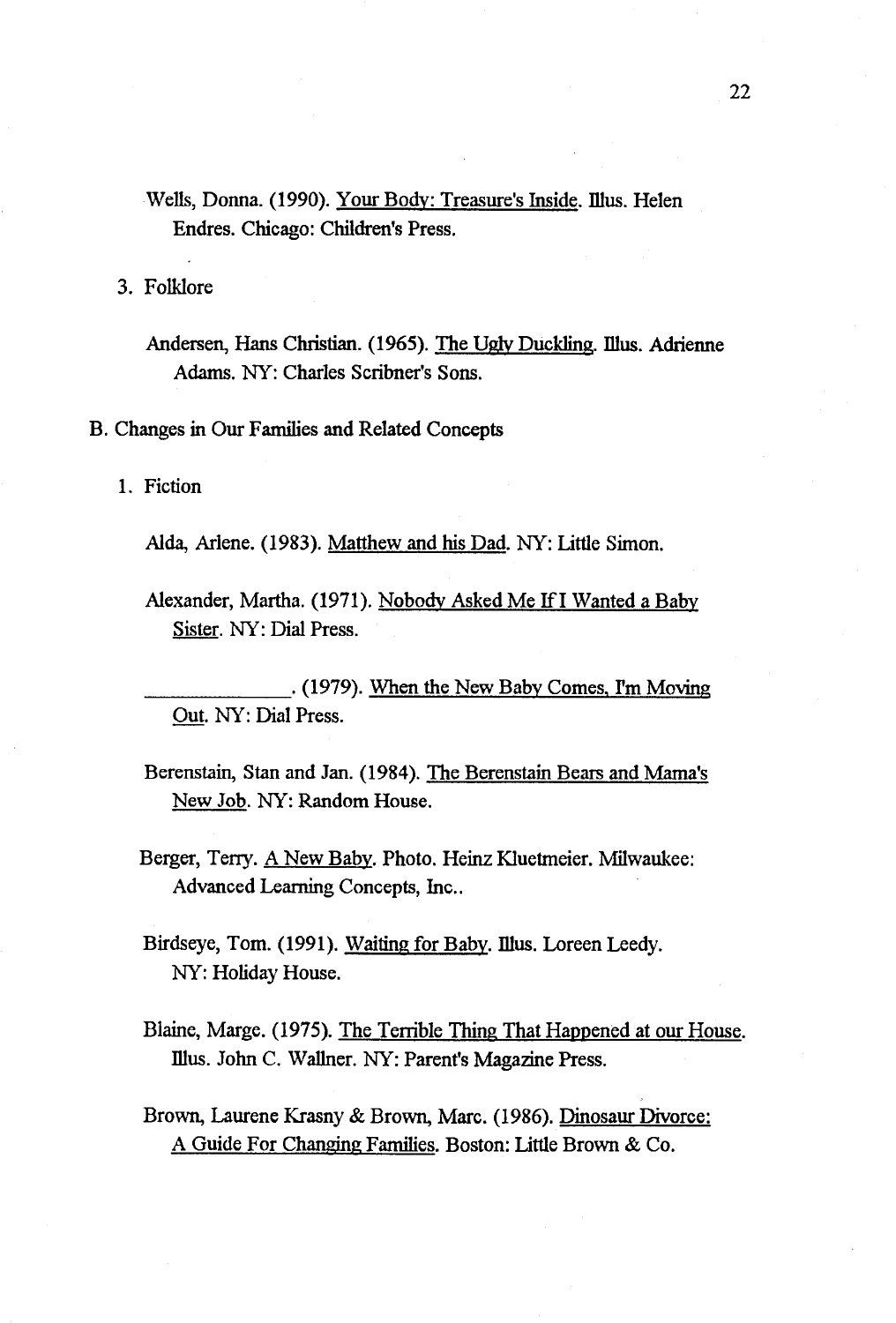Brown, Marc. (1987). Arthur's Baby. Boston: Joy Street Books.

- Carlstrom, Nancy White. (1990). I'm Not Moving, Mama. Illus. Thor Wickstrom. NY: MacMillan.
- Caines, Jeanette. (1977). Daddy. Illus. Ronald Himler, NY: Harper &Row.
- Dragonwagon, Crescent. (1984). Always, Always. Illus. Arieh Zeldich. NY: MacMillan.
- Girard, Linda Walvoord. (1987). At Daddy's on Saturdays. Illus: Judith Friedman. Niles, Ill.: A. Whitman.
- Greenfield, Eloise. (1974). She Come Bringing Me That Little Baby Girl. illus. John Steptoe. Philadelphia: Lipincott.
- Henkes, Kevin. (1989). Julius, the Baby of the World. NY: Greenwillow.
- Hoban, Russell. (1964). A Baby Sister for Frances. Illus. Lillian Hoban. NY: Harper & Row.
- Komaiko, Leah. (1987). Annie Bananie. Illus. Laura Cornell. NY: Harper & Row.
- McCully, Emily Arnold. (1988). New Baby. NY: Harper & Row.
- Schuchman, Joan. (1979). Two Places To Sleep. Illus. Jim LaMarche. Minneapolis: Carolrhoda Books.
- Schwartz, Amy. (1983). Mrs. Moskowitz and the Sabbath Candlesticks. Philadelphia: Jewish Publication Society of America.
- Stanek, Muriel. (1985). All Alone After School. Illus. Ruth Rosner. Niles, Ill.: A. Whitman.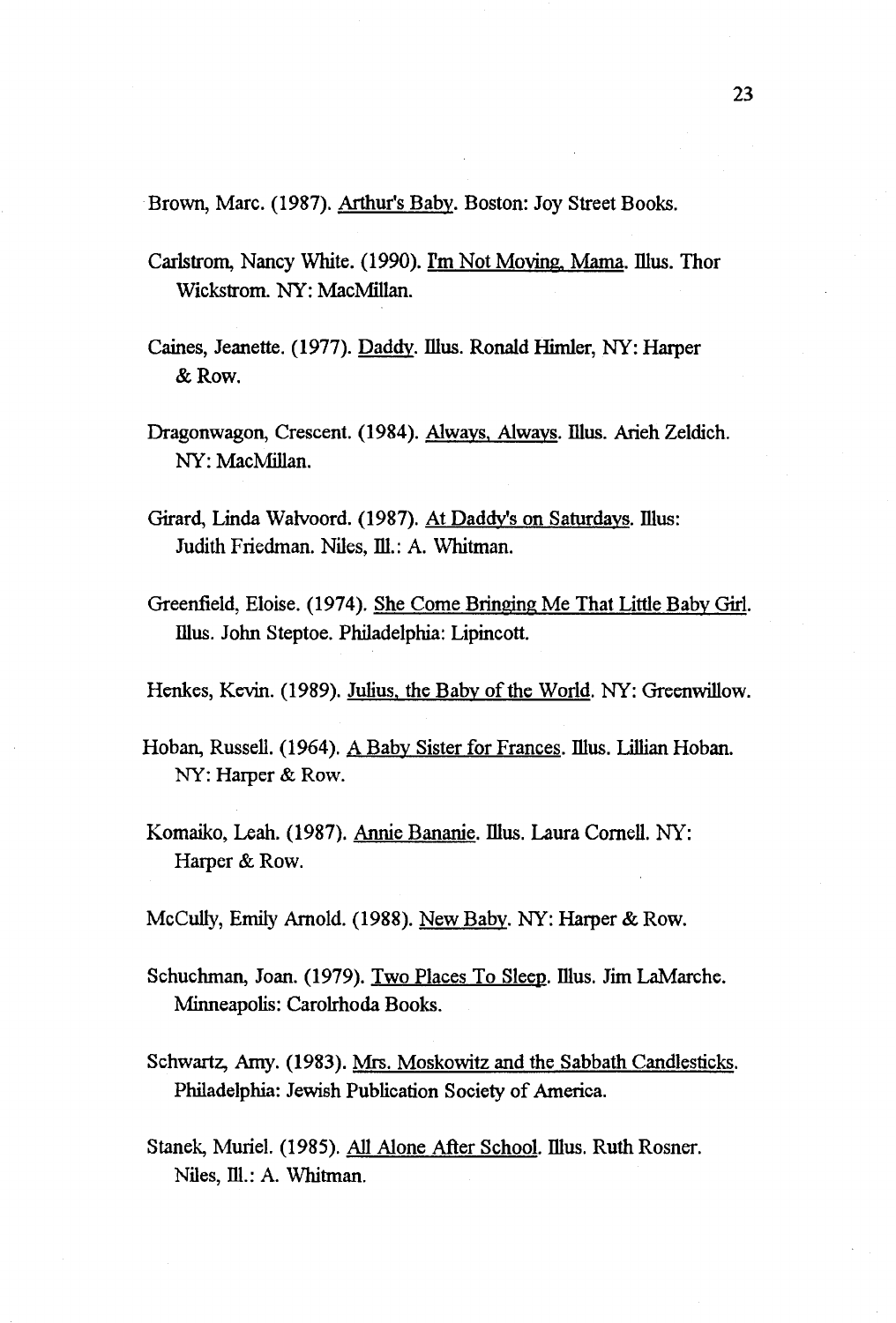Vigna, Judith. (1982). Daddy's New Baby. Niles, Ill.: A. Whitman.

\_\_\_\_ . (1980). She's Not My Real Mother. Chicago: A. Whitman &Co.

Waber, Bernard. (1988). Ira Says Goodbye. Boston: Houghton Mifflin.

2. Nonfiction

- Cole, Joanna. (1985). The New Baby At Your House. Photo. Hella Hammid. NY: William Morrow and Co., Inc.
- Pursell, Margaret Sanford. (1977). A Look at Divorce. Photo. Maria S. Forrai. Minneapolis: Lerner Publications Co.
- Rogers, Fred. (1985). The New Baby. Photo. Jim Judkis. NY: G.P. Putnam's Sons, 1985.

3. Folklore

House That Jack Built. Illus. Janet Stevens. NY: Holiday House.

- House That Jack Built. Illus. Jenny Stow. NY: Dial Books for Young Readers.
- C. Changes in Our Environment and Related Concepts

1. Fiction

- Bason, Lillian. (1966). Pick a Raincoat, Pick a Whistle. Illus. Allan Eitzen. NY: Lothrop, Lee, & Shepard Co.
- Bunting, Eve. (1983). The Valentine Bears. Illus. Jan Brett. NY: Clarion Books.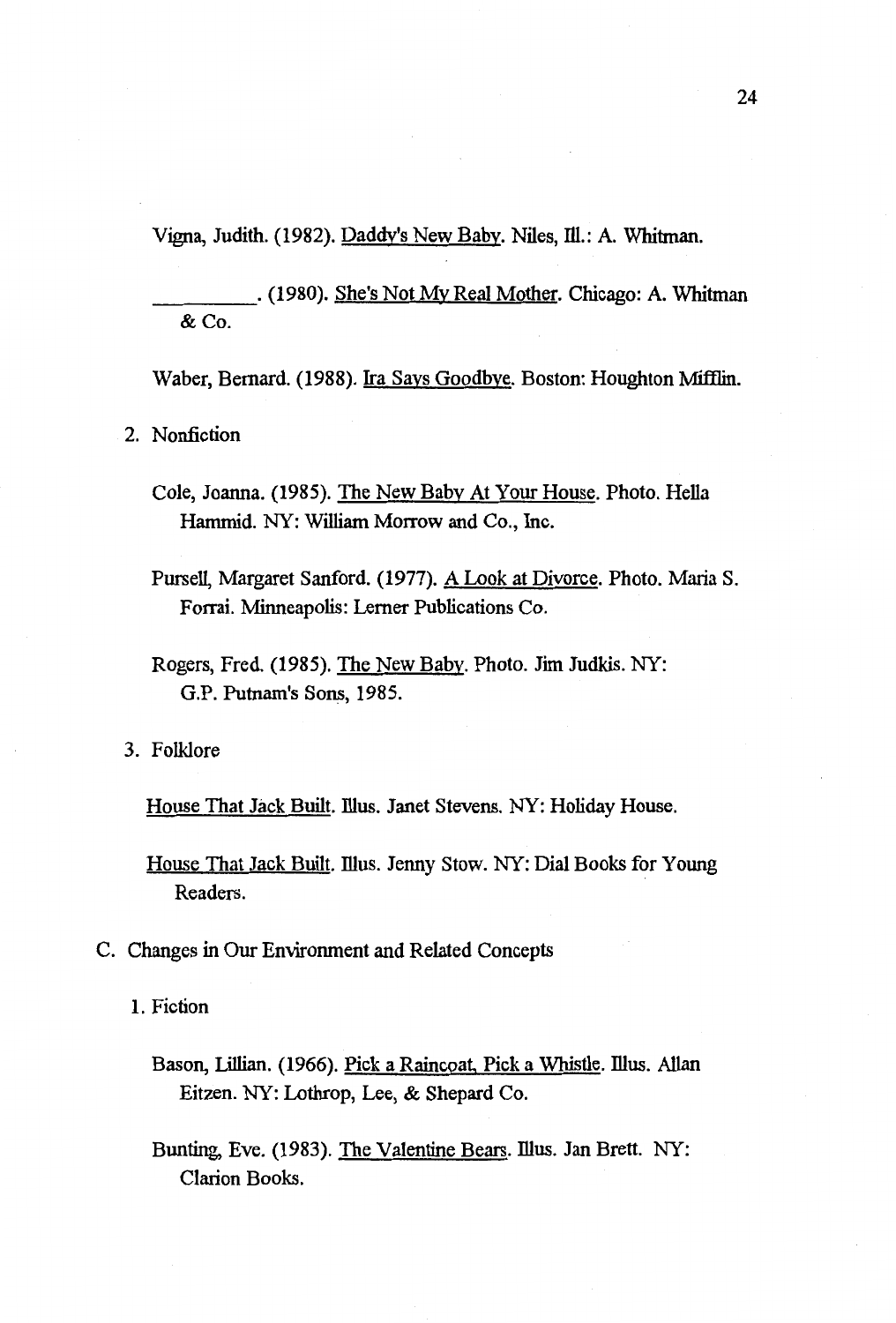Conger, Marion. (1959). Who Has Seen the Wind. NY: Abingdon Press.

Dabcovich, Lydia. (1982). Sleepy Bear. NY: Dutton.

- Edwards, Roberta. (1986). Anna Bear's First Winter. Illus. Laura Lydecker. NY: Random House.
- Lapp, Eleanor J.. (1976). The Mice Came In Early This Year. Illus. David Cunningham. Chicago: A. Whitman.
- Rylant, Cynthia. (1988). Henry and Mudge Under the Yellow Moon: The Fourth Book of Their Adventures. Illus. Sucie Stevenson. NY: Bradbury Press.
- Testa, Fulvio. (1983). Leaves. NY: Harper & Row.
- VanAllsburg, Chris. (1986). The Stranger. Boston: Houghton Mifflin Co.
- 2. Nonfiction

Caulfield, Peggy. (1962). Leaves. NY: Coward Mccann.

- Facklam, Margery. (1989). Do Not Disturb: The Mysteries of Hibernation and Sleep. Illus. Pam Johnson. San Francisco: Sierra Club Books.
- Lerner, Sharon. (1964). I Found A Leaf. Minneapolis: Lerner Publications Co.
- Sarasy, Phyllis. (1964). Winter Sleepers. Illus. Edna Miller. Englewood Cliffs, NJ: Prentice-Hall.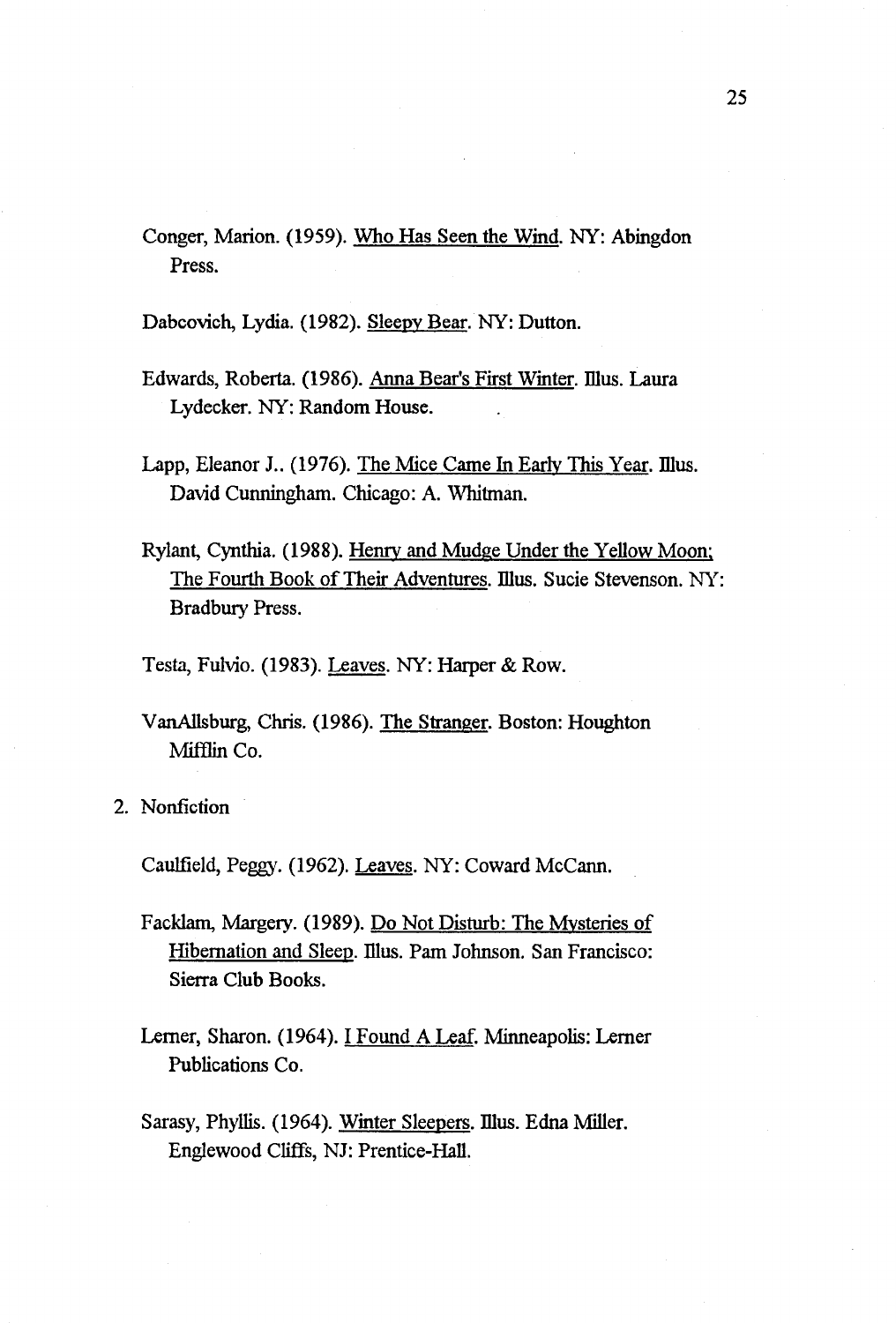Selsam, Millicent. (1969). Hidden Animals. NY: Harper & Row.

Venino, Suzanne. (1982). What Happens in the Autumn. Washington, D.C.: National Geographic Society.

3. Folklore

Untermeier, Louis. (1965). "The Grasshopper and the Ant." Aesop's Fables. Illus. A. and M. Provensen. NY: Golden Press.

Leonni, Leo. (1967). Frederick. NY: Pantheon.

Fox Went Out On A Chilly Night. Illus. Peter Spier. NY: Doubleday.

## **Poetrv Center**

Fisher, Aileen. (1965). "Autumn Leaves", "Stay at Homes", "On an Autumn Night", "On the Wing". In the Woods, In the Meadow, In the Sky. Illus. Margot Tomes. NY: Charles Scribner's Sons.

\_\_\_\_ . (1962). Like Nothing At All. illus. Leonard Weisgard. NY: Cromwell.

. (1961). Where Does Everyone Go? Illus. Adrienne Adams. NY: Cromwell.

- Giovanni, Nikki. (1985). "poem for rodney". Spin a Soft Black Song. Illus. George Martins. NY: Hill and Wang.
- Livingston, Myra Cohn. (1984). "September". A Song I Sang to You. Illus. Margot Tomes. NY: Harcourt, Brace, Jovanovich.

\_\_\_\_\_\_\_ . (1965). "Nursery Song". The Moon and a Star. Illus. Judith Shahn. NY: Harcourt, Brace and World, Inc.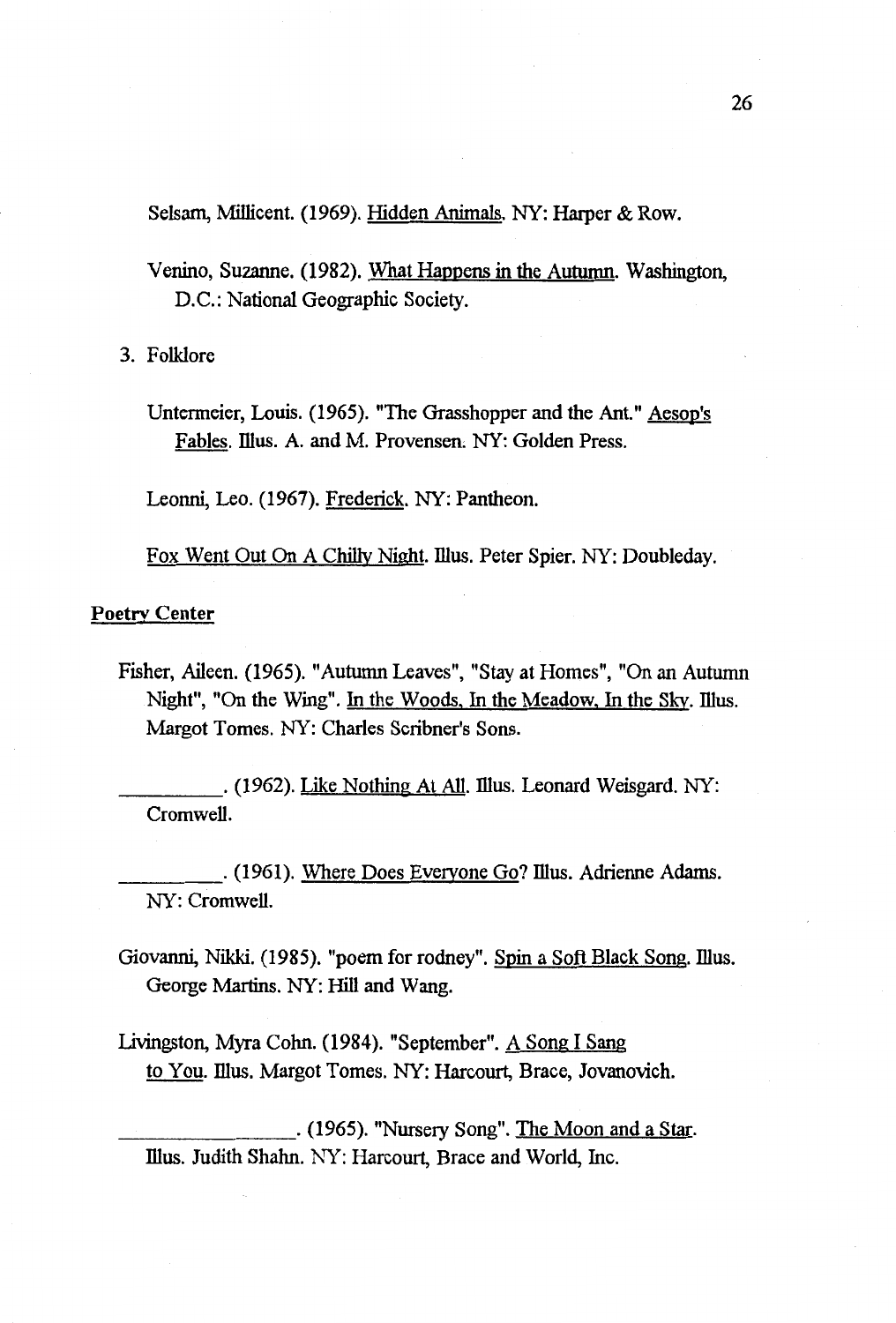\_\_\_\_\_\_\_ . (1989). "Daddy", "Daddy's Gone", "My Jose". Poems For Fathers. NY: Holiday House.

McCord, David. (1986). "August 28". All Small. Illus. Madelaine Gill Linden. Boston: Little, Brown and Co.

Merriam, Eve. (1985). "crick crack...". Blackberry Ink. Illus. Hans Willhelm. NY: William Morrow and Co.

\_\_\_\_ . (1966). "Happy Birthday to Me". Catch a Little Rhyme. Illus. Imero Gobbato. NY: Atheneum.

Moore, Lillian. (1982). "Com Talk", "Go Wind", "Squirrel". Something New Begins. Illus. Mary Jane Dunton. NY: Atheneum.

## **Author/Illustrator Center**

Robert Kraus

Biographical Sketch

Picture Books

Another Mouse to Feed. (1980). Illus. Jose Aruego. NY: Windmill Books.

Herman the Helper. (1974). Illus. Jose Aruego and Ariane Dewey. NY: Windmill Books.

Leo the Late Bloomer. (1971). Illus. Jose Aruego. NY: Windmill Books.

The Littlest Rabbit. (1961). NY: Harper & Row.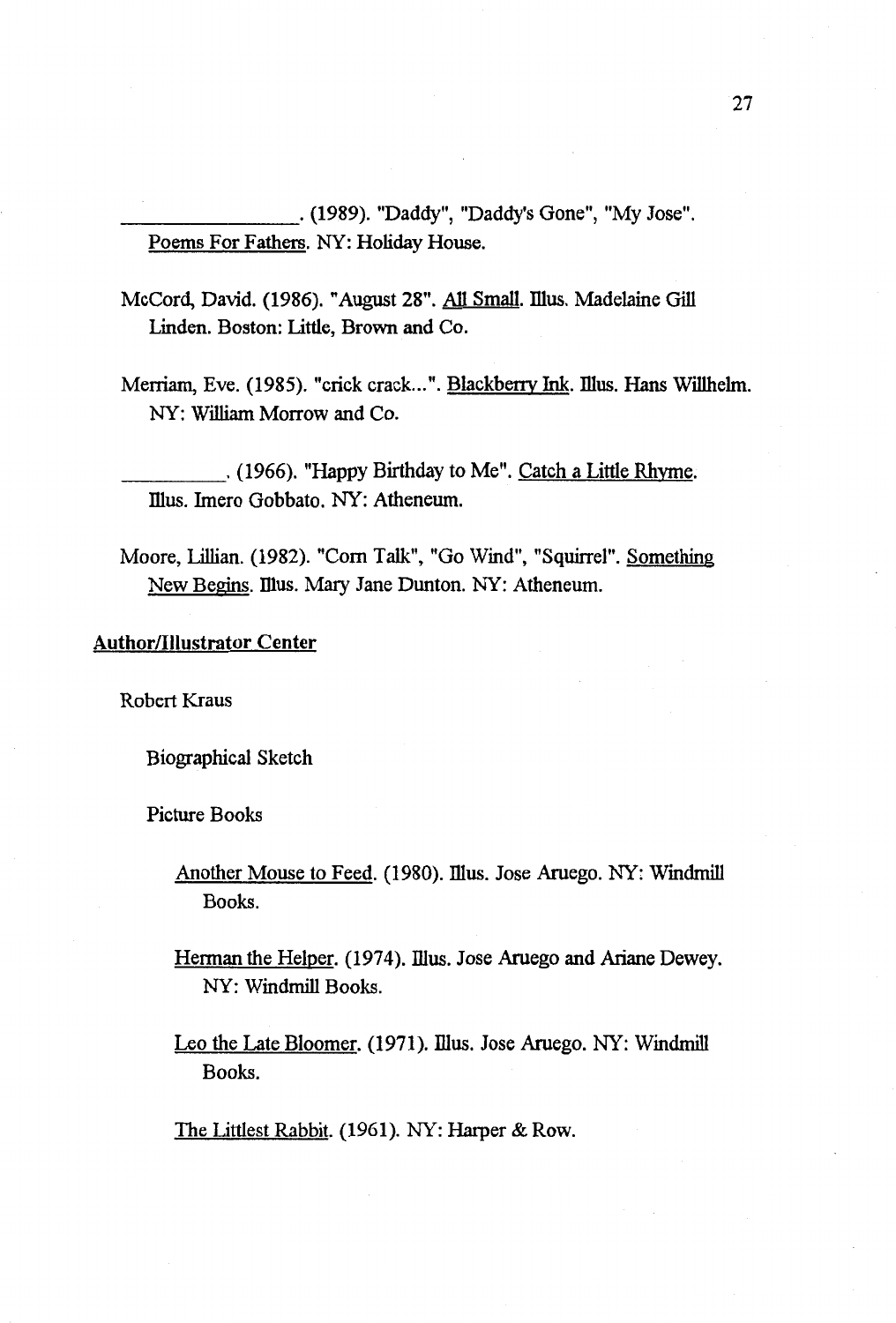## Owliver. (1974). Illus. Jose Aruego and Ariane Dewey. NY: Windmill Books.

## Drama Center

farmer costumes

animal masks

doll and baby items

## Interesting Objects Center

children bring in favorite objects and pictures from their babyhood

animal fur and feathers

## **Bookmaking Center**

simulated books

create board books patterned after Roberta Edwards' Anna Bear's First Winter.

### CENTERS SPECIFIC TO THE THEME

A. Changes in Ourselves

Lost Teeth Center

Literature Experience

Listen to/read the following books Birdseye, Tom. (1988). Airmail to the Moon. Illus. Stephen Gammell. NY: Holiday House.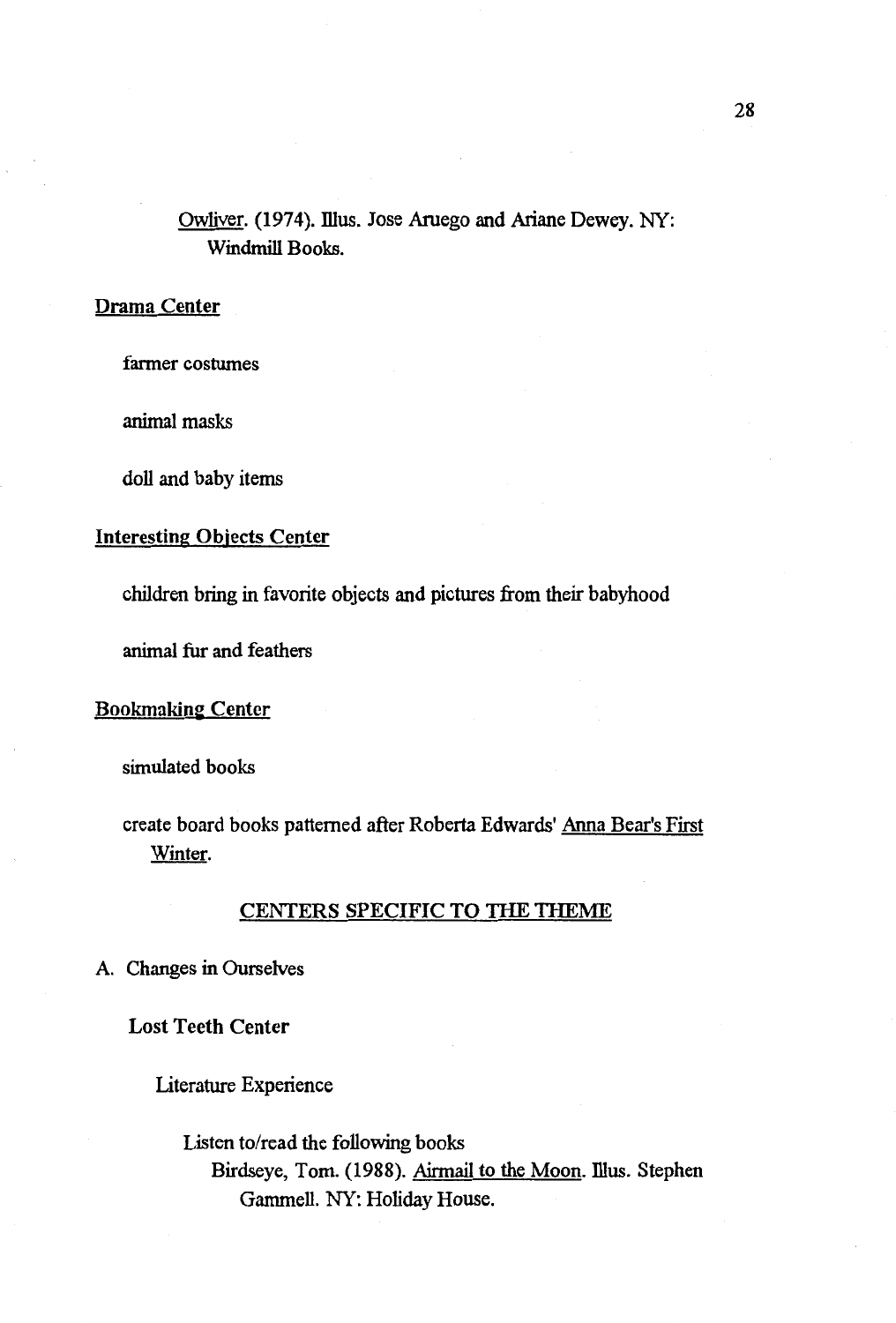Brown, Marc. (1985). Arthur's Tooth. Boston: Atlantic Monthly Press.

Expressive Activity

1. Write a letter to the tooth fairy.

2. Dramatize one of the stories with friends.

3. Complete a class graph on the number of teeth you've lost.

## **See How We've Grown Center**

Literature Experience

Listen to/read the following books

Cooney, Barbara. (1988). Island Boy. NY: Viking Kestrel.

Zolotow, Charlotte. (1987). I Want to Be Little. NY: Crowell.

Expressive Activity

- 1. Create a timeline of significant happenings in your life.
- 2. Fold a piece of paper three times. Then draw a picture of yourself as a baby, as you are now, and what you think you11 look like as an adult.
- 3. Using a scale and tape measure, record your height and weight. Compare your results with others in the classroom.

Kuskin, Karla. (1979). The Boy Who Hated Being Small. Boston: Houghton Mifflin.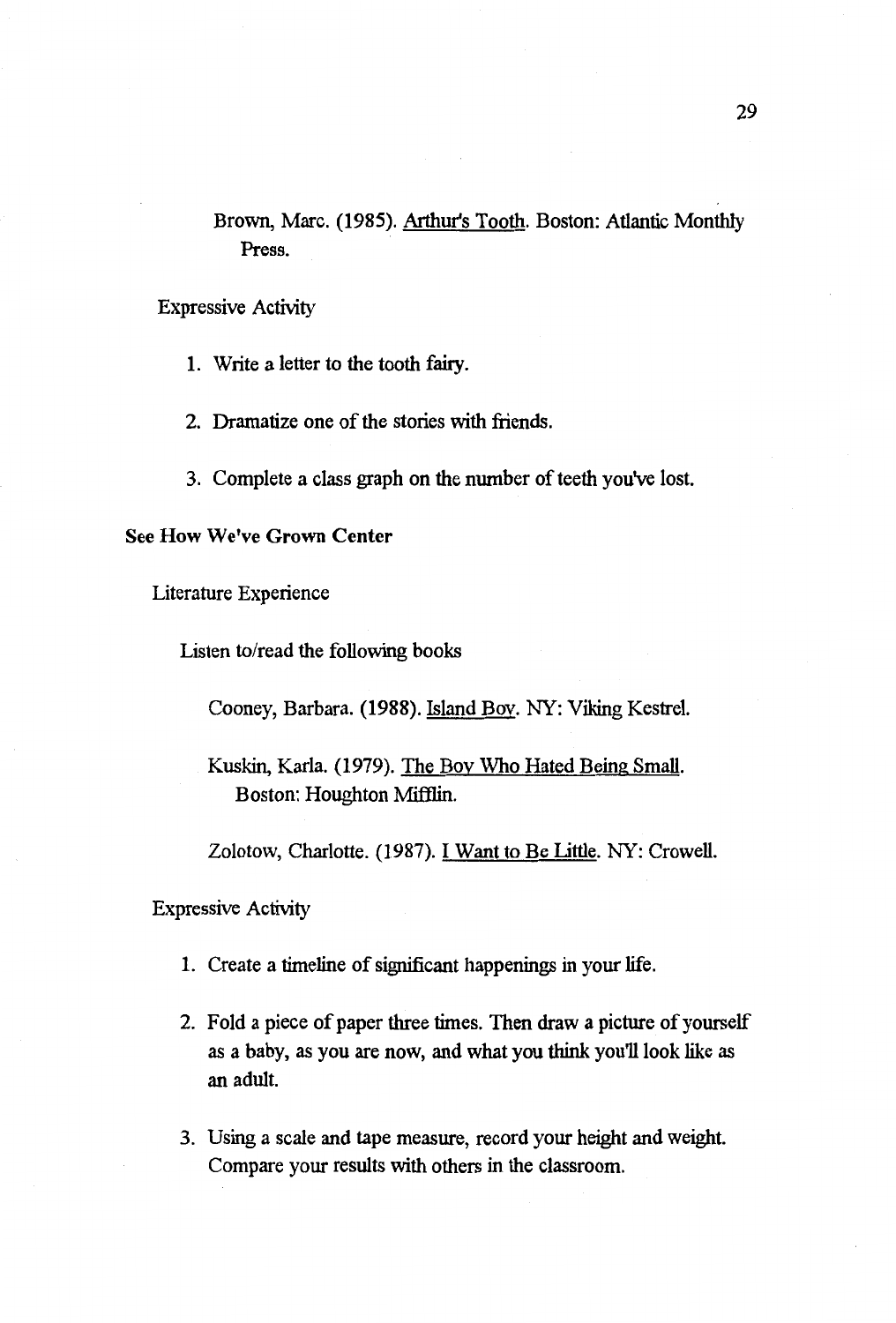## The Human Body Center

## Literature Experience

Listen to/read the following books

Markle, Sandra. (1991). Outside and Inside You. NY: Bradbury Press.

Royston, Angela. (1991). What's Inside? My Body. Illus. Richard Manning. NY: Dorling Kindersley, Inc.

Expressive Activity

- 1. Draw a human skeleton using glue on wax paper. When glue is dry, peel off.
- 2. Make a poster about keeping our bodies healthy.
- 3. Play the singing game, "Head, Shoulders, Knees, and Toes."
- 4. Dramatize going to the doctor.
- 5. Research a body part and write a book about it. Share it with a friend.

## B. Changes in Our Families

#### **The New Baby Center**

#### Literature Experience

View the following wordless picture book

McCully, Emily Arnold. (1988). New Baby. NY: Harper & Row.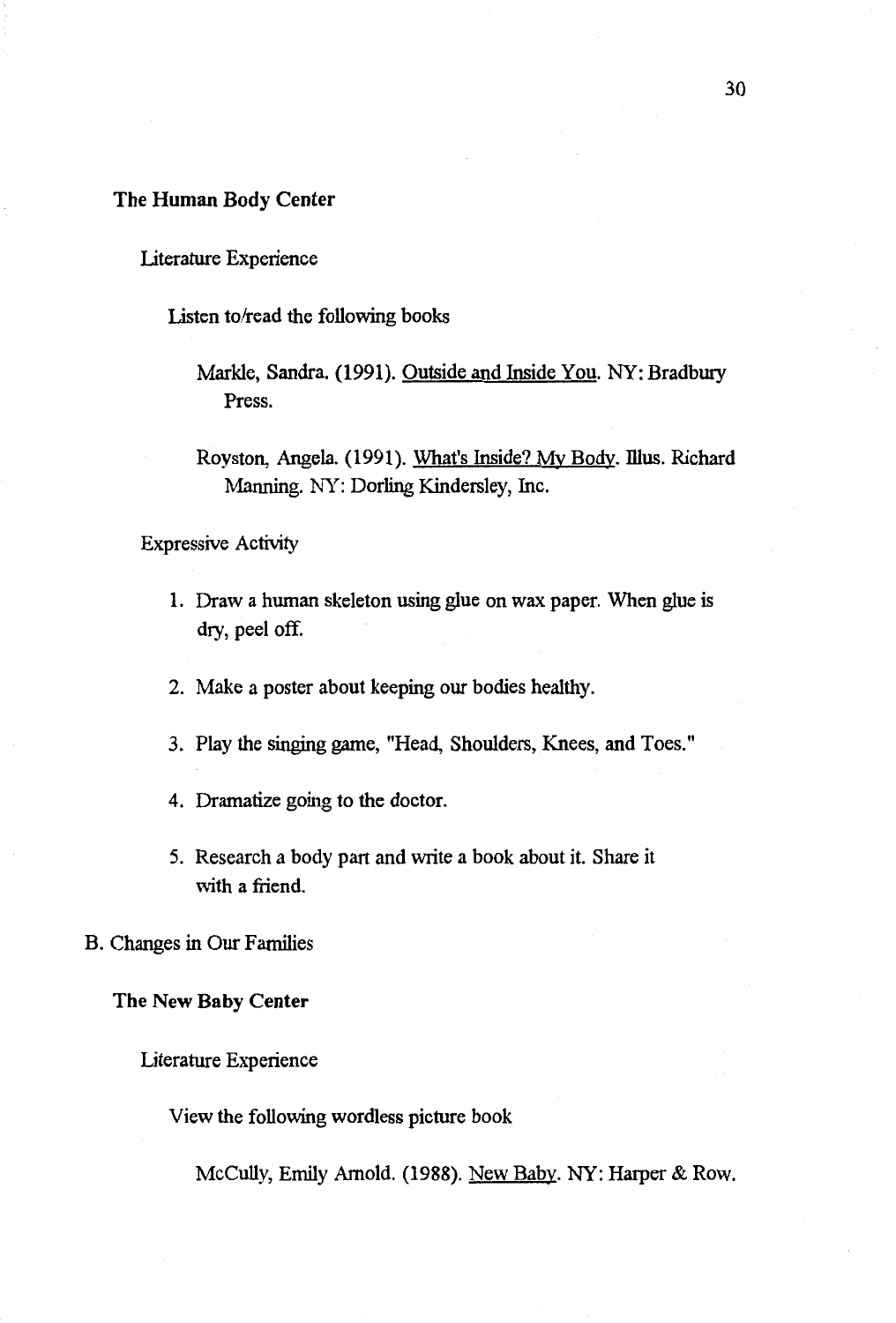#### Expressive Activity

- 1. Using a tape recorder, record the story using your own words.
- 2. Write the words for each page and read the story while a friend turns the pages.

## **Good bye Center**

Literature Experience

Listen to/read the following books

Hest, Amy. (1989). The Best Ever Goodbye Party. Illus. Dy Anne DiSalvo Ryan. NY: Morrow Junior Books.

Expressive Activity

- 1. Design an invitation for a goodbye party.
- 2. Learn to say goodbye in different languages.
- 3. Draw and/or write about a time when you had to leave someone or something behind.

**Wings Center** 

Literature Experience

Listen to/read the following book

Asch, Frank. (1986). Goodbye House. Englewood Cliffs, NJ: Prentice-Hall.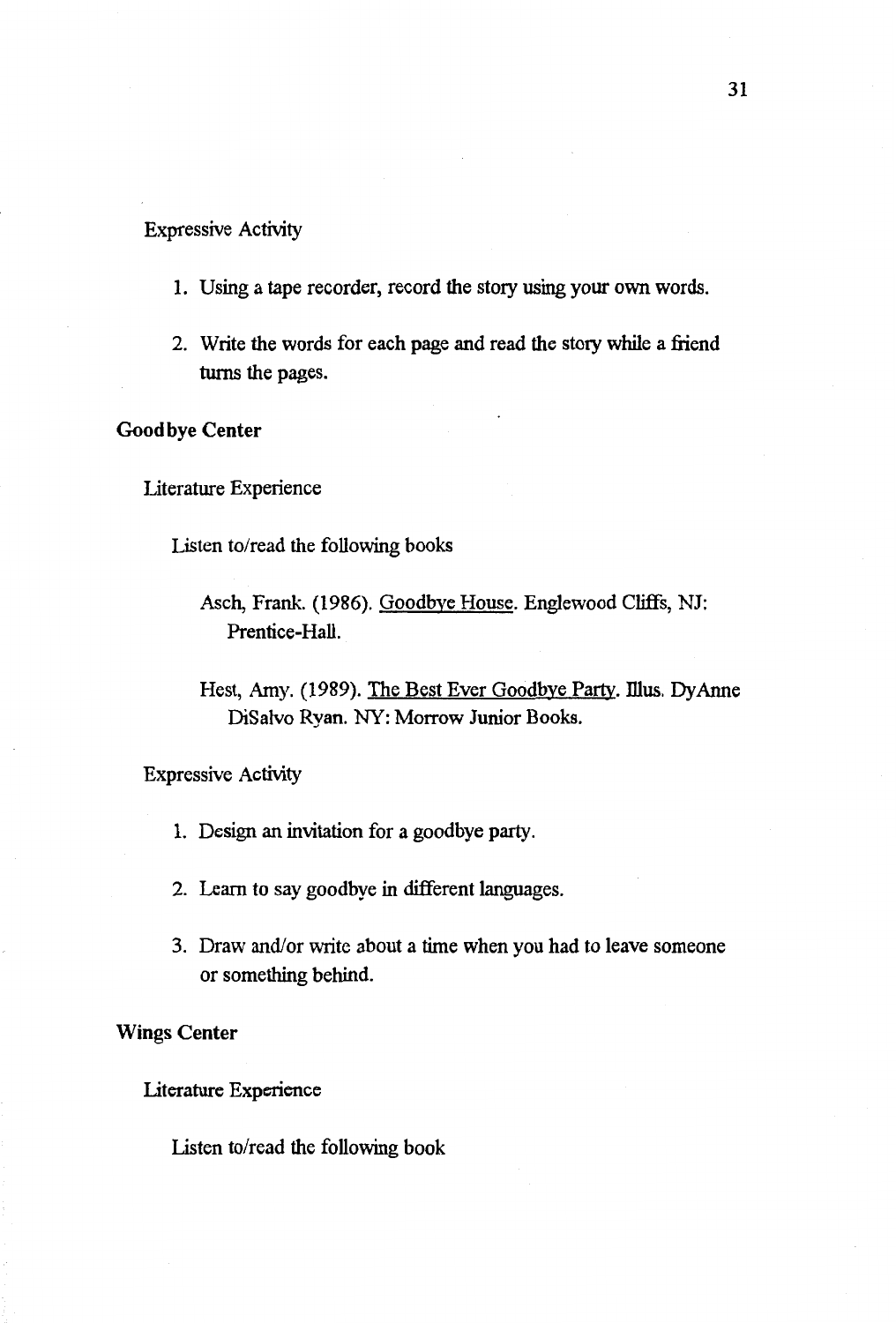## Woodruff, Elvira. (1991). The Wing Shop. Illus. Stephen Gammell. NY: Holiday House.

### Expressive Activity

- 1. Create a pair of wings to be sold at the Wing Shop. Use paper scraps, feathers, and various sewing notions.
- 2. Think of the wings that Mathew tried out in the story, and where they would take him. What kinds of wings would you need to take you where you'd want to go? Write or draw about it and share it with a friend.
- 3. Make a sign advertising the great wings you have for sale. What makes them so special?

## Leaving Home Center

Literature Experience

Listen to/read the following book

Galdone, Paul. (1970). The Three Little Pigs. NY: Seabury Press.

#### Expressive Activity

- 1. Dramatize the story using puppets.
- 2. Build a stick house using sticks and glue.
- 3. Listen to/read The True Story of the Three Little Pigs, by Jon Scieszka to learn about the wolfs version of what happened. Write the wolf a letter to tell him if you agree or disagree with his version.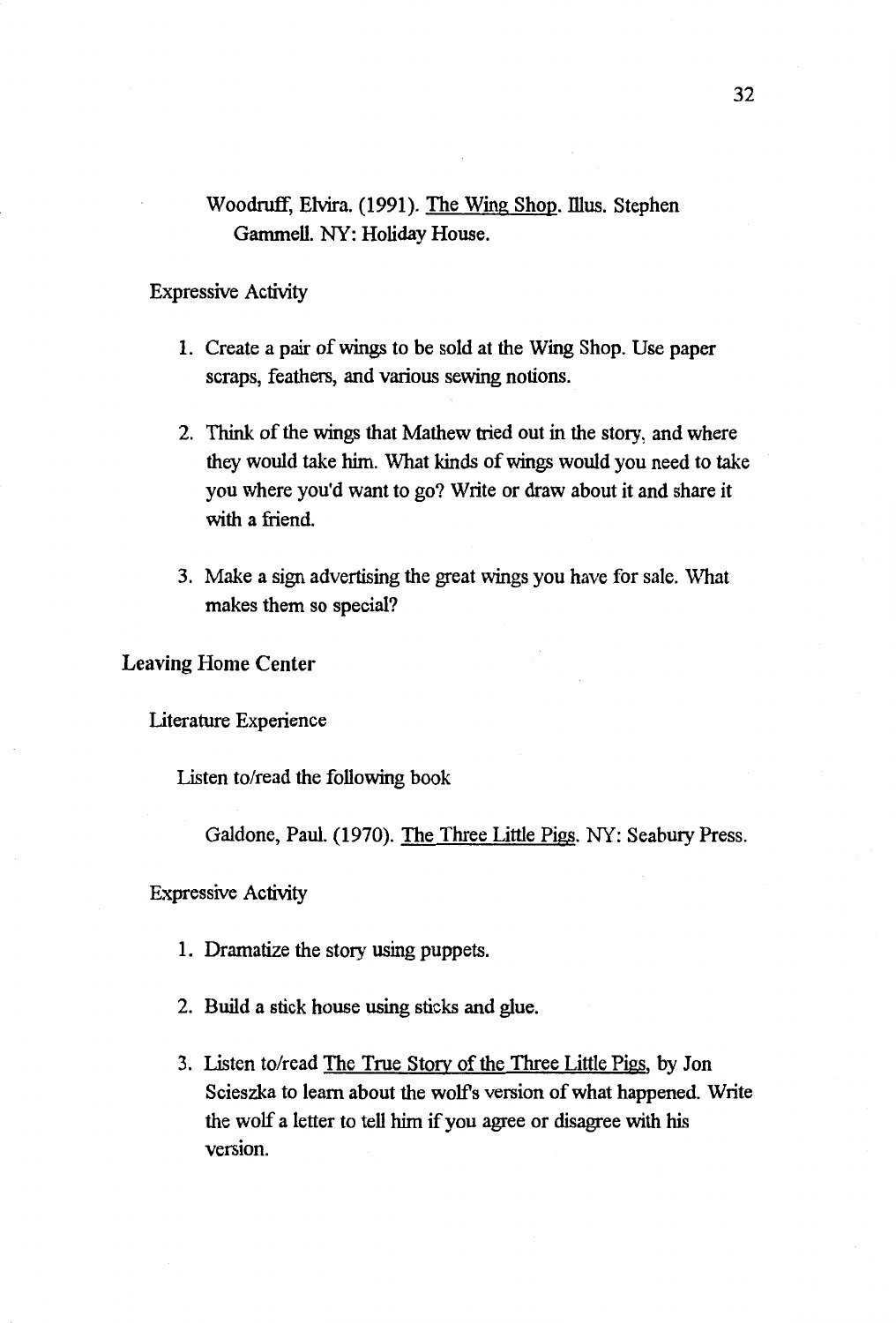## The Box Center

Literature Experience

Listen to/read the following poem

Livingston, Myra Cohn. (1984). "The Box." A Song I Sang to You. Illus. Margot Tomes. NY: Harcourt, Brace, Jovanovich.

Expressive Activity

- 1. Write and/or draw about your old toys.
- 2. Draw pictures of your old toys, cut them out and put them in a shoe box. Then share them with a friend.
- 3. Create flannel board pieces of the toys mentioned in the poem. Using the pieces, retell the poem to a friend.

C. Changes in Our Environment

**Hide and Seek Center** 

literature Experience

Listen to/read the following books

Aruego, Jose and Ariane Dewey. (1979). We Hide, You Seek. NY: Greenwillow Books.

Selsam, Millicent. (1969). Hidden Animals. NY: Harper & Row.

Expressive Activity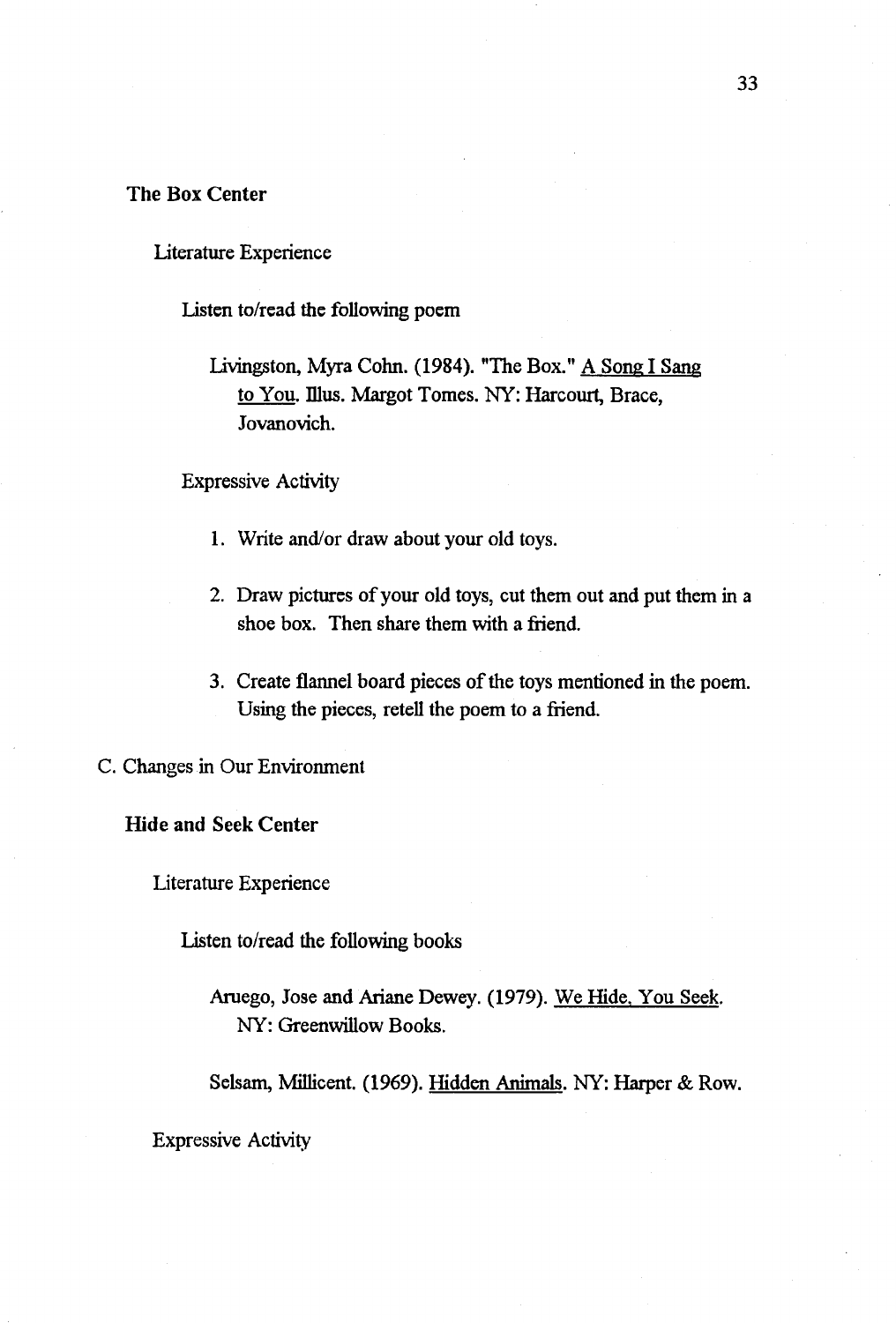- 1. Choose an animal and draw it in a habitat in which the animal is camouflaged.
- 2. Hide things in the room to be found by other students.
- 3. Design a book jacket.

## **Apples and Pumpkins Center**

Literature Experience

Listen to/read the following books

- Kroll, Steven. (1984). The Biggest Pumpkin Ever. Illus. Jeni Bassett. NY: Holiday House.
- Rockwell, Anne F.. (1989). Apples and Pumpkins. Illus. Lizzy Rockwell. NY: MacMillan.
- Titherington, Jeanne. (1986). Pumpkin, Pumpkin. NY: Greenwillow Books.

Expressive Activity

- 1. Make apple and potato print pictures.
- 2. Create a diorama using a setting from one of the above stories...
- 3. Write and/or draw about a real or imaginary trip to a farm.
- 4. Write and/or draw about the life cycle of an apple tree or a pumpkin plant. Include the different stages of growth.

Getting Ready for Winter Center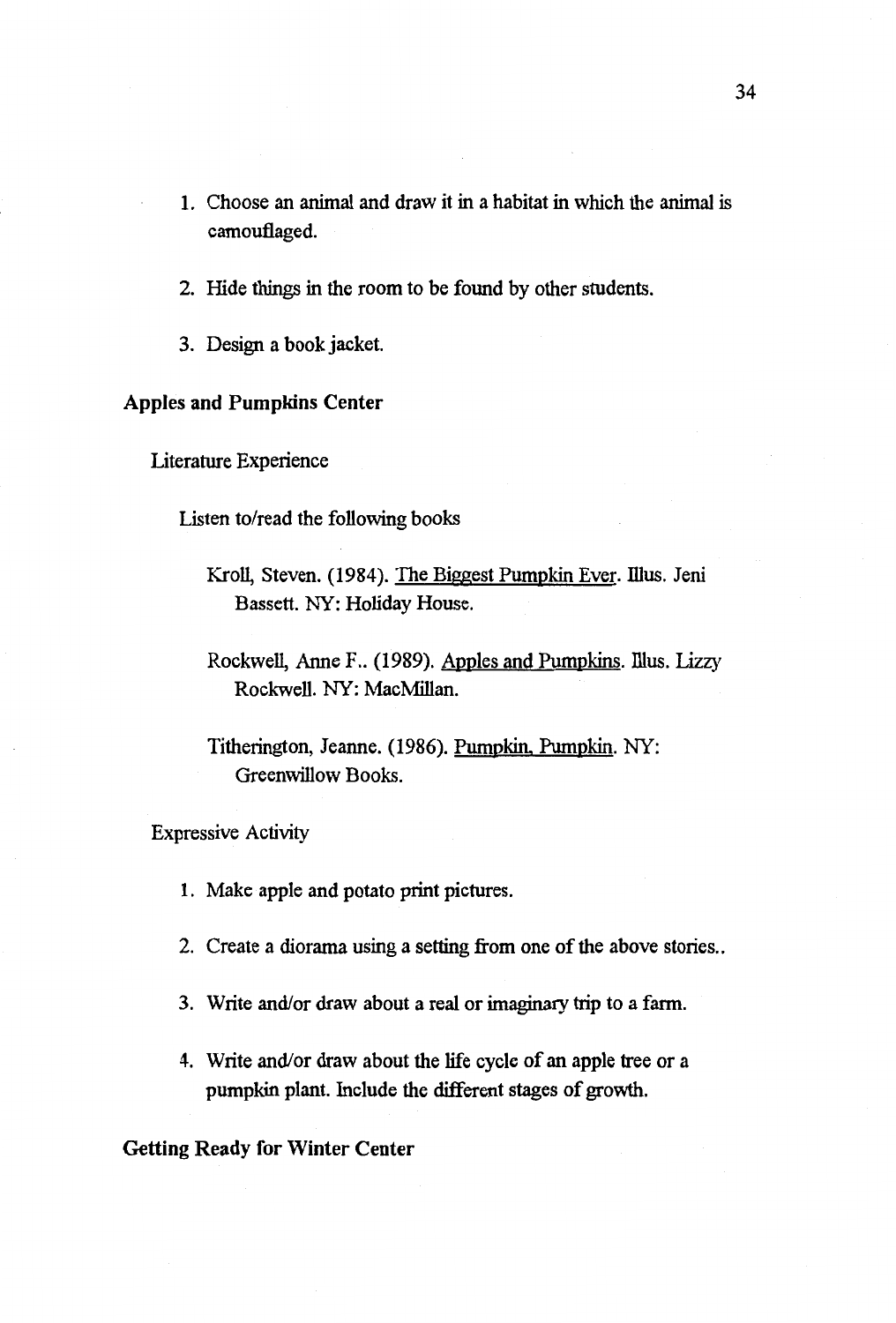#### Literature Experience

Listen to/read the following book

Expressive Activity

- 1. Change the original title, The First Sign of Winter to The First Sign of Summer, and create a new story.
- 2. Give a book talk to a friend.
- 3. Create a mobile using pictures of things that had to be done to get ready for winter.
- 4. Dramatize that you are the weather reporter for the local news station. Give a report on how the weather is changing in the fall and what the viewing audience should be doing to get ready for the winter.

### Conclusion

Using literature as the basis for integrating curriculum into thematic units of study has many merits. For the reader, literature helps to develop compassion, entertain new ideas, stretches the imagination, and develops a sense of what is true, just, and beautiful. Through literature a reader also questions, hypothesizes, and creates generalizations about the world.

Literature facilitates the reading process in many ways. Some examples are that

Christian, Mary Blount. (1973). The First Sign of Winter. Illus. Beverly Komada. NY: Parents' Magazine Press.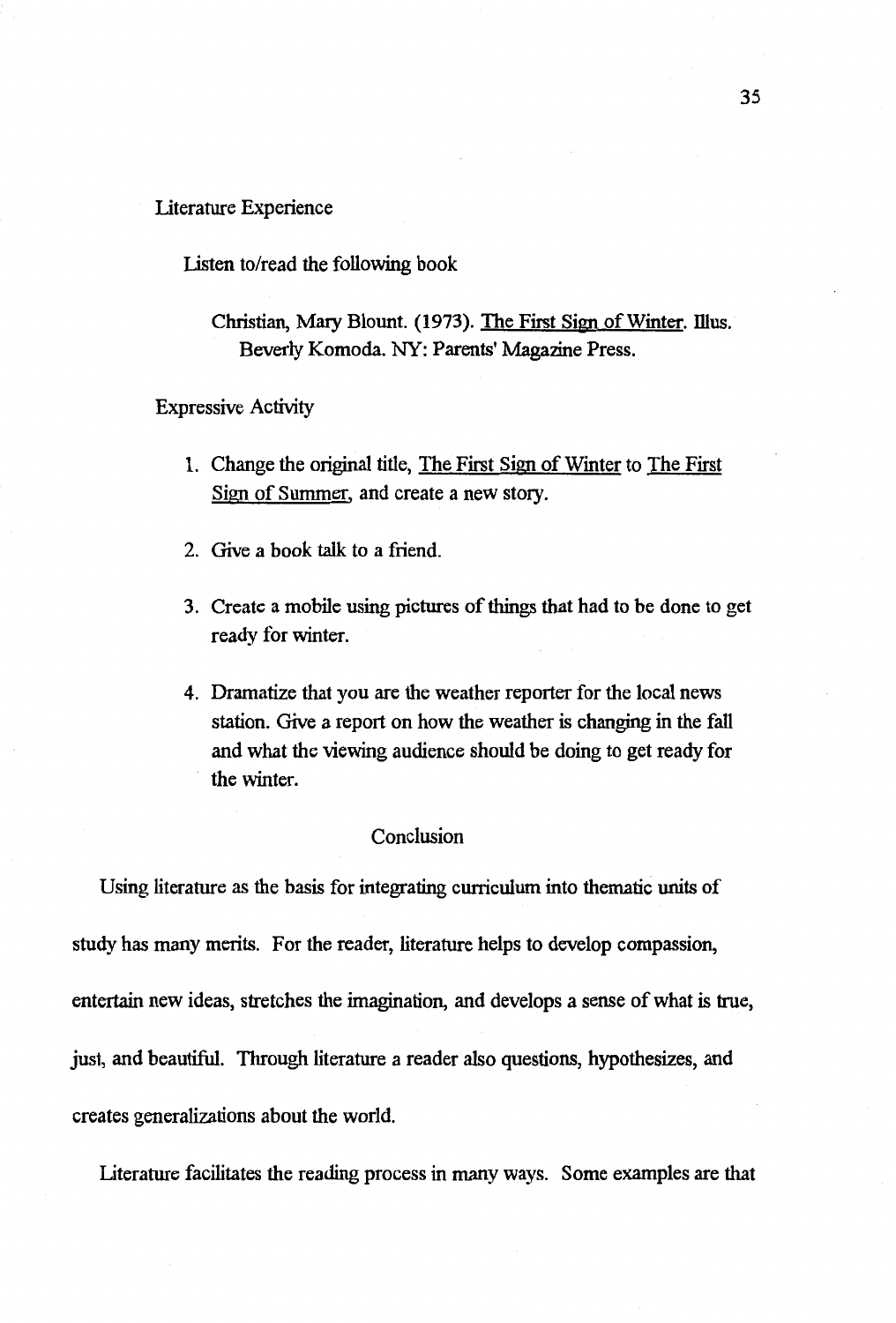literature allows meaning to dominate, promotes positive self-concepts in beginning readers, and promotes language development and fluent reading.

This paper presented the theme - change- as one example of how a literature based theme is created and implemented in a first grade classroom. Through the utilization of this theme, the students will hopefully acquire the above outcomes of literature. Even more importantly, the students will learn to love reading and become lifelong readers.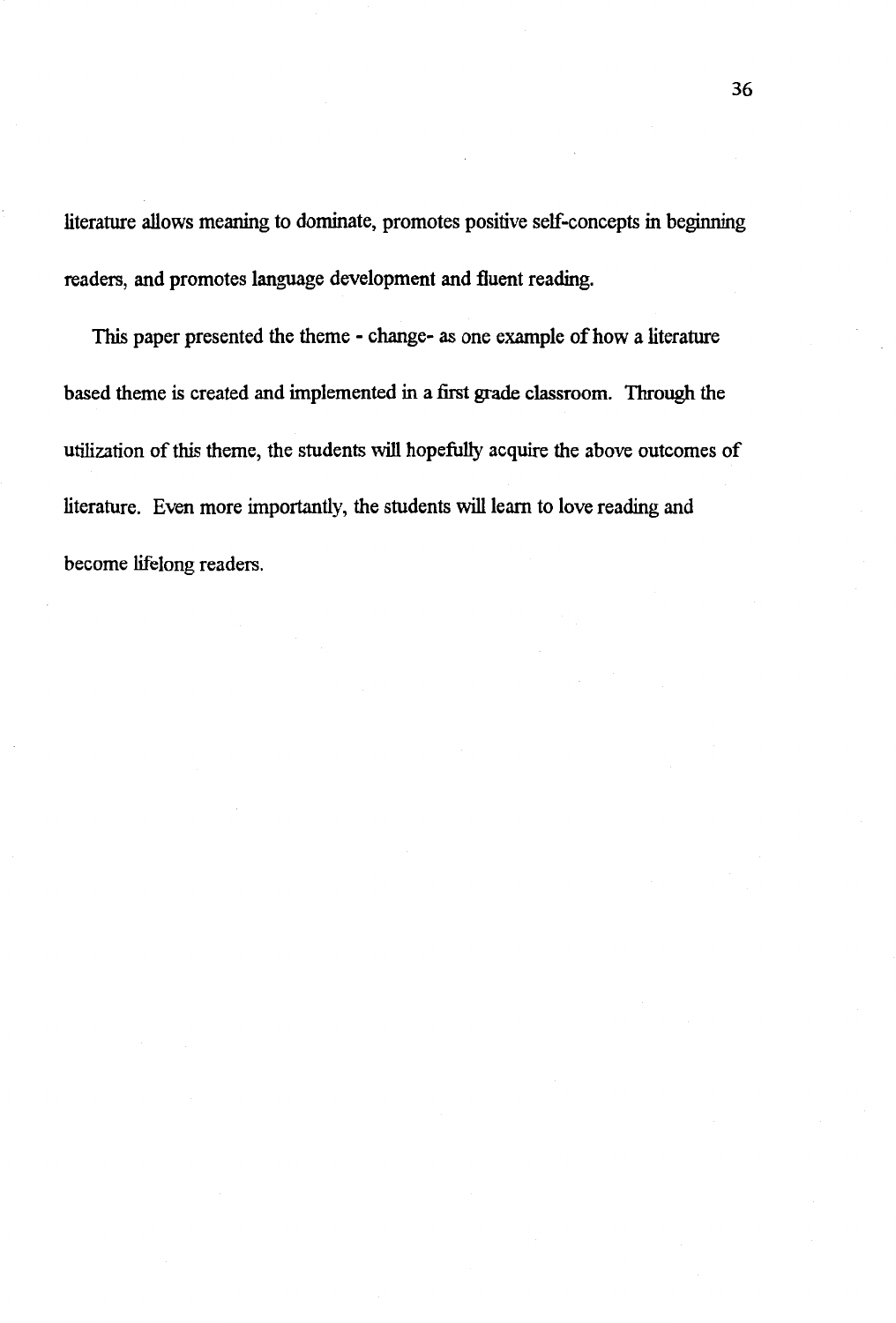#### References

- Bishop, Rudine Sims. (1992). Profile: A Conversation with Patricia McKissack. Language Arts, 69(1), 69-74.
- Boehnlein, Mary. (1987). Reading Intervention for High Risk First-Graders. Educational Leadership,~ 32-37.
- Cox, Carole & Many, Joyce E. (1992). Toward an Understanding of the Aesthetic Response to Literature. Language Arts, 69(1), 28-33.
- Eldredge, J. Lloyd, & Butterfield, Dennie. (1986). Alternatives to Traditional Reading Instruction. The Reading Teacher, 40, 32-37.
- Goodman, Ken. (1986). What's Whole in Whole Language, Portsmouth, NH: Heinemann.
- Harms, J. & Lettow, L. (1992). Literature and Expressive Activity. 3rd Edition. Edina, MN: Alpha.
- Huck, C. (1986). "I give you the end of a golden string." Theory into Practice. 4, 315-321.
- \_\_\_ . (1992). Literacy and Literature. Language Arts, 69(7), 520-526.
- Lukens, Rebecca J. (1986). A Critical Handbook of Children's Literature. Glenview, Ill.: Scott, Foresman & Co.
- Routman, Regie. (1991). Invitations: Changing as Teachers and Learners K-12. Portsmouth, NH: Heinemann.

\_\_\_\_\_ . (1988). Transitions: From Literature to Literacy. Portsmouth, NH: Heinemann.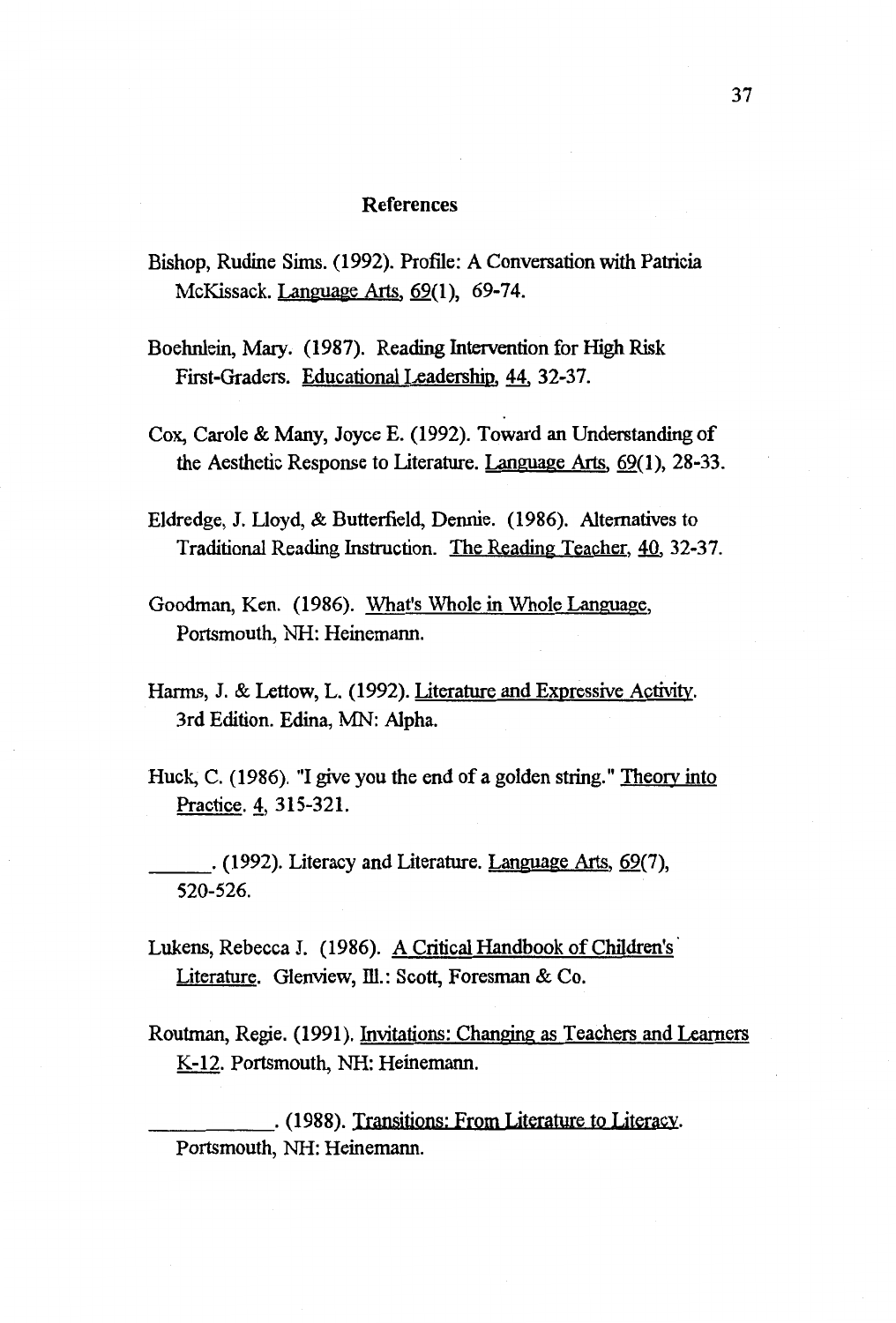- Smith, Frank. (1983). Essays Into Literacy. Portsmouth, NH: Heinemann.
- Tompkins, Mark. (1990). Child-Oriented Lesson Plans: A Change of "Theme". Etensions,  $5(3)$ , 1-3.
- Tunnell, Michael 0. & Jacobs, James S. (1989). Using Real Books: Research finding on literature-based reading instruction." The Reading Teacher,  $42(7)$ , 470-477.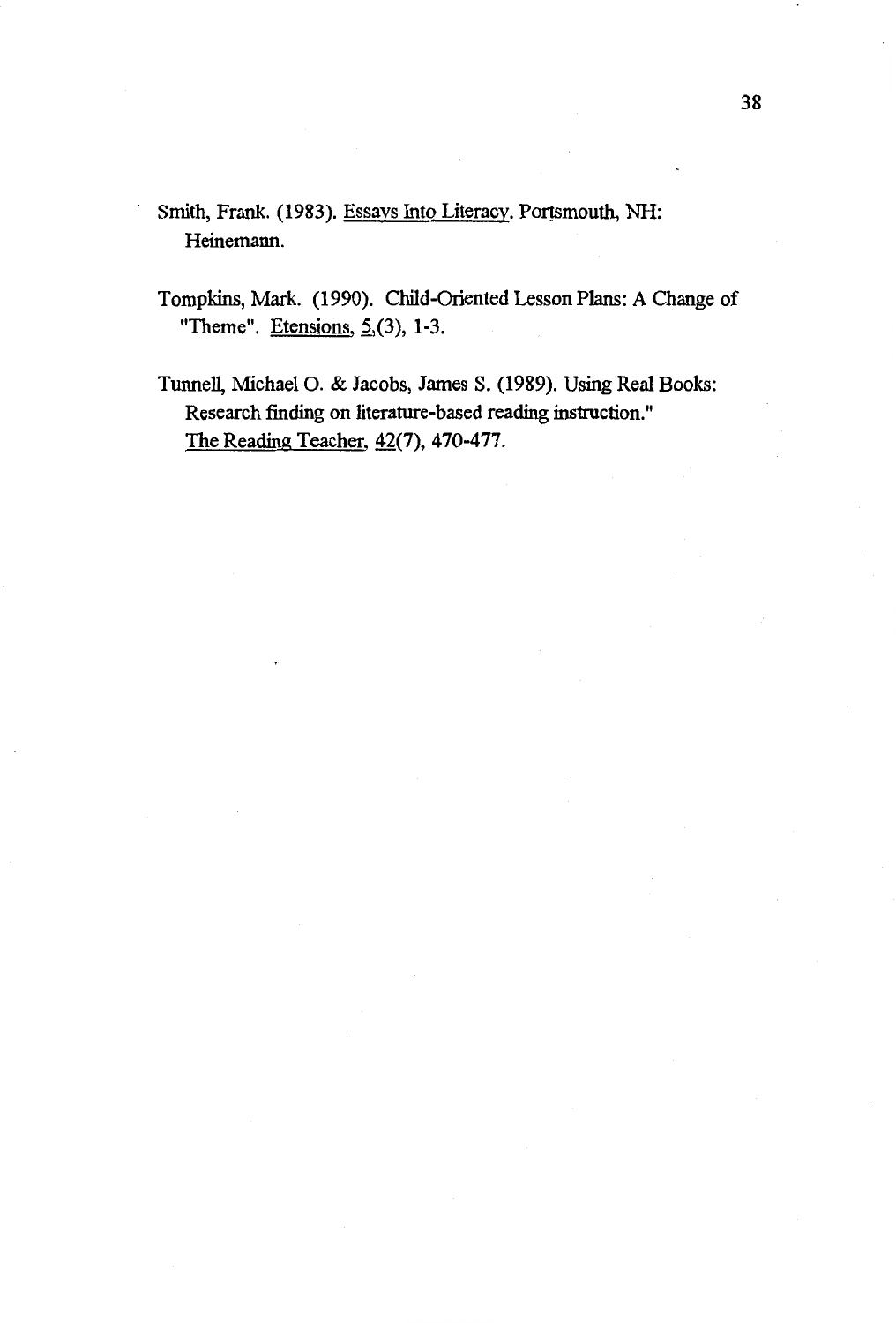## Appendix

## **Annotated Bibliography of Children's Literature**

Alda, Arlene. (1983). Matthew and his Dad. NY: Little Simon. Matthew's father finds himself out of work, and Matthew is confused by the change in his father and by the change in their relationship.

Alexander, Martha. (1971). Nobody Asked Me If I Wanted a Baby Sister. NY: Dial Press.

A boy tries to give his new baby sister away, and then realizes how much he is needed when he is the only one that can keep her from crying.

\_\_\_\_\_\_ . ( 1979). When the New Baby Comes, I'm Moving Out. NY: Dial Press.

Oliver has a hard time adjusting to the idea of his mother having another baby. But once Mother points out he'll be a big brother, his feelings change for the better.

Andersen, Hans Christian. (1965). The Ugly Duckling. Illus. Adrienne Adams. NY: Charles Scribner's Sons.

The classic fairy tale about the ugly duckling that is teased by the other animals because it is so strange looking. As time passes, the ugly duckling turns into a beautiful swan.

Aruego, Jose and Ariane Dewey. (1979). We Hide, You Seek. NY: Greenwillow Books.

> This book is about camouflage and readers will enjoy looking for the hidden animals.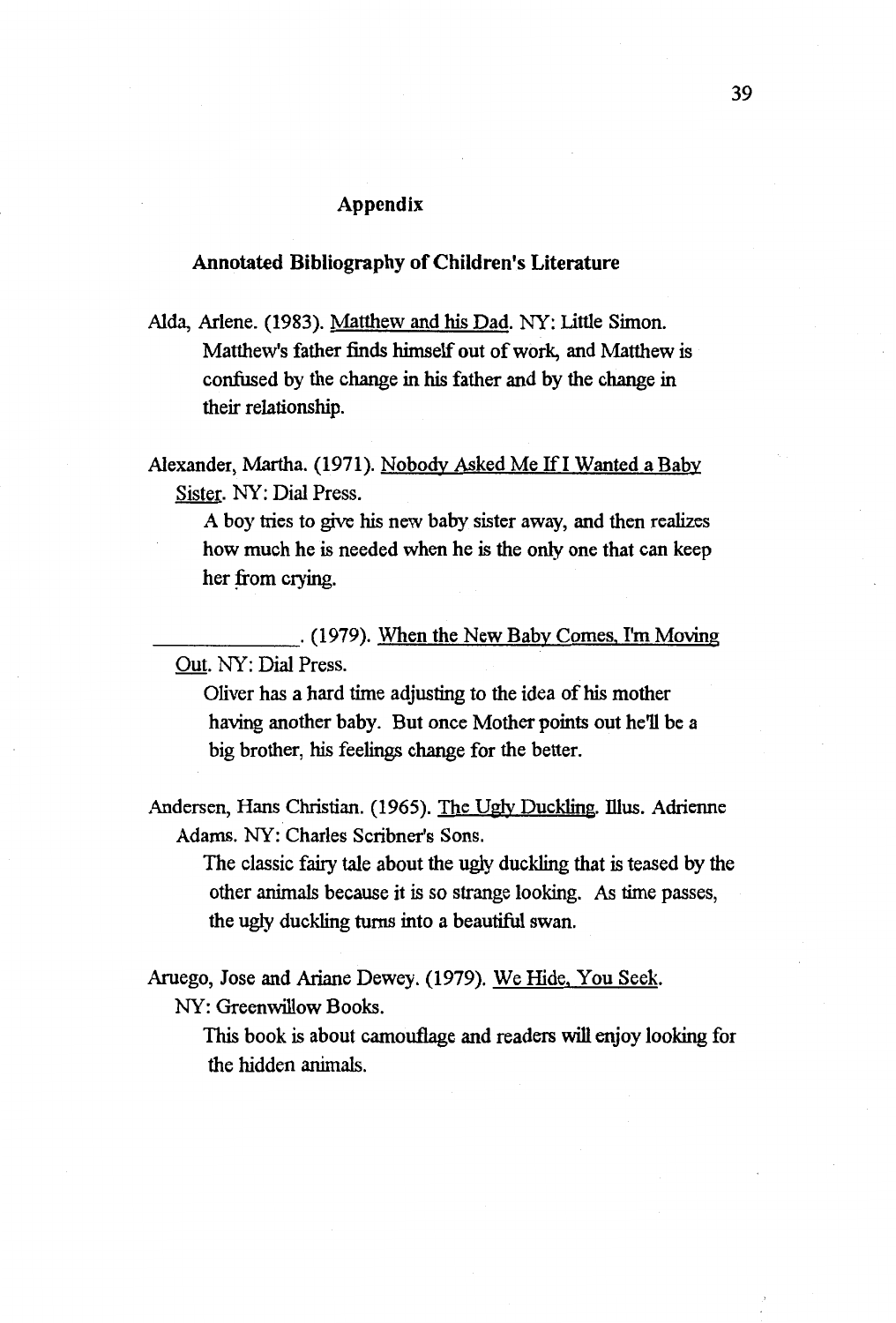Asch, Frank. (1986). Goodbye House. Englewood Cliffs, NJ: Prentice-Hall.

> A young bear goes through the process of telling his house goodbye when he moves to a new one.

Bason, Lillian. (1966). Pick a Raincoat, Pick a Whistle. Illus. Allan Eitzen. NY: Lothrop, Lee, & Shepard Co.

An exploration of the many uses for leaves in the world.

Berenstain, Stan and Jan. (1984). The Berenstain Bears and Mama's New Job. NY: Random House.

All the bears in the Bear family must adjust to Mama Bear working outside the home. They learn to all pitch in and help.

Berger, Terry. A New Baby. Photo. Heinz Kluetmeier. Milwaukee: Advanced Learning Concepts, Inc..

> A young boy wonders aloud what his new baby sister or brother will be like, and how the new baby will affect his life. Especially his relationship with his parents.

Birdseye, Tom. (1988). Airmail to the Moon. Illus. Stephen Gammell. NY: Holiday House.

> Birdseye writes a vecy humorous tale about Ora Mae Cotton, a little girl that just lost her first tooth and lost it. Throughout the book, she tries to figure out who stole it, only to come to a very embarrassing conclusion.

\_\_\_\_\_ . (1991). Waiting for Baby. mus. Loreen Leedy.

NY: Holiday House.

A child eagerly awaits the birth of a baby brother or sister.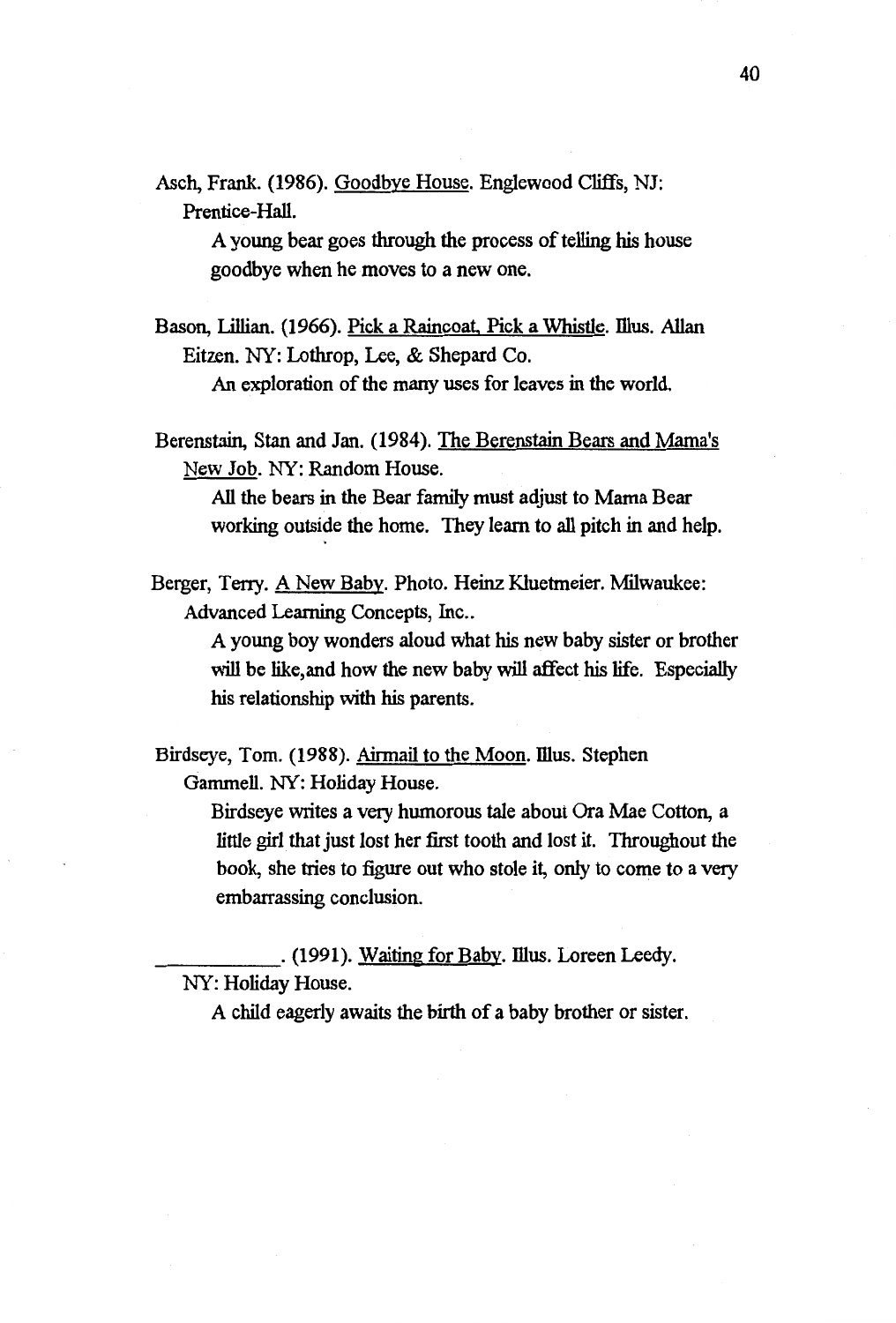- Blaine, Marge. (1975). The Tenible Thing That Happened at our House. Illus. John C. Wallner. NY: Parent's Magazine Press. A young girl's mother decides to work outside the home as a teacher. The girl is very unhappy because her Mother and Father do not seem to have time for her anymore. Family communication improves the situation.
- Brown, Laurene Krasny & Brown, Marc. (1986). Dinosaur Divorce: A Guide For Changing Families. Boston: Little Brown & Co. Through the use of dinosaur characters, the Browns discuss what divorce is, the feelings that might be involved, and then other facets of divorce such as stepparents. Very informative in a nonthreatening manner.
- Brown, Marc. (1987). Arthur's Baby. Boston: Joy Street Books. Arthur doesn't know how to feel about the new baby in the family, but when his sister needs his assistance in helping with the baby, he feels important and begins to feel better.

\_\_\_\_ . (1985). Arthur's Tooth. Boston: Atlantic Monthly Press.

Arthur is upset because he is the only one in his class that hasn't lost a tooth.

Bunting, Eve. (1983). The Valentine Bears. Illus. Jan Brett. NY: Clarion Books.

> Mr. and Mrs. Bear are hibernating, and Mrs. Bear thinks it's time to celebrate their first Valentine's Day, which they usually sleep through. Mrs. Bear plans the surprise, but she gets a surprise too.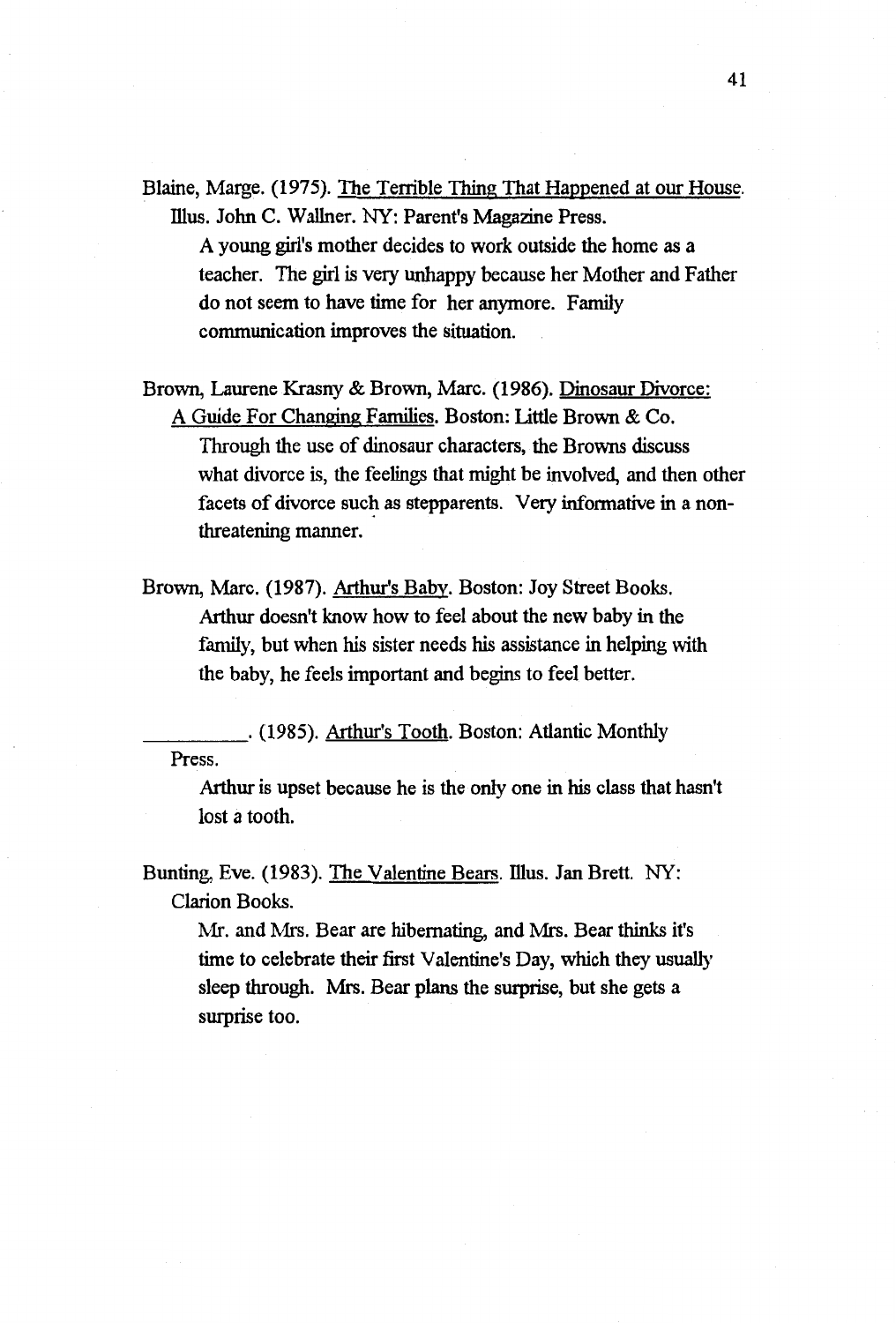Caines, Jeanette. (1977). Daddy. Illus. Ronald Himler. NY: Harner &Row.

A touching story about the relationship between a little girl and her father. Her father doesn't live with her, but she can depend on him to come get her on Saturdays.

Carlstrom, Nancy White. (1990). I'm Not Moving, Mama. Illus. Thor Wickstrom. NY: MacMillan.

A young mouse isn't too sure about moving into a new house. She and her mother discuss the reasons why the little mouse wants to stay where she is.

Caulfield, Peggy. (1962). Leaves. NY: Coward Mccann.

A wonderful nonfiction book with excellent photographs of various types of leaves.

Christian, Mary Blount. (1973). The First Sign of Winter. Illus. Beverly Komoda. NY: Parents' Magazine Press.

> One family prepares for winter by finding appropriate clothing such as mittens and stocking hats, scrubbbing storm doors to hang on the window, and looking for winter recreational items such as ice skates.

Christiansen, C.B .. (1989). My Mother's House, My Father's House. Illus. Irene Trivas. NY: Atheneum.

A child tries to adjust to having two homes since her parents are divorced.

Cohen, Miriam. (1988). It's George. Illus. Lillian Hoban.

NY: Greenwillow Books.

George's classmates know that he is not the smartest boy in the first grade. But when an emergency occurs, they are happy to have him around.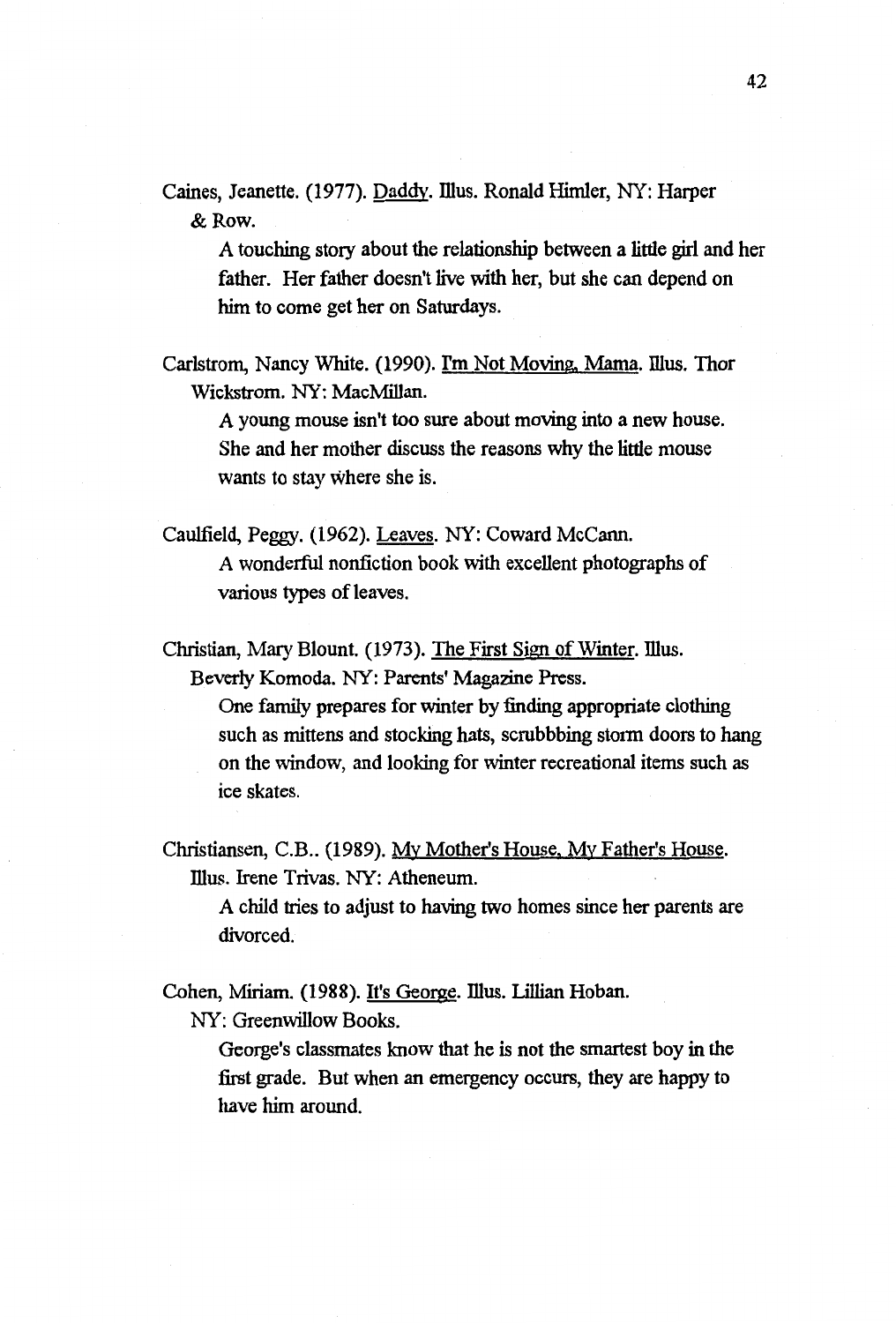\_\_\_\_ . (1980). No Good In Art. Illus. Lillian Hoban.

NY: Greenwillow Books.

A first grader believes he is awful at art class. Through the course of the story, he discovers he is talented.

\_\_\_\_\_ . (1989). See You in Second Grade. Illus. Lillian Hoban. NY: Greenwillow Books.

The first grade school year is over. At an end-of-the-year picnic, all the first graders realize they will miss first grade and their teacher, but they know they are ready for second grade.

 $\cdot$ . (1977). When Will I Read? Illus. Lillian Hoban. NY: Greenwillow Books.

Learning to read is difficult, and a first grader is discovering it is also frustrating.

. (1967). Will I Have a Friend? Illus. Lillian Hoban. NY: Greenwillow Books.

A first grader begins attending a new school, and is worried he will have no friends. During the course of the day, he makes a pleasant discovery.

Cole, Joanna. (1989). The Magic School Bus, Inside the Human Body. Illus. Bruce Degen. NY: Scholastic.

That crazy teacher and her students take another interesting field trip, and this time it is into the human body. The story is humorous, but also filled with interesting facts.

\_\_\_\_\_ . (1985). The New Baby At Your House. Photo. Hella Hammid. NY: William Morrow and Co., Inc.

A nonfiction account of what a child can possibly expect when a new baby is born. A good book to help children become accepting of and excited about a new baby.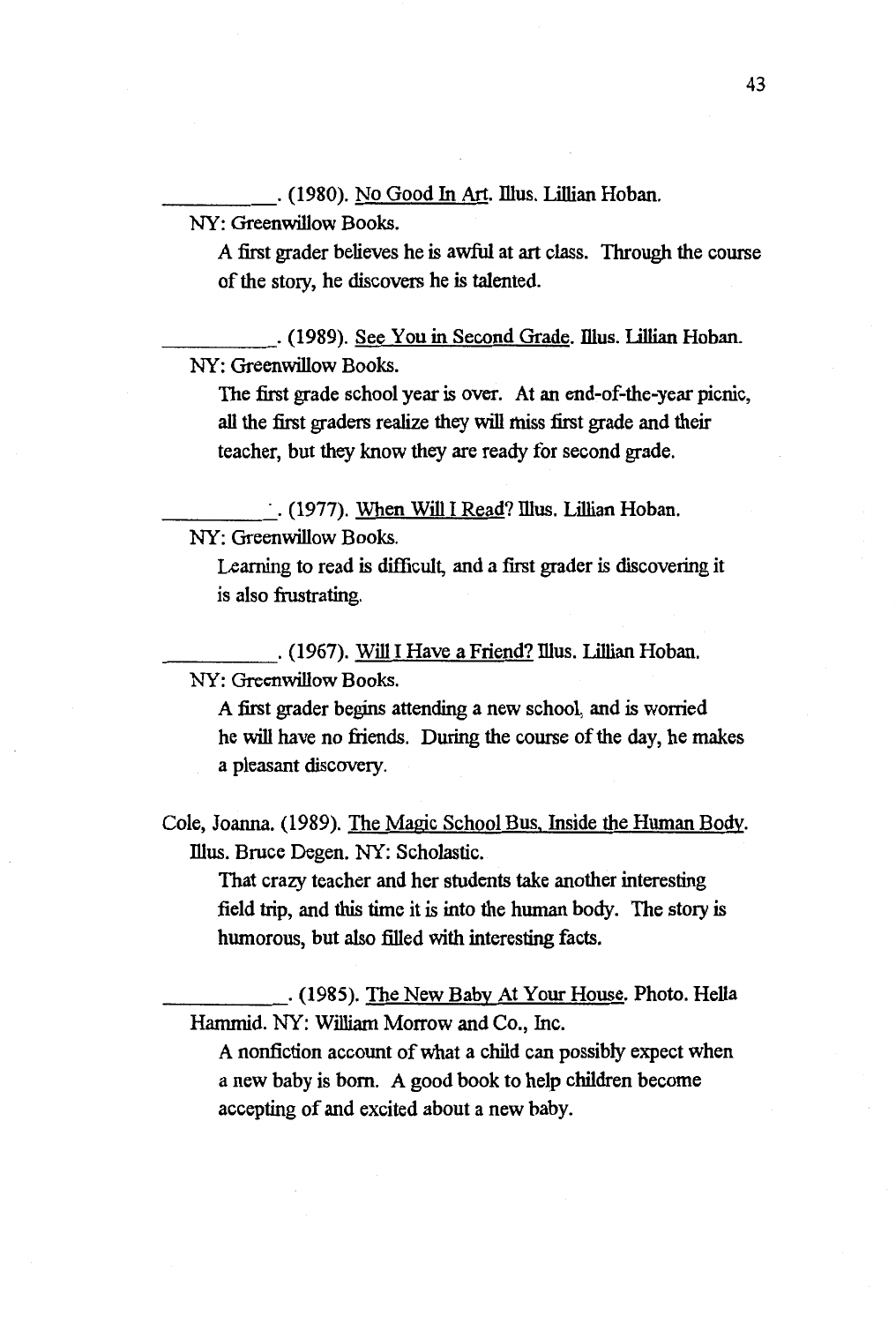\_\_\_\_\_ . (1992). Your Insides. illus. Paul Meisel.

Putnam and Grosset.

A nonfiction account of what is inside our bodies. By the same author of The Magic School Bus books.

Conger, Marion. (1959). Who Has Seen the Wind. NY: Abingdon Press.

> A child wonders who has seen the wind. From watching the wind through the change of seasons, she finds her answer.

Cooney, Barbara. (1988). Island Boy. NY: Viking Kestrel. Matthias grows from a little boy to a grandfather within a small community on an island.

Dabcovich, Lydia. (1982). Sleepy Bear. NY: Dutton.

A simple picture book about a bear hibernating and his friend's attempts to wake him up.

Dragonwagon, Crescent. (1984). Always, Always. Illus. Arieh Zeldich. NY: MacMillan.

A young girl, whose parents are divorced. lives with her mother throughout the school year. Once summer vacation arrives, she visits her father for the summer.As she gets ready to visit her father, she realizes that although her parents are divorced, they both love her.

Edwards, Roberta. (1986). Anna Bear's First Winter. Illus. Laura Lydecker. NY: Random House.

A board book that tells of how Anna prepares for her first hibernation and then wakes up to a nice surprise.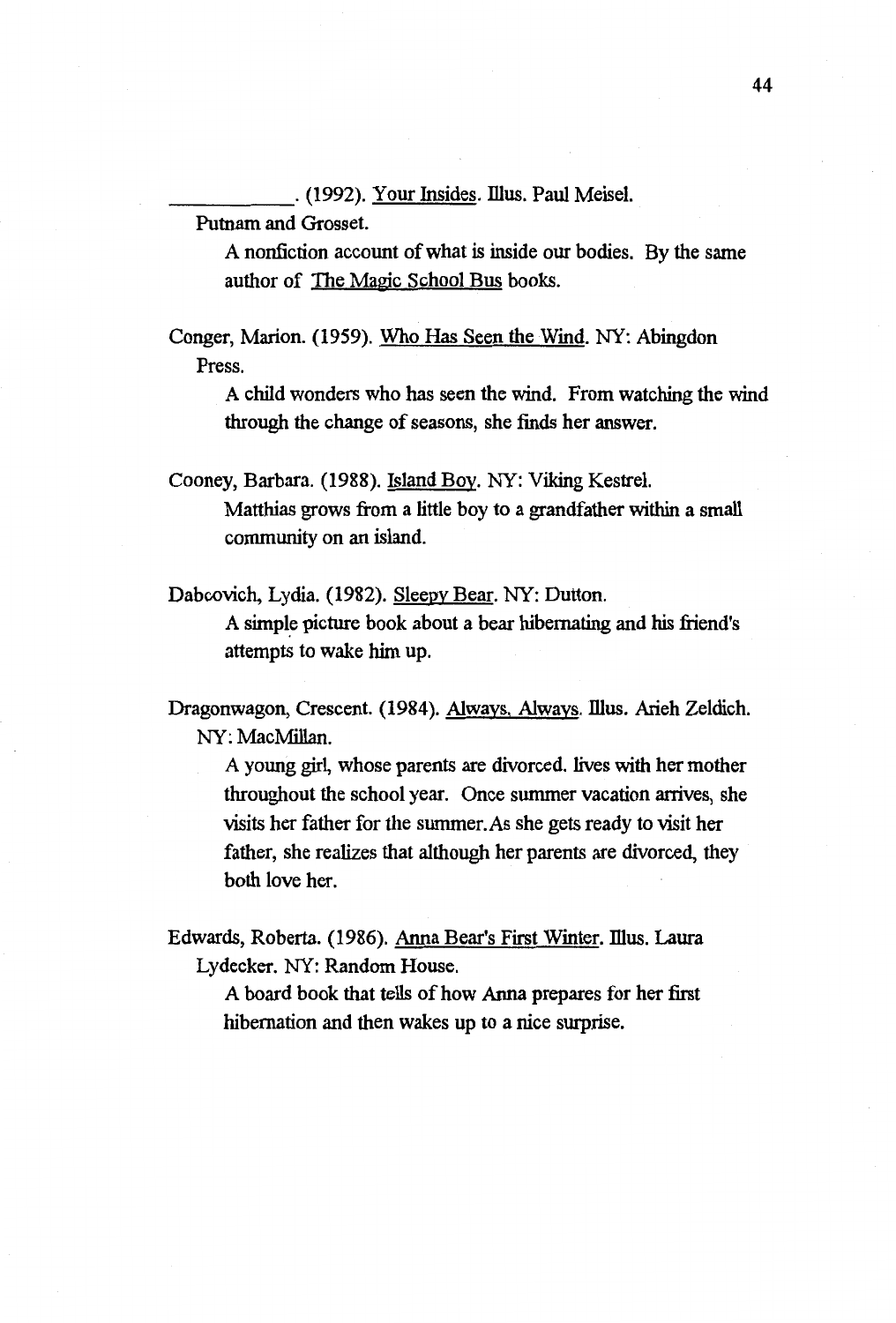Facklam, Margery. (1989). Do Not Disturb: The Mysteries of Hibernation and Sleep. Illus. Pam Johnson. San Francisco: Sierra Club Books.

> A nonfiction book that tries to explain in simple terms what hibernation is.

- Fox Went Out On A Chilly Night. Illus. Peter Spier. NY: Doubleday. Peter Spier chooses autumn in New England as the setting for this old folk song. Sheet music for the song is included at the back of the book.
- Galdone, Paul. (1970). The Three Little Pigs. NY: Seabury Press. Galdone gives charming illustrations to his version of the classic folk tale.
- Girard, Linda Walvoord. (1987). At Daddy's on Saturdays. Illus: Judith Friedman. Niles, Ill.: A. Whitman.

Katie's mom and dad get divorced, and when Dad moves out, Katie wonders if she'll ever see him again. The book addresses the fears and concerns children have when their parents divorce.

Greenfield, Eloise. (1974). She Come Bringing Me That Little Baby Girl. Illus. John Steptoe. Philadelphia: Lipincott.

Kevin wanted a baby brother, but got a sister instead. Feeling jealous, he ignores the baby until his mother assures him that she has enough love for the both of them.

Henkes, Kevin. (1991). Chrysanthemum. NY: Greenwillow Books. A little mouse, Chrysanthemum, feels very good about herself, especially her name. This changes when she begins school and she is teased about it. Luckily, the music teacher comes to her rescue.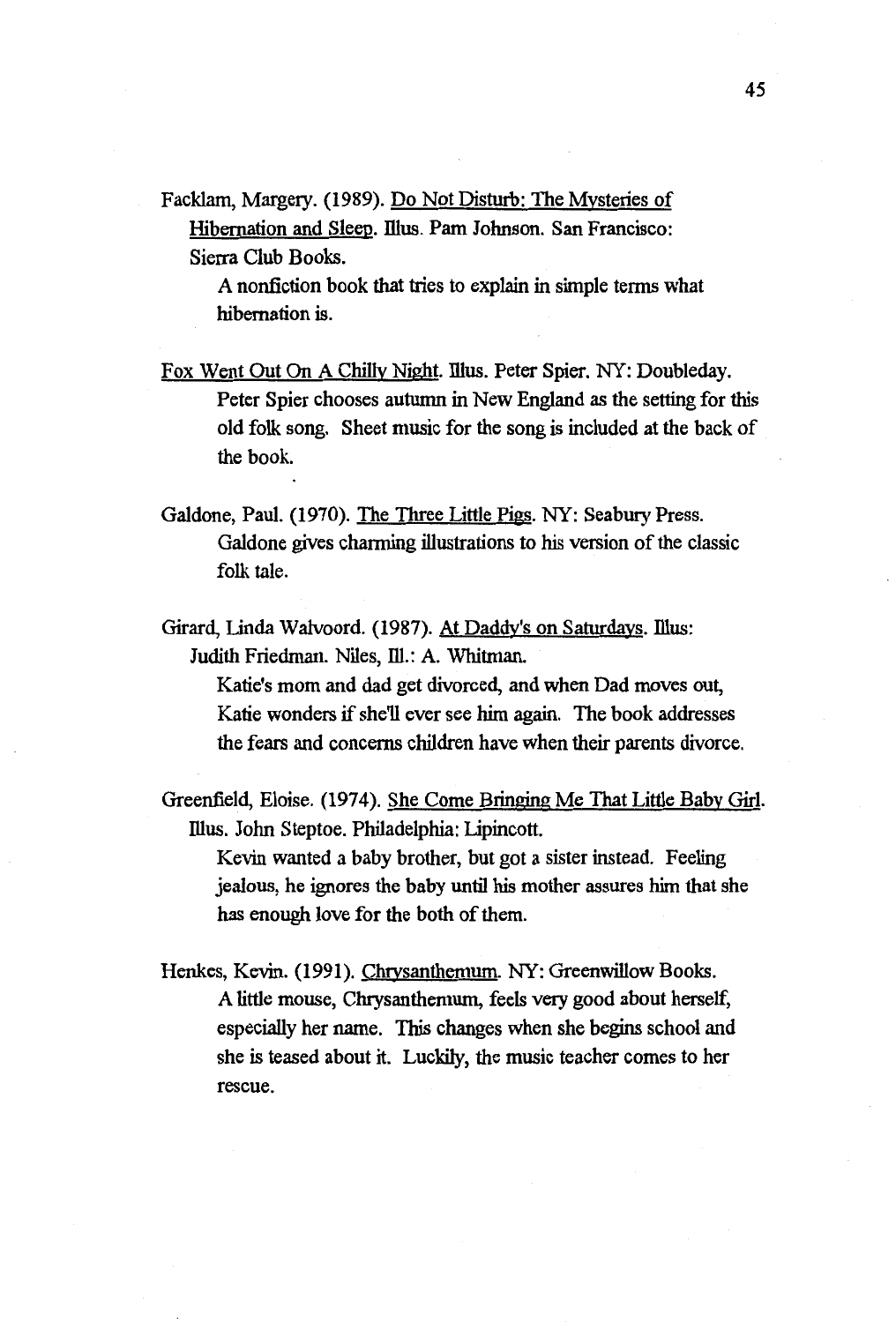\_\_\_\_\_ . (1989). Jessica. NY: Greenwillow Books.

A little girl named Ruthie does everything with her imaginary friend, Jessica. Then she meets a little girl at school whose name is Jessica, and the old Jessica is forgotten.

\_\_\_\_\_ . (1989). Julius, the Baby of the World. NY: Greenwillow.

Lilly has a very difficult time accepting her "disgusting" baby brother, Julius. When Cousin Garland makes a few less-thancomplimentacy remarks about Julius, Lilly's feelings toward Julius become loving and protective.

Hest, Amy. (1989). The Best Ever Goodbye Party. Illus. Dy Anne Disalvo Ryan. NY: Morrow Junior Books.

> Jessica throws a two-person send off party for her best friend, Jason, who's moving away. Jessica worries she'll be replaced but through the course of the party her fears are put to rest.

Hoban, Russell. (1964). A Baby Sister for Frances. Illus. Lillian Hoban. NY: Harper & Row.

Thing haven't been the same around Frances' house since her baby sister, Gloria, was born. Frances runs away, under the dining room table, to show her dissatisfaction. Her parents reaffirm their love for her.

House That Jack Built. Illus. Janet Stevens. NY: Holiday House. Stevens provides very bright and channing illustrations for an old folktale.

House That Jack Built. Illus. Jenny Stow. NY: Dial Books for Young Readers.

The tradtional tale of the house and the cumulative plot that follows, but this time it is set in the Carribean.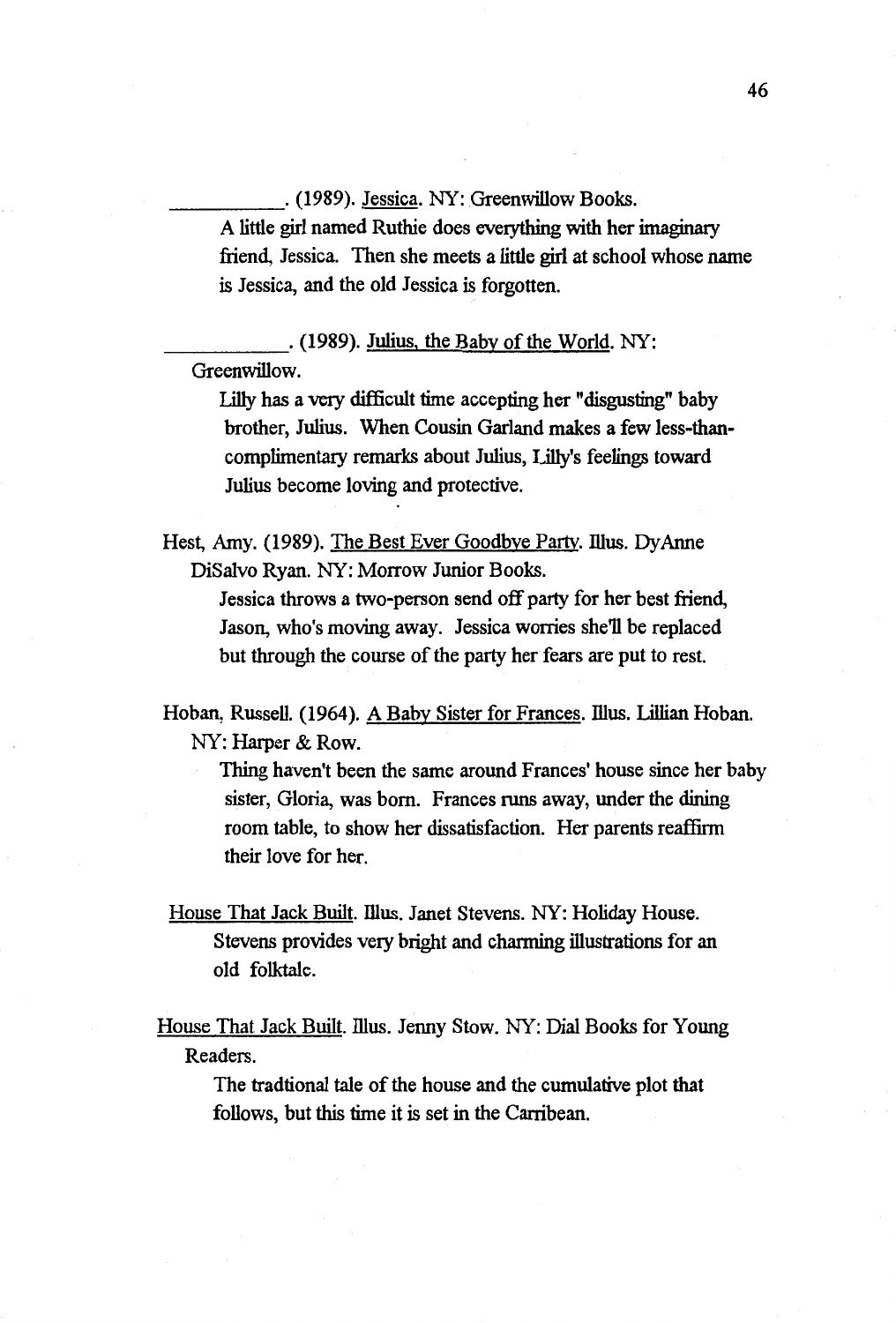Kates, Bobbi Jane. (1992). We're Different, We're the Same.

Illus. Joe Mathieu. NY: Random House.

With the aid of the Sesame Street muppets, this book deals with individual uniqueness and similarities.

Komaiko, Leah. (1987). Annie Bananie. Illus. Laura Cornell. NY: Harper & Row.

A young girl faces the reality of her best friend moving away. Although she's not happy about it, she remembers all the fun they had and knows they will always be friends.

Kroll, Steven. (1984). The Biggest Pumpkin Ever. Illus. Jeni Bassett. NY: Holiday House.

> Two little mice unknowingly tend to the same pumpkin as it grows to monstrous proportions.

Kuskin, Karla. (1979). Herbert Hated Being Small. Boston: Houghton Mifflin.

Herbert's tired of being the smallest person where he lives so he decides to run away from home. He meets another runaway named Philomel, and she has run away because she's tired of being the biggest person where she lives. They realize that size is relative, and to just be happy with who you are.

Lapp, Eleanor J.. (1976). The Mice Came In Early This Year. Illus. David Cunningham. Chicago: A. Whitman.

> A child observes the preparations made by his family and by the outdoor animals as autumn approaches.

Leonni, Leo. (1967). Frederick. NY: Pantheon.

This folktale describes a community of mice trying to collect and store food for the approaching winter. The mice complain about Frederick, a mouse who doesn't share with the work because he is always daydreaming. The mice realize that Frederick is getting ready for winter in his own way.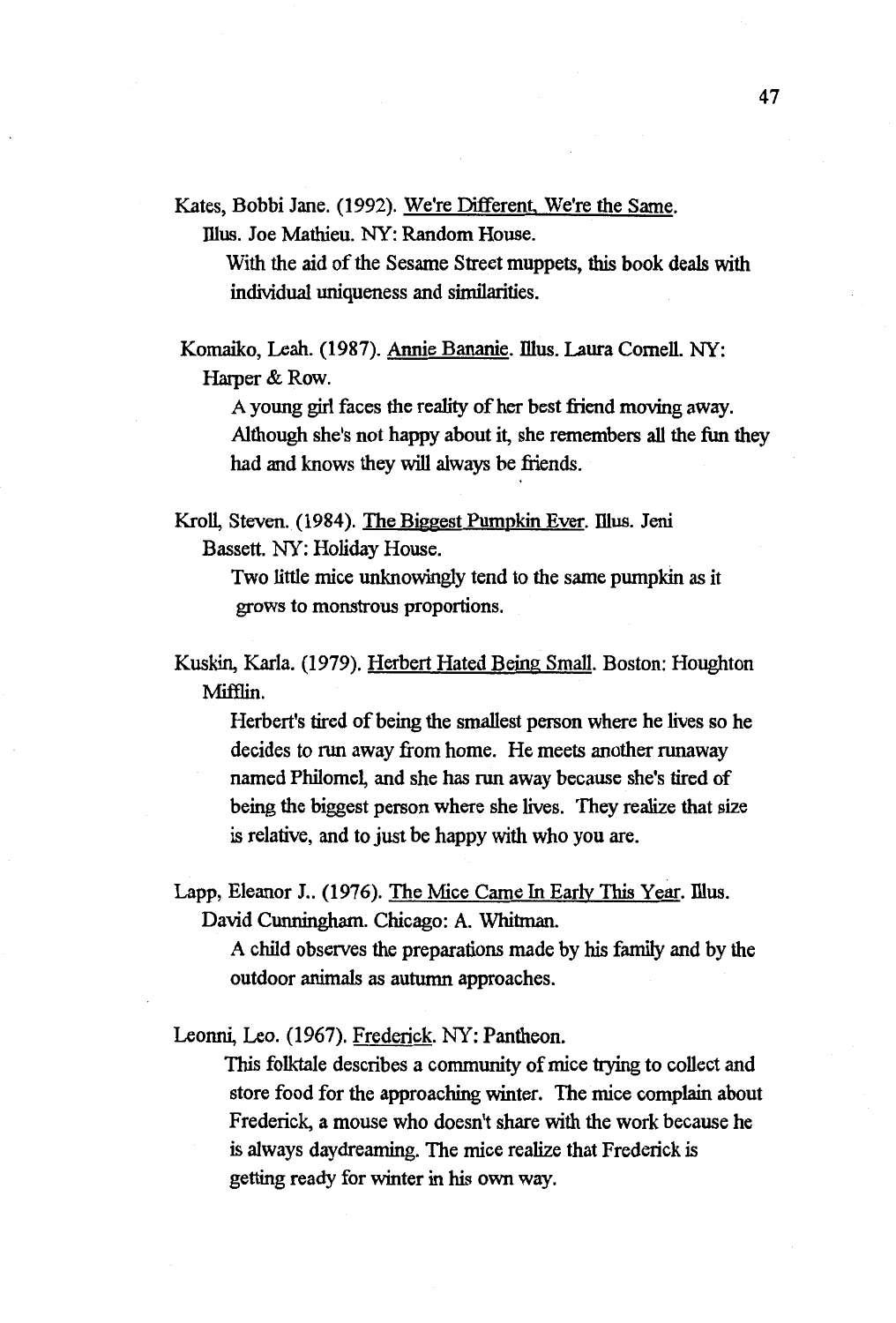Lerner, Sharon. (1964). I Found A Leaf. Minneapolis: Lerner Publications Co.

> A nonfiction story of the different types of leaves. The book gives neat information about each leaf, such as where it grows, what shape and color it is, and what color it will tum in the fall.

Mccully, Emily Arnold. (1988). New Baby. NY: Harper & Row. A wordless book about the arrival of a new baby into a mouse family, and all the feelings that a new baby brings. The youngest mouse is very jealous until he saves the baby from being rained on.

Markle, Sandra. (1991). Outside and Inside You. NY: Bradbury Press.

A nonfiction book about our bodies.

Pursell, Margaret Sanford. (1977). A Look at Divorce. Photo. Maria S. Forrai. Minneapolis: Lerner Publications Co.

A nonfiction book to help children deal with the feelings involved when their parents divorce.

Rockwell, Anne F., (1989). Apples and Pumpkins. Illus. Lizzy Rockwell. NY: MacMillan.

> It's time to get ready for Halloween, and one family gets ready by visiting Mr. Comstock's farm to pick apples and pumpkins that the farmer harvested.

Rogers, Fred. (1985). The New Baby. Photo. Jim Judkis. NY: G.P. Putnam's Sons, 1985.

> Mr. Rogers, a character well-loved by children for years, is ready to help children become ready for a baby brother or sister.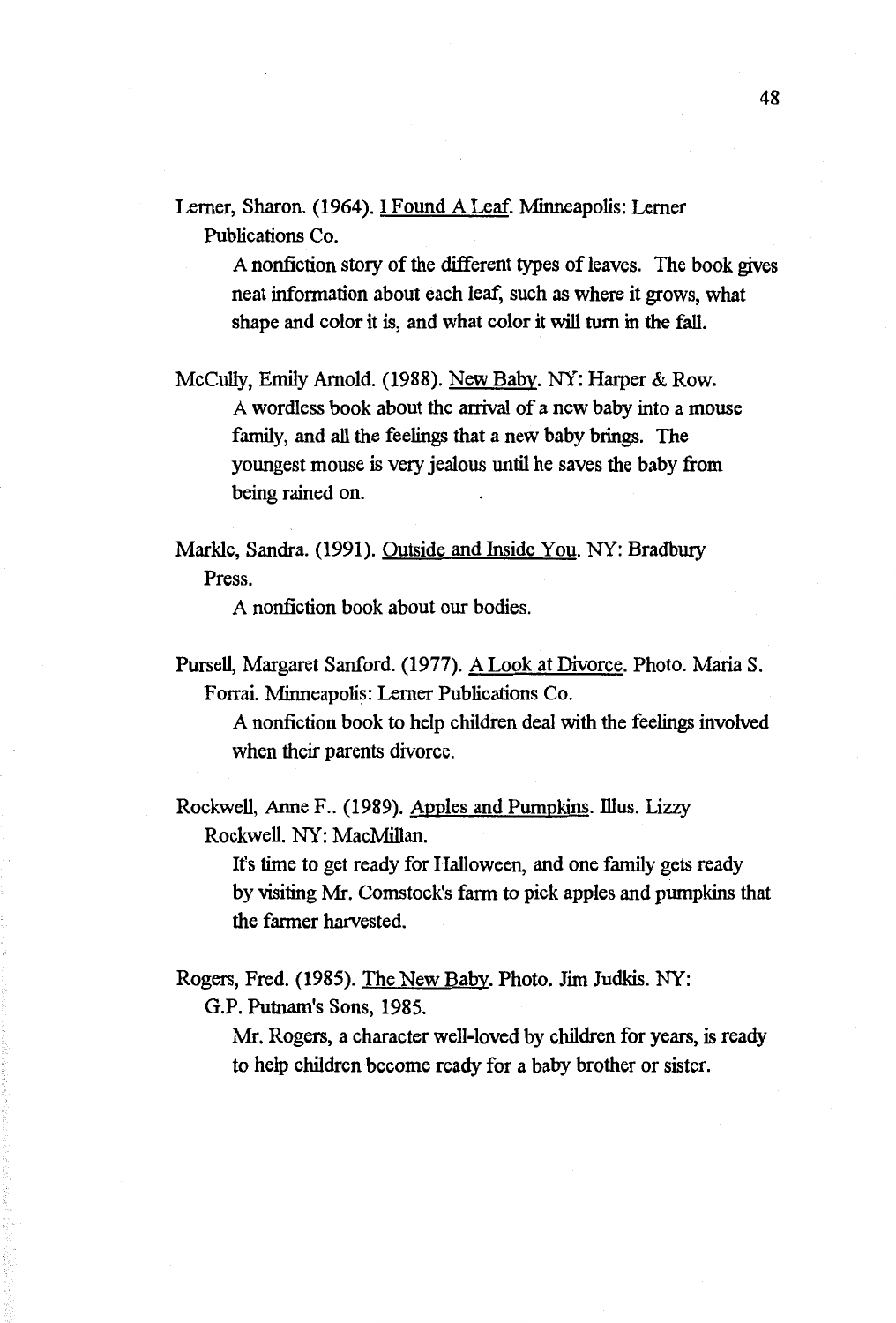Rosenberg, Maxine B. (1983). My Friend Leslie. The *Story* of a Handicapped Child. Photo. George Ancona. NY: Lothrop, Lee and Shepard Books.

A nonfiction account of two little girls, one being handicapped, and how they adjust to beginning kindergarten. The *story* focuses on feelings and questions that arise when nondisabled adults and children meet Leslie for the first time.

Royston, Angela. (1991). What's Inside? My Body. Illus. Richard. Manning. NY: Darling Kindersley, Inc.

> A nonfiction book about our bodies. Shows interesting illustrations of the insides of our bodies.

Rylant, Cynthia. (1988). Henry and Mudge Under the Yellow Moon; The Fourth Book of Their Adventures. Illus. Sucie Stevenson. NY: Bradbury Press.

Another adventure about Henry and his dog, Mudge. In this *story,* the two watch autumn happenings such as leaves changing color, Halloween, and then Thanksgiving.

Sarasy, Phyllis. (1964). Winter Sleepers. Illus. Edna Miller. Englewood Cliffs, NJ: Prentice-Hall.

A nonfiction book that concerns hibernation.

Schuchman, Joan. (1979). Two Places To Sleep. illus. Jim LaMarche. Minneapolis: Carolrhoda Books.

David describes what it was like when his parents divorced. He lives with his father and sees his mother every other weekend.

Schwartz, Amy. (1983). Mrs. Moskowitz and the Sabbath Candlesticks. Philadelphia: Jewish Publication Society of America.

Mrs. Moskowitz has a hard time adjusting to her new apartment until she finds her Sabbath candlesticks. Lets children know that even adults can have a difficult time moving.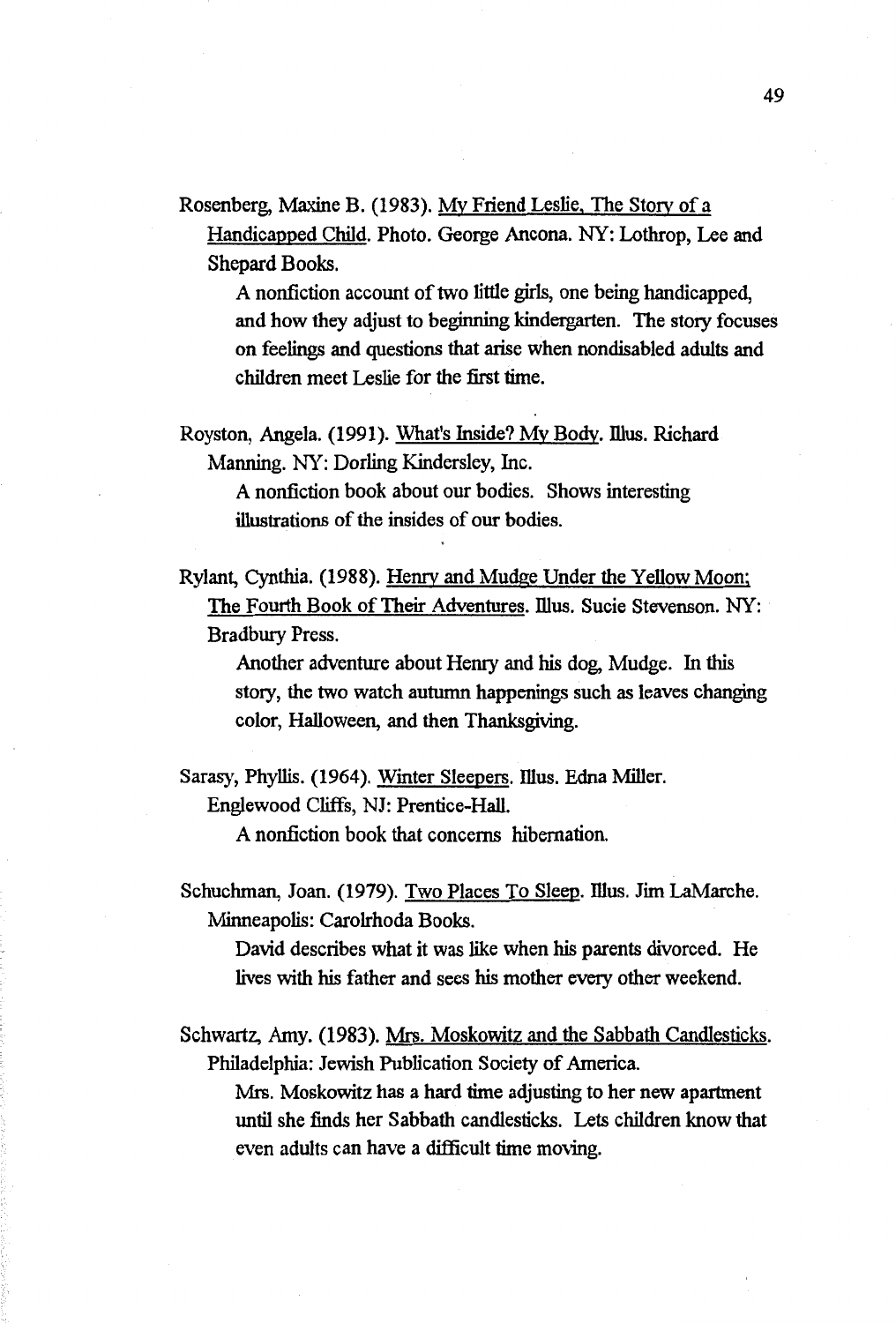Scieszka, Jon. (1989). The True Story of the Three Little Pigs. Illus. Lane Smith. NY: Viking Kestrel.

This is the traditional folk tale, but this time the wolf tells his version of what happened when he and the pigs met each other. A delightful *story* that ecourages readers to accept a different point of view.

Selsam, Millicent. (1969). Hidden Animals. NY: Harper & Row. Selsam explains how camouflage helps many creatures survive. Children would enjoy searching her photographs for the animal that is hidden.

Stanek, Muriel. (1985). All Alone After School. Illus. Ruth Rosner. Niles, Ill.: A. Whitman.

Although scared and unsure of himself at first, a young boy develops confidence about staying home alone after school when his mother is forced to take a job.

Stevenson, James. (1987). Higher on the Door. NY: Greenwillow Books.

> James Stevenson's biography of his childhood memories. One thing he remembers the best is always wanting to be older.

Tejima, Keizaburo. (1987). Fox's Dream. NY: Philomel.

A young fox wanders through woods and remembers his growing up years. At the end of the *story* he discovers a mate and the life cycle begins again.

Testa, Fulvio. (1983). Leaves. NY: Harper & Row.

It's autumn and a leaf falls from a tree. As he lays on the ground with the other leaves, he remembers what life was like as a leaf. He is saddened at the thought of his demise. A nearby evergreen gives him good advice that makes him feel better.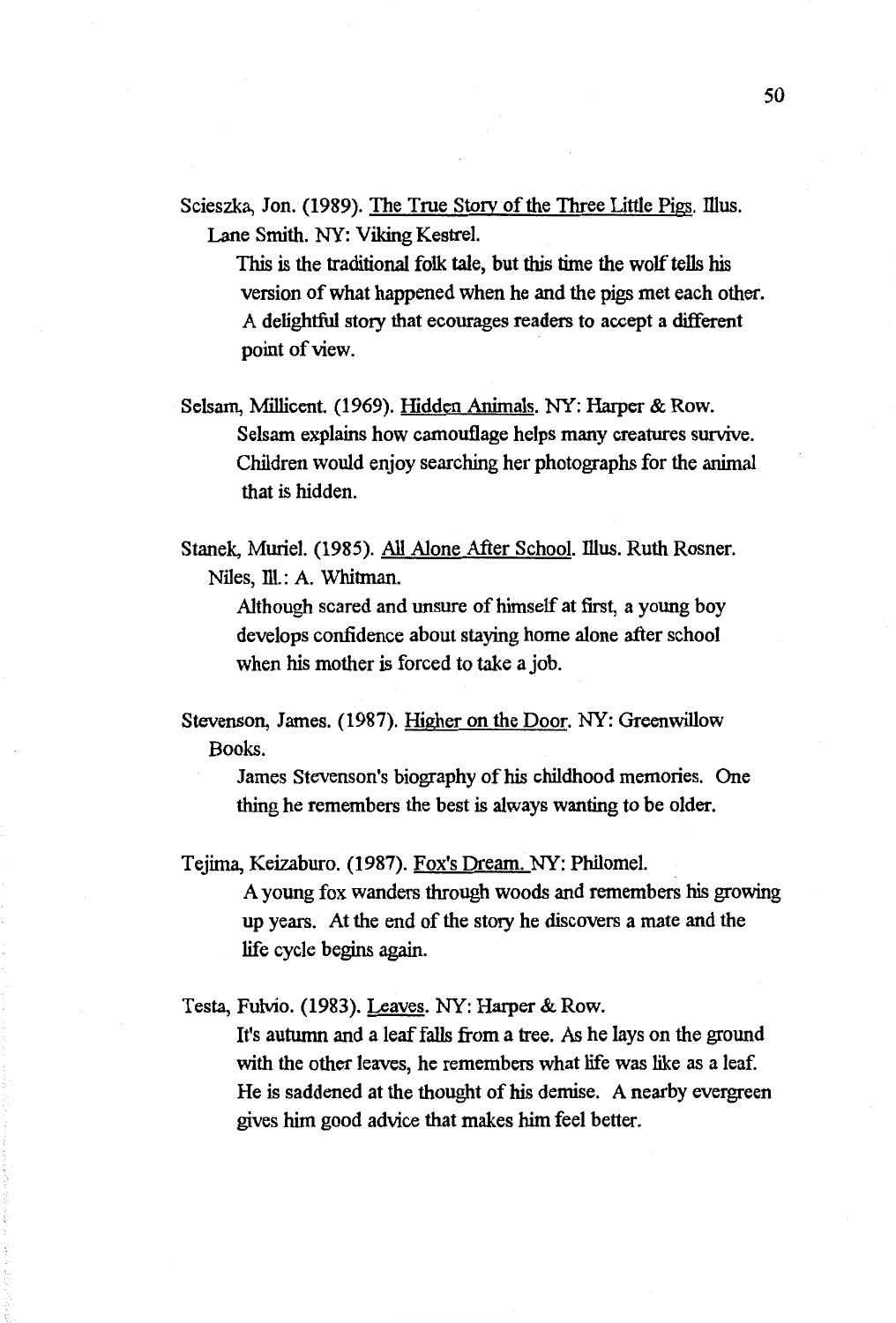Titherington, Jeanne. (1986). Pumpkin. Pumpkin. NY:

Greenwillow Books.

Jamie grows a pumpkin plant from a seed in this beautifully illustrated book.

Untermeier, Louis. (1965). "The Grasshopper and the Ant." Aesop's Fables. illus. A. and M. Provensen. NY: Golden Press.

The classic tale about the ant who works to get ready for winter, and the grasshopper, who would rather play his days away. When winter hits and the grasshopper can find no food, he goes to visit ant, who did store up food during the summer and fall.

VanAllsburg, Chris. (1986). The Stranger. Boston: Houghton Mifflin Co.

> A farmer hits a stranger with his car. The stranger is nursed back to health at the farmer's house, and the family notices oddities that occur in nature when the stranger is about. The stranger eventually leaves, but not without leaving lasting effects at the farmer's house.

Venino, Suzanne. (1982). What Happens in the Autumn. Washington, D.C.: National Geographic Society.

From the series, Books for Young Explorers, the text and photographs describe things that happen in the autumn. It includes leaves changing colors, animals getting ready for winter, and harvest.

Vigna, Judith. (1982). Daddy's New Baby. Niles, Ill.: A. Whitman. A young girl has a difficult time with her feelings when her father, who is remarried, has a baby with his new wife.